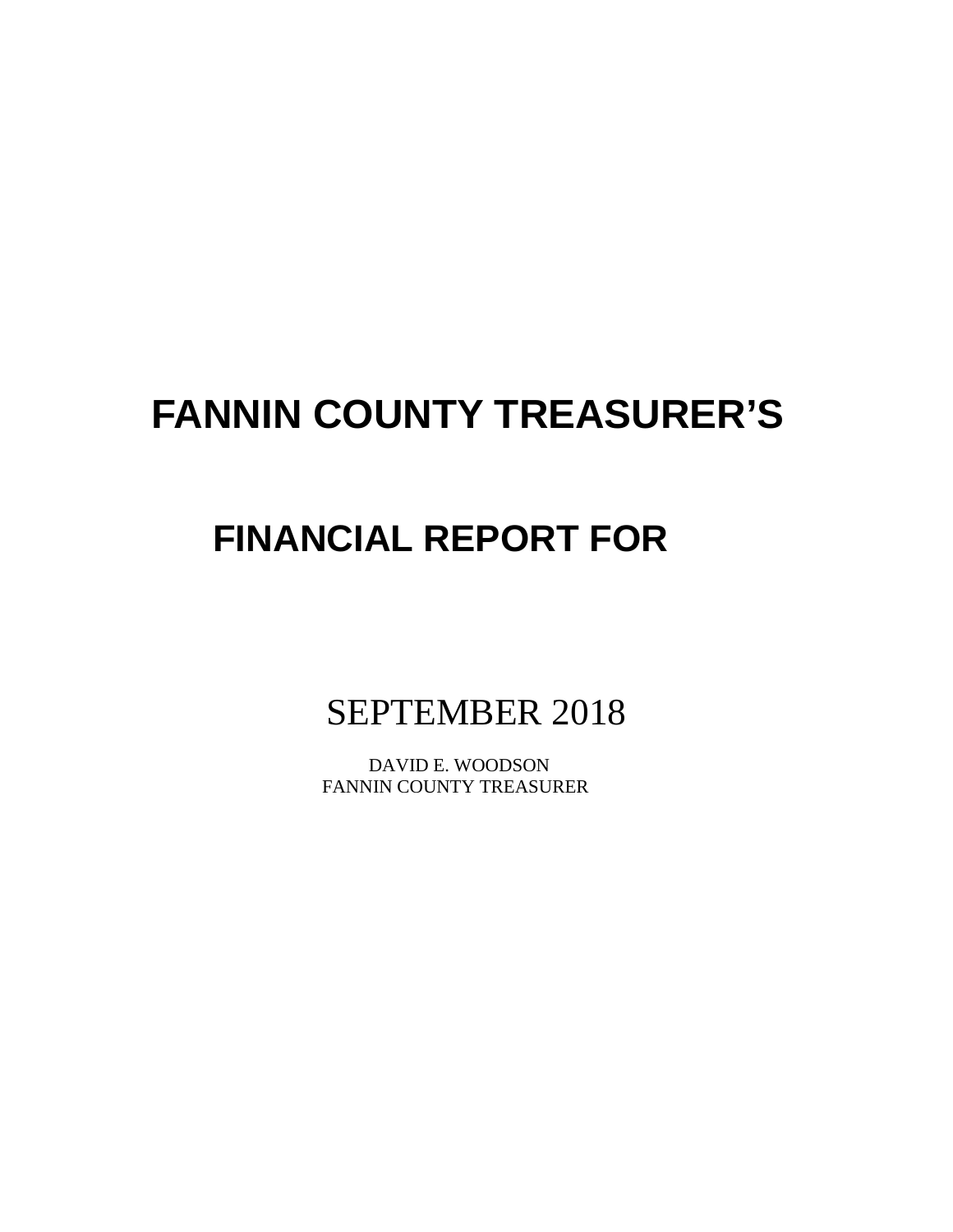## 10/09/2018 FUND DEPOSIT LISTING PAGE 1

| RECEIPT | <b>RECEIVED</b> | DATE     | DATE    | DESCRIPTION       | BANK    | TNCOME.        | REPORT | <b>AMOUNT</b> |
|---------|-----------------|----------|---------|-------------------|---------|----------------|--------|---------------|
| NUMBER  | FROM            | RECEIVED | DEPOSIT | OF MONEY RECEIVED | ACCOUNT | <b>ACCOUNT</b> | CODES  | RECEIVED      |
|         |                 |          |         |                   |         |                |        |               |

GENERAL FUND

| =====================================                                                        |                                 |                                                      |                  |                  |           |
|----------------------------------------------------------------------------------------------|---------------------------------|------------------------------------------------------|------------------|------------------|-----------|
| 0000181001-01 TEXPOOL                                                                        |                                 | 09-04-2018 09-04-2018 AUG. 2018 INTEREST 10-103-100  |                  | $10 - 360 - 100$ | 7,509.17  |
| 0000181003-01 BOND SUPERVISION                                                               |                                 | 09-04-2018 09-04-2018 WEEK OF 08/27/18 TH 10-103-100 |                  | $10 - 340 - 573$ | 1,260.00  |
| 0000181004-01 MARY A. SMITH IRREVOCABLE 09-04-2018 09-04-2018 SMITH OAKS ESTATES 10-103-100  |                                 |                                                      |                  | $10 - 340 - 652$ | 840.00    |
| 0000181005-01 J. M. HALE LLC                                                                 |                                 | 09-04-2018 09-04-2018 PLAT & FILING FEES- 10-103-100 |                  | $10 - 340 - 652$ | 575.00    |
| 0000181006-01 CESAR R. TARANGO                                                               |                                 | 09-04-2018 09-04-2018 APPLICATION FOR WAI 10-103-100 |                  | $10 - 340 - 652$ | 605.00    |
| 0000181007-01 VISION MEDIA GROUP, INC.                                                       |                                 | 09-04-2018 09-04-2018 SEPT. 2018 TOWER RE 10-103-100 |                  | $10 - 370 - 100$ | 200.00    |
| 0000181010-01 DISTRICT ATTORNEY TRUST                                                        |                                 | 09-05-2018 09-05-2018 ADMIN. FEES                    | 10-103-100       | $10 - 340 - 475$ | 24.00     |
| 0000181010-02 DISTRICT ATTORNEY TRUST                                                        |                                 | 09-05-2018 09-05-2018 CERTIFIED MAIL                 | $10 - 103 - 100$ | $10 - 475 - 311$ | 39.21     |
| 0000181012-01 APPRAISAL DISTRICT                                                             | 09-06-2018 09-06-2018 TAXES     |                                                      | $10 - 103 - 100$ | $10 - 310 - 110$ | 10,680.92 |
| 0000181012-02 APPRAISAL DISTRICT                                                             | 09-06-2018 09-06-2018 TAXES     |                                                      | $10 - 103 - 100$ | $10 - 321 - 901$ | 10.00     |
| 0000181012-08 APPRAISAL DISTRICT                                                             | 09-06-2018 09-06-2018 TAXES     |                                                      | $10 - 103 - 100$ | $10 - 310 - 120$ | 1,667.96  |
| 0000181013-01 TAX A/C                                                                        |                                 | 09-06-2018 09-06-2018 WEEK OF 08/24/18 24 10-103-100 |                  | $10 - 321 - 250$ | 1,235.00  |
| 0000181014-01 TAX A/C                                                                        |                                 | 09-06-2018 09-06-2018 WEEK OF 08/24/18               | 10-103-100       | $10 - 321 - 200$ | 2.50      |
| 0000181015-01 TAX A/C                                                                        |                                 | 09-06-2018 09-06-2018 WEEK OF 08/24/18               | $10 - 103 - 100$ | $10 - 321 - 200$ | 2,394.95  |
| 0000181016-01 TAX A/C                                                                        |                                 | 09-06-2018 09-06-2018 WEEK OF 08/31/18               | $10 - 103 - 100$ | $10 - 321 - 200$ | 2,815.80  |
| 0000181017-01 TAX A/C                                                                        |                                 | 09-06-2018 09-06-2018 WEEK OF 08/31/18 17 10-103-100 |                  | $10 - 321 - 250$ | 880.00    |
| 0000181021-01 T.J.J.D.                                                                       | 09-07-2018 09-07-2018 POSTAGE   |                                                      | 10-103-100       | $10 - 575 - 311$ | 21.55     |
| 0000181024-01 JERRY WYNN DILLARD JR.                                                         |                                 | 09-10-2018 09-10-2018 BAIL BOND LINCENSE 10-103-100  |                  | $10 - 340 - 480$ | 500.00    |
| 0000181026-01 BOND SUPERVISION                                                               |                                 | 09-10-2018 09-10-2018 WEEK OF 09/03/18 TH 10-103-100 |                  | $10 - 340 - 573$ | 1,688.32  |
| 0000181027-01 DISTRICT CLERK                                                                 |                                 | 09-10-2018 09-10-2018 AUG. 1-31, 2018                | $10 - 103 - 100$ | $10 - 318 - 130$ | 5,666.15  |
| 0000181027-02 DISTRICT CLERK                                                                 |                                 | 09-10-2018 09-10-2018 AUG. 1-31, 2018                | $10 - 103 - 100$ | $10 - 318 - 132$ | 362.27    |
| 0000181027-03 DISTRICT CLERK                                                                 |                                 | 09-10-2018 09-10-2018 AUG. 1-31, 2018                | $10 - 103 - 100$ | $10 - 340 - 135$ | 165.00    |
| 0000181027-04 DISTRICT CLERK                                                                 |                                 | 09-10-2018 09-10-2018 AUG. 1-31, 2018                | $10 - 103 - 100$ | $10 - 340 - 450$ | 7,999.62  |
| 0000181027-05 DISTRICT CLERK                                                                 |                                 | 09-10-2018 09-10-2018 AUG. 1-31, 2018                | $10 - 103 - 100$ | $10 - 340 - 560$ | 2,473.52  |
| 0000181027-06 DISTRICT CLERK                                                                 |                                 | 09-10-2018 09-10-2018 AUG. 1-31, 2018                | $10 - 103 - 100$ | $10 - 340 - 600$ | 120.27    |
| 0000181027-07 DISTRICT CLERK                                                                 |                                 | 09-10-2018 09-10-2018 AUG. 1-31, 2018                | $10 - 103 - 100$ | $10 - 370 - 162$ | 360.80    |
| 0000181027-08 DISTRICT CLERK                                                                 |                                 | 09-10-2018 09-10-2018 AUG. 1-31, 2018                | $10 - 103 - 100$ | $10 - 370 - 163$ | 25.19     |
| 0000181027-09 DISTRICT CLERK                                                                 |                                 | 09-10-2018 09-10-2018 AUG. 1-31, 2018                | $10 - 103 - 100$ | $10 - 370 - 164$ | 100.77    |
| 0000181027-10 DISTRICT CLERK                                                                 |                                 | 09-10-2018 09-10-2018 AUG. 1-31, 2018                | $10 - 103 - 100$ | $10 - 370 - 166$ | 5.78      |
| 0000181027-11 DISTRICT CLERK                                                                 |                                 | 09-10-2018 09-10-2018 AUG. 1-31, 2018                | 10-103-100       | $10 - 370 - 167$ | 38.86     |
| 0000181027-12 DISTRICT CLERK                                                                 |                                 | 09-10-2018 09-10-2018 AUG. 1-31, 2018                | $10 - 103 - 100$ | $10 - 370 - 450$ | 130.00    |
| 0000181028-01 FANNIN COUNTY HEALTH INSP 09-10-2018 09-10-2018 AUG. 2018 PERMITS & 10-103-100 |                                 |                                                      |                  | $10 - 320 - 300$ | 9,105.13  |
| 0000181029-01 LEGEND BANK                                                                    |                                 | 09-10-2018 09-10-2018 AUG. 2018 INTEREST             | 10-103-100       | $10 - 360 - 100$ | 360.73    |
| 0000181029-30 LEGEND BANK                                                                    |                                 | 09-10-2018 09-10-2018 AUG. 2018 INTEREST             | 10-100-100       | $10 - 360 - 100$ | 8.42      |
| 0000181030-01 COUNTY CLERK TRUST FUND                                                        |                                 | 09-12-2018 09-12-2018 ADMIN. FEES                    | $10 - 103 - 100$ | $10 - 340 - 403$ | 50.00     |
| 0000181031-01 CONSTABLE PCT. # 1                                                             |                                 | 09-12-2018 09-12-2018 SERVE PAPERS                   | $10 - 103 - 100$ | $10 - 340 - 551$ | 70.00     |
| 0000181032-01 TAC                                                                            |                                 | 09-12-2018 09-12-2018 FINAL SURPLUS DIST. 10-103-100 |                  | $10 - 370 - 135$ | 4,291.30  |
| 0000181036-01 APPRAISAL DISTRICT                                                             | 09-13-2018 09-13-2018 TAXES     |                                                      | $10 - 103 - 100$ | $10 - 310 - 110$ | 3,573.82  |
| 0000181036-02 APPRAISAL DISTRICT                                                             | 09-13-2018 09-13-2018 TAXES     |                                                      | $10 - 103 - 100$ | $10 - 321 - 901$ | 734.85    |
| 0000181036-08 APPRAISAL DISTRICT                                                             | 09-13-2018 09-13-2018 TAXES     |                                                      | $10 - 103 - 100$ | $10 - 310 - 120$ | 1,381.42  |
| 0000181037-01 FANNIN COUNTY HEALTH DEPT 09-13-2018 09-13-2018 AUG. 2018 PERMITS & 10-103-100 |                                 |                                                      |                  | $10 - 320 - 545$ | 2,675.00  |
| 0000181040-01 TAX A/C                                                                        |                                 | 09-13-2018 09-13-2018 WEEK OF 09/07/18               | $10 - 103 - 100$ | $10 - 321 - 250$ | 810.00    |
| 0000181041-01 TAX A/C                                                                        |                                 | 09-13-2018 09-13-2018 WEEK OF 08/31/18               | 10-103-100       | $10 - 321 - 200$ | 9.20      |
| 0000181042-01 TAX A/C                                                                        |                                 | 09-13-2018 09-13-2018 WEEK OF 09/07/18               | 10-103-100       | $10 - 321 - 200$ | 1,884.17  |
| 0000181044-01 COMPTROLLER- JUDICIARY                                                         |                                 | 09-14-2018 09-14-2018 ASST. D.A. SALARY              | 10-103-100       | $10 - 370 - 143$ | 9,166.66  |
| 0000181045-01 COMPTROLLER                                                                    |                                 | 09-14-2018 09-14-2018 JULY 2018 LOCAL SAL 10-103-100 |                  | $10 - 318 - 160$ | 71,534.50 |
| 0000181049-01 BOND SUPERVISION                                                               |                                 | 09-17-2018 09-17-2018 WEEK OF 09/10/18 TH 10-103-100 |                  | $10 - 340 - 573$ | 1,365.00  |
| 0000181051-01 PARIS LIVESTOCK AUCTION, 09-17-2018 09-17-2018 SALE OF STRAY LIVES 10-103-100  |                                 |                                                      |                  | $10 - 560 - 432$ | 303.00    |
| 0000181051-02 PARIS LIVESTOCK AUCTION,                                                       |                                 | 09-17-2018 09-17-2018 SALE OF STRAY LIVES 10-103-100 |                  | $10 - 340 - 560$ | 113.96    |
| 0000181052-01 JP PCT. # 1                                                                    | 09-18-2018 09-18-2018 JULY 2018 |                                                      | $10 - 103 - 100$ | $10 - 318 - 130$ | 7,027.08  |
| 0000181052-02 JP PCT. # 1                                                                    | 09-18-2018 09-18-2018 JULY 2018 |                                                      | $10 - 103 - 100$ | $10 - 340 - 560$ | 89.09     |
| 0000181052-03 JP PCT. # 1                                                                    | 09-18-2018 09-18-2018 JULY 2018 |                                                      | $10 - 103 - 100$ | $10 - 350 - 455$ | 170.00    |
| 0000181052-04 JP PCT. # 1                                                                    | 09-18-2018 09-18-2018 JULY 2018 |                                                      | $10 - 103 - 100$ | $10 - 370 - 166$ | 44.99     |
| 0000181052-05 JP PCT. # 1                                                                    | 09-18-2018 09-18-2018 JULY 2018 |                                                      | $10 - 103 - 100$ | $10 - 370 - 167$ | 295.89    |
|                                                                                              |                                 |                                                      |                  |                  |           |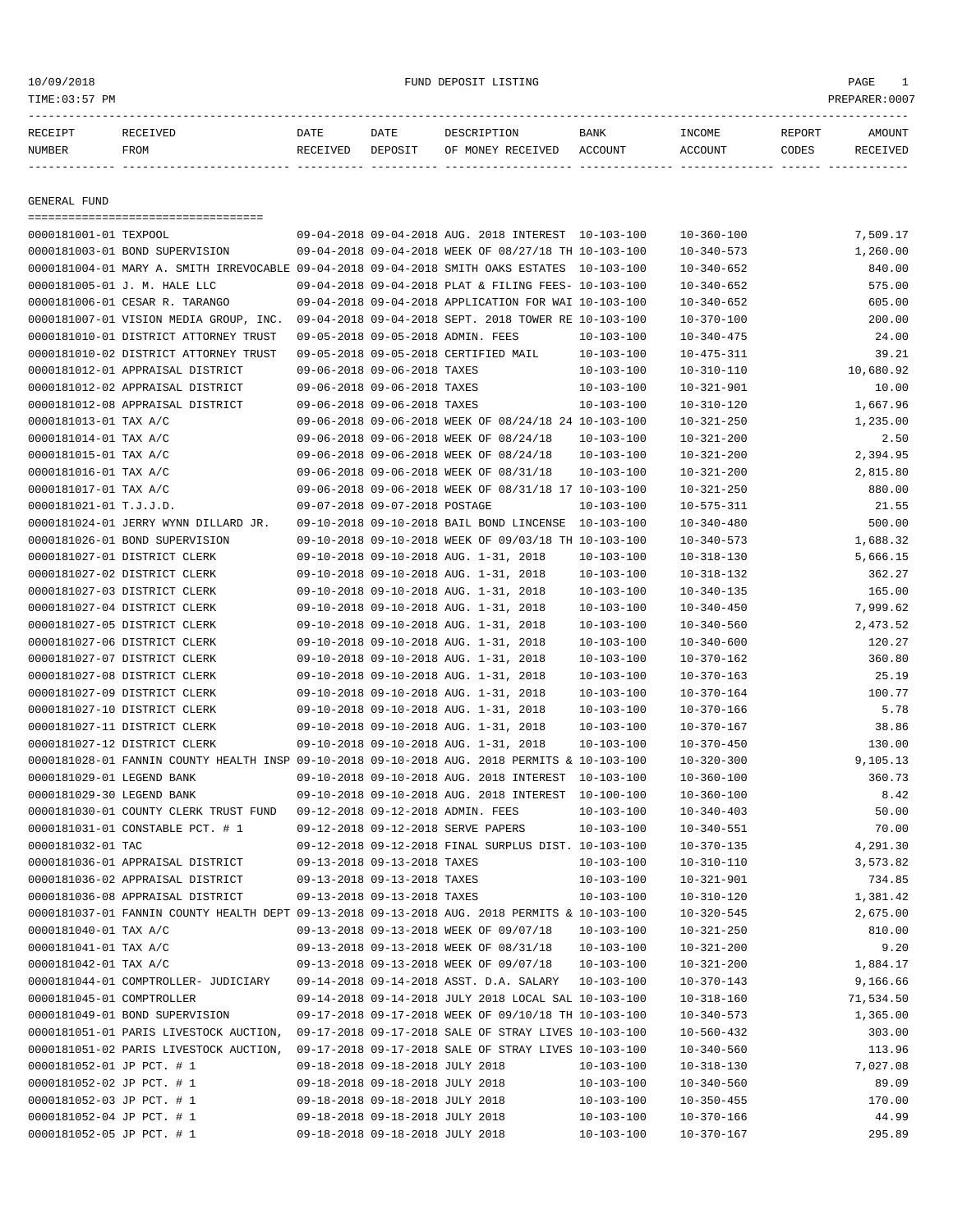| TIME: 03:57 PM            |                                                                    |                  |                                 |                                                      |                        |                   |                 | PREPARER: 0007     |
|---------------------------|--------------------------------------------------------------------|------------------|---------------------------------|------------------------------------------------------|------------------------|-------------------|-----------------|--------------------|
| RECEIPT<br>NUMBER         | RECEIVED<br>FROM                                                   | DATE<br>RECEIVED | DATE<br>DEPOSIT                 | DESCRIPTION<br>OF MONEY RECEIVED                     | <b>BANK</b><br>ACCOUNT | INCOME<br>ACCOUNT | REPORT<br>CODES | AMOUNT<br>RECEIVED |
| GENERAL FUND              |                                                                    |                  |                                 |                                                      |                        |                   |                 |                    |
|                           | =====================================<br>0000181052-06 JP PCT. # 1 |                  | 09-18-2018 09-18-2018 JULY 2018 |                                                      | $10 - 103 - 100$       | $10 - 340 - 455$  |                 | 2,522.86           |
|                           | 0000181052-07 JP PCT. # 1                                          |                  | 09-18-2018 09-18-2018 JULY 2018 |                                                      | $10 - 103 - 100$       | $10 - 340 - 551$  |                 | 770.00             |
|                           | 0000181052-08 JP PCT. # 1                                          |                  | 09-18-2018 09-18-2018 JULY 2018 |                                                      | $10 - 103 - 100$       | $10 - 340 - 553$  |                 | 70.00              |
|                           | 0000181052-09 JP PCT. # 1                                          |                  | 09-18-2018 09-18-2018 JULY 2018 |                                                      | $10 - 103 - 100$       | $10 - 360 - 100$  |                 | 0.66               |
|                           | 0000181053-01 JP PCT. # 1                                          |                  | 09-18-2018 09-18-2018 AUG. 2018 |                                                      | $10 - 103 - 100$       | $10 - 318 - 130$  |                 | 4,512.46           |
| 0000181053-02 JP PCT. # 1 |                                                                    |                  | 09-18-2018 09-18-2018 AUG. 2018 |                                                      | $10 - 103 - 100$       | $10 - 340 - 560$  |                 | 127.60             |
| 0000181053-03 JP PCT. # 1 |                                                                    |                  | 09-18-2018 09-18-2018 AUG. 2018 |                                                      | $10 - 103 - 100$       | $10 - 350 - 455$  |                 | 392.45             |
|                           | 0000181053-04 JP PCT. # 1                                          |                  | 09-18-2018 09-18-2018 AUG. 2018 |                                                      | $10 - 103 - 100$       | $10 - 370 - 163$  |                 | 2.50               |
|                           | 0000181053-05 JP PCT. # 1                                          |                  | 09-18-2018 09-18-2018 AUG. 2018 |                                                      | $10 - 103 - 100$       | $10 - 370 - 164$  |                 | 10.00              |
|                           | 0000181053-06 JP PCT. # 1                                          |                  | 09-18-2018 09-18-2018 AUG. 2018 |                                                      | $10 - 103 - 100$       | $10 - 370 - 166$  |                 | 27.14              |
| 0000181053-07 JP PCT. # 1 |                                                                    |                  | 09-18-2018 09-18-2018 AUG. 2018 |                                                      | $10 - 103 - 100$       | $10 - 370 - 167$  |                 | 180.93             |
|                           | 0000181053-08 JP PCT. # 1                                          |                  | 09-18-2018 09-18-2018 AUG. 2018 |                                                      | $10 - 103 - 100$       | $10 - 340 - 455$  |                 | 2,984.99           |
| 0000181053-09 JP PCT. # 1 |                                                                    |                  | 09-18-2018 09-18-2018 AUG. 2018 |                                                      | $10 - 103 - 100$       | $10 - 340 - 551$  |                 | 797.76             |
| 0000181053-10 JP PCT. # 1 |                                                                    |                  | 09-18-2018 09-18-2018 AUG. 2018 |                                                      | $10 - 103 - 100$       | $10 - 360 - 100$  |                 | 2.78               |
|                           | 0000181055-01 JP PCT. # 2                                          |                  | 09-19-2018 09-19-2018 JULY 2018 |                                                      | $10 - 103 - 100$       | $10 - 318 - 130$  |                 | 1,067.23           |
| 0000181055-02 JP PCT. # 2 |                                                                    |                  | 09-19-2018 09-19-2018 JULY 2018 |                                                      | $10 - 103 - 100$       | $10 - 370 - 166$  |                 | 4.01               |
| 0000181055-03 JP PCT. # 2 |                                                                    |                  | 09-19-2018 09-19-2018 JULY 2018 |                                                      | $10 - 103 - 100$       | $10 - 370 - 167$  |                 | 26.73              |
| 0000181055-04 JP PCT. # 2 |                                                                    |                  | 09-19-2018 09-19-2018 JULY 2018 |                                                      | $10 - 103 - 100$       | $10 - 340 - 456$  |                 | 760.78             |
| 0000181055-05 JP PCT. # 2 |                                                                    |                  | 09-19-2018 09-19-2018 JULY 2018 |                                                      | $10 - 103 - 100$       | $10 - 340 - 552$  |                 | 210.00             |
| 0000181056-01 JP PCT. # 2 |                                                                    |                  | 09-19-2018 09-19-2018 AUG. 2018 |                                                      | $10 - 103 - 100$       | $10 - 318 - 130$  |                 | 313.20             |
| 0000181056-02 JP PCT. # 2 |                                                                    |                  | 09-19-2018 09-19-2018 AUG. 2018 |                                                      | $10 - 103 - 100$       | $10 - 350 - 456$  |                 | 159.00             |
| 0000181056-03 JP PCT. # 2 |                                                                    |                  | 09-19-2018 09-19-2018 AUG. 2018 |                                                      | $10 - 103 - 100$       | $10 - 370 - 166$  |                 | 1.80               |
| 0000181056-04 JP PCT. # 2 |                                                                    |                  | 09-19-2018 09-19-2018 AUG. 2018 |                                                      | $10 - 103 - 100$       | $10 - 370 - 167$  |                 | 12.00              |
| 0000181056-05 JP PCT. # 2 |                                                                    |                  | 09-19-2018 09-19-2018 AUG. 2018 |                                                      | $10 - 103 - 100$       | $10 - 340 - 456$  |                 | 104.00             |
|                           | 0000181057-01 COMPTROLLER - JUDICIARY                              |                  |                                 | 09-19-2018 09-19-2018 SEPT. 2018 COUNTY S 10-103-100 |                        | $10 - 370 - 152$  |                 | 359.81             |
| 0000181058-01 JP PCT. # 3 |                                                                    |                  | 09-19-2018 09-19-2018 JULY 2018 |                                                      | $10 - 103 - 100$       | $10 - 318 - 130$  |                 | 2,774.68           |
|                           | 0000181058-02 JP PCT. # 3                                          |                  | 09-19-2018 09-19-2018 JULY 2018 |                                                      | $10 - 103 - 100$       | $10 - 340 - 560$  |                 | 38.09              |
| 0000181058-03 JP PCT. # 3 |                                                                    |                  | 09-19-2018 09-19-2018 JULY 2018 |                                                      | $10 - 103 - 100$       | $10 - 350 - 457$  |                 | 359.15             |
| 0000181058-04 JP PCT. # 3 |                                                                    |                  | 09-19-2018 09-19-2018 JULY 2018 |                                                      | $10 - 103 - 100$       | $10 - 370 - 163$  |                 | 15.08              |
| 0000181058-05 JP PCT. # 3 |                                                                    |                  | 09-19-2018 09-19-2018 JULY 2018 |                                                      | $10 - 103 - 100$       | $10 - 370 - 164$  |                 | 60.29              |
|                           | 0000181058-06 JP PCT. # 3                                          |                  | 09-19-2018 09-19-2018 JULY 2018 |                                                      | $10 - 103 - 100$       | 10-370-166        |                 | 16.95              |
| 0000181058-07 JP PCT. # 3 |                                                                    |                  | 09-19-2018 09-19-2018 JULY 2018 |                                                      | $10 - 103 - 100$       | $10 - 370 - 167$  |                 | 112.96             |
| 0000181058-08 JP PCT. # 3 |                                                                    |                  | 09-19-2018 09-19-2018 JULY 2018 |                                                      | $10 - 103 - 100$       | $10 - 340 - 457$  |                 | 655.63             |
| 0000181058-09 JP PCT. # 3 |                                                                    |                  | 09-19-2018 09-19-2018 JULY 2018 |                                                      | $10 - 103 - 100$       | $10 - 340 - 553$  |                 | 141.00             |
| 0000181058-10 JP PCT. # 3 |                                                                    |                  | 09-19-2018 09-19-2018 JULY 2018 |                                                      | $10 - 103 - 100$       | $10 - 340 - 551$  |                 | 70.00              |
|                           | 0000181059-01 JP PCT. # 3                                          |                  | 09-19-2018 09-19-2018 AUG. 2018 |                                                      | $10 - 103 - 100$       | $10 - 318 - 130$  |                 | 2,524.42           |
|                           | 0000181059-02 JP PCT. # 3                                          |                  | 09-19-2018 09-19-2018 AUG. 2018 |                                                      | $10 - 103 - 100$       | $10 - 340 - 560$  |                 | 76.33              |
|                           | 0000181059-03 JP PCT. # 3                                          |                  | 09-19-2018 09-19-2018 AUG. 2018 |                                                      | $10 - 103 - 100$       | $10 - 350 - 457$  |                 | 24.30              |
|                           | 0000181059-04 JP PCT. # 3                                          |                  | 09-19-2018 09-19-2018 AUG. 2018 |                                                      | $10 - 103 - 100$       | $10 - 370 - 163$  |                 | 8.43               |
|                           | 0000181059-05 JP PCT. # 3                                          |                  | 09-19-2018 09-19-2018 AUG. 2018 |                                                      | $10 - 103 - 100$       | $10 - 370 - 164$  |                 | 33.74              |
|                           | 0000181059-06 JP PCT. # 3                                          |                  | 09-19-2018 09-19-2018 AUG. 2018 |                                                      | $10 - 103 - 100$       | $10 - 370 - 166$  |                 | 15.54              |
|                           | 0000181059-07 JP PCT. # 3                                          |                  | 09-19-2018 09-19-2018 AUG. 2018 |                                                      | $10 - 103 - 100$       | $10 - 370 - 167$  |                 | 103.58             |
|                           | 0000181059-08 JP PCT. # 3                                          |                  | 09-19-2018 09-19-2018 AUG. 2018 |                                                      | $10 - 103 - 100$       | $10 - 340 - 457$  |                 | 798.54             |
|                           | 0000181059-09 JP PCT. # 3                                          |                  | 09-19-2018 09-19-2018 AUG. 2018 |                                                      | $10 - 103 - 100$       | $10 - 340 - 553$  |                 | 141.50             |
| $0.000191062 - 01$ TAC    |                                                                    |                  |                                 | 09-19-2018 09-19-2018 VEHICLE PEDATES 201 10-103-100 |                        | $10 - 560 - 454$  |                 | $407$ 52           |

0000181062-01 TAC 09-19-2018 09-19-2018 VEHICLE REPAIRS 201 10-103-100 10-560-454 407.52 0000181063-01 THE AMERICAN BOTTLING COM 09-19-2018 09-19-2018 DR. PEPPER COMMISSI 10-103-100 10-370-510 28.00 0000181064-01 TAX A/C 09-20-2018 09-20-2018 09-20-2018 WEEK OF 09/14/18 10-103-100 10-321-200 1,803.35 0000181065-01 TAX A/C 09-20-2018 09-20-2018 09-20-2018 WEEK OF 09/07/18 10-103-100 10-321-200 6.90 0000181066-01 TAX A/C 09-20-2018 09-20-2018 09-20-2018 WEEK OF 09/14/18 10-103-100 10-321-200 23.00 0000181067-01 TAX A/C 09-20-2018 09-20-2018 09-20-2018 WEEK OF 09/14/18 16 10-103-100 10-321-250 0000181068-01 TAX A/C 09-20-2018 09-20-2018 TABC- AUG. 2018-5% 10-103-100 10-320-200 6.00<br>0000181069-01 HOLIDAY INN SELECT 09-20-2018 09-20-2018 TRAVEL REFUND 10-103-100 10-403-427 15.60

0000181069-01 HOLLDAY INN SELECT (19-20-2018 09-20-2018 AUG. 2018 10-103-100 10-318-130 5,386.51<br>1 545 48 10000181070-01 COUNTY CLERK (19-20-2018 09-20-2018 AUG. 2018 10-103-100 10-318-130 10-318-130 5,386.5 0000181070-02 COUNTY CLERK 09-20-2018 09-20-2018 AUG. 2018 10-103-100 10-340-560 1,545.48

00-20-2018 09-20-2018 TRAVEL REFUND  $10-103-100$   $10-403-427$  15.60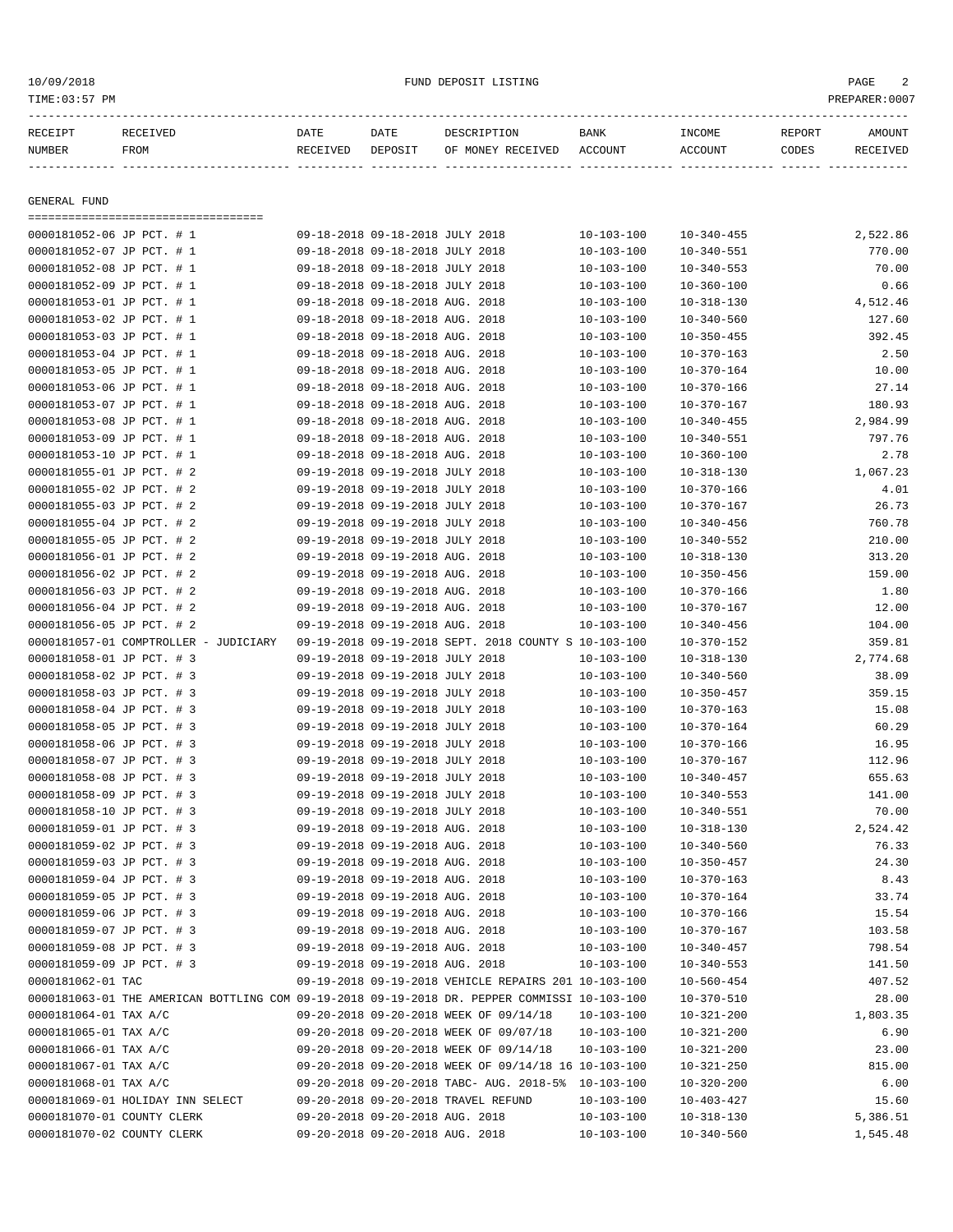## 10/09/2018 FUND DEPOSIT LISTING PAGE 3

| RECEIPT      | RECEIVED | DATE     | DATE    | DESCRIPTION       | <b>BANK</b> | INCOME  | REPORT | AMOUNT   |
|--------------|----------|----------|---------|-------------------|-------------|---------|--------|----------|
| NUMBER       | FROM     | RECEIVED | DEPOSIT | OF MONEY RECEIVED | ACCOUNT     | ACCOUNT | CODES  | RECEIVED |
|              |          |          |         |                   |             |         |        |          |
|              |          |          |         |                   |             |         |        |          |
| GENERAL FUND |          |          |         |                   |             |         |        |          |

===================================

| 0000181070-03 COUNTY CLERK            |                                                                                | 09-20-2018 09-20-2018 AUG. 2018 |                                                      | $10 - 103 - 100$ | $10 - 340 - 403$ | 24,489.78 |
|---------------------------------------|--------------------------------------------------------------------------------|---------------------------------|------------------------------------------------------|------------------|------------------|-----------|
| 0000181070-04 COUNTY CLERK            |                                                                                | 09-20-2018 09-20-2018 AUG. 2018 |                                                      | $10 - 103 - 100$ | 10-370-162       | 271.09    |
| 0000181070-05 COUNTY CLERK            |                                                                                | 09-20-2018 09-20-2018 AUG. 2018 |                                                      | $10 - 103 - 100$ | 10-370-163       | 39.41     |
| 0000181070-06 COUNTY CLERK            |                                                                                | 09-20-2018 09-20-2018 AUG. 2018 |                                                      | $10 - 103 - 100$ | $10 - 370 - 164$ | 157.66    |
| 0000181070-07 COUNTY CLERK            |                                                                                | 09-20-2018 09-20-2018 AUG. 2018 |                                                      | $10 - 103 - 100$ | $10 - 370 - 166$ | 9.26      |
| 0000181070-08 COUNTY CLERK            |                                                                                | 09-20-2018 09-20-2018 AUG. 2018 |                                                      | $10 - 103 - 100$ | $10 - 370 - 167$ | 61.05     |
| 0000181070-09 COUNTY CLERK            |                                                                                | 09-20-2018 09-20-2018 AUG. 2018 |                                                      | $10 - 103 - 100$ | $10 - 340 - 400$ | 87.40     |
| 0000181070-10 COUNTY CLERK            |                                                                                | 09-20-2018 09-20-2018 AUG. 2018 |                                                      | $10 - 103 - 100$ | $10 - 340 - 475$ | 414.20    |
| 0000181070-11 COUNTY CLERK            |                                                                                | 09-20-2018 09-20-2018 AUG. 2018 |                                                      | $10 - 103 - 100$ | $10 - 340 - 601$ | 90.00     |
| 0000181070-12 COUNTY CLERK            |                                                                                | 09-20-2018 09-20-2018 AUG. 2018 |                                                      | $10 - 103 - 100$ | 10-318-132       | 1,068.54  |
| 0000181070-13 COUNTY CLERK            |                                                                                | 09-20-2018 09-20-2018 AUG. 2018 |                                                      | 10-103-100       | $10 - 352 - 201$ | 30.00     |
| 0000181070-14 COUNTY CLERK            |                                                                                | 09-20-2018 09-20-2018 AUG. 2018 |                                                      | $10 - 103 - 100$ | $10 - 360 - 100$ | 8.62      |
| 0000181071-01 APPRAISAL DISTRICT      |                                                                                | 09-20-2018 09-20-2018 TAXES     |                                                      | $10 - 103 - 100$ | $10 - 310 - 110$ | 4,834.84  |
| 0000181071-02 APPRAISAL DISTRICT      |                                                                                | 09-20-2018 09-20-2018 TAXES     |                                                      | $10 - 103 - 100$ | $10 - 321 - 901$ | 581.55    |
| 0000181071-08 APPRAISAL DISTRICT      |                                                                                | 09-20-2018 09-20-2018 TAXES     |                                                      | $10 - 103 - 100$ | $10 - 310 - 120$ | 1,994.84  |
| 0000181072-01 FANNIN COUNTY CSCD      |                                                                                |                                 | 09-20-2018 09-20-2018 TELEPHONE REIMBURSE 10-103-100 |                  | $10 - 570 - 420$ | 24.89     |
| 0000181074-01 BOND SUPERVISION        |                                                                                |                                 | 09-24-2018 09-24-2018 WEEK OF 09/17/18 TH 10-103-100 |                  | $10 - 340 - 573$ | 1,025.00  |
| 0000181075-01 AMERICAN TOWER          |                                                                                |                                 | 09-25-2018 09-25-2018 OCT. 2018 TOWER REN 10-103-100 |                  | 10-370-115       | 1,064.61  |
| 0000181076-01 JONI CLAYTON-BREWER     |                                                                                |                                 | 09-26-2018 09-26-2018 SHORT PLAT- LACI AC 10-103-100 |                  | $10 - 340 - 652$ | 575.00    |
|                                       | 0000181077-01 FANNIN COUNTY PAYROLL FUN 09-26-2018 09-26-2018 PAYROLL INTEREST |                                 |                                                      | $10 - 103 - 100$ | 10-360-100       | 31.32     |
| 0000181078-01 HEALTH & HUMAN SERVICES |                                                                                |                                 | 09-27-2018 09-27-2018 UTILITY REIMBURSEME 10-103-100 |                  | $10 - 370 - 147$ | 1,265.14  |
| 0000181079-01 APPRAISAL DISTRICT      |                                                                                | 09-27-2018 09-27-2018 TAXES     |                                                      | $10 - 103 - 100$ | $10 - 310 - 110$ | 2,632.03  |
| 0000181079-02 APPRAISAL DISTRICT      |                                                                                | 09-27-2018 09-27-2018 TAXES     |                                                      | $10 - 103 - 100$ | $10 - 321 - 901$ | 148.29    |
| 0000181079-08 APPRAISAL DISTRICT      |                                                                                | 09-27-2018 09-27-2018 TAXES     |                                                      | 10-103-100       | 10-310-120       | 4,779.62  |
| 0000181080-01 TAX A/C                 |                                                                                |                                 | 09-27-2018 09-27-2018 WEEK OF 09/21/18               | $10 - 103 - 100$ | $10 - 321 - 200$ | 1,562.20  |
| 0000181081-01 TAX A/C                 |                                                                                |                                 | 09-27-2018 09-27-2018 WEEK OF 09/21/18               | $10 - 103 - 100$ | $10 - 321 - 200$ | 23.00     |
| 0000181082-01 COMPTROLLER             |                                                                                |                                 | 09-27-2018 09-27-2018 OFFENDER TRANSPORT             | 10-103-100       | $10 - 370 - 562$ | 1,958.30  |
| 0000181083-01 US BANK                 |                                                                                |                                 | 09-27-2018 09-27-2018 DEC. 2017 INMATE PE 10-103-100 |                  | $10 - 319 - 553$ | 27,535.00 |
| 0000181084-01 US BANK                 |                                                                                |                                 | 09-27-2018 09-27-2018 JUNE 2018 INMATE PE 10-103-100 |                  | $10 - 319 - 553$ | 26,832.50 |
| 0000181085-01 US BANK                 |                                                                                |                                 | 09-27-2018 09-27-2018 JULY 2018 INMATE PE 10-103-100 |                  | $10 - 319 - 553$ | 27,962.50 |
| 0000181086-01 US BANK                 |                                                                                |                                 | 09-27-2018 09-27-2018 AUG. 2018 INMATE PE 10-103-100 |                  | $10 - 319 - 553$ | 28,100.00 |

FUND TOTAL 358,547.72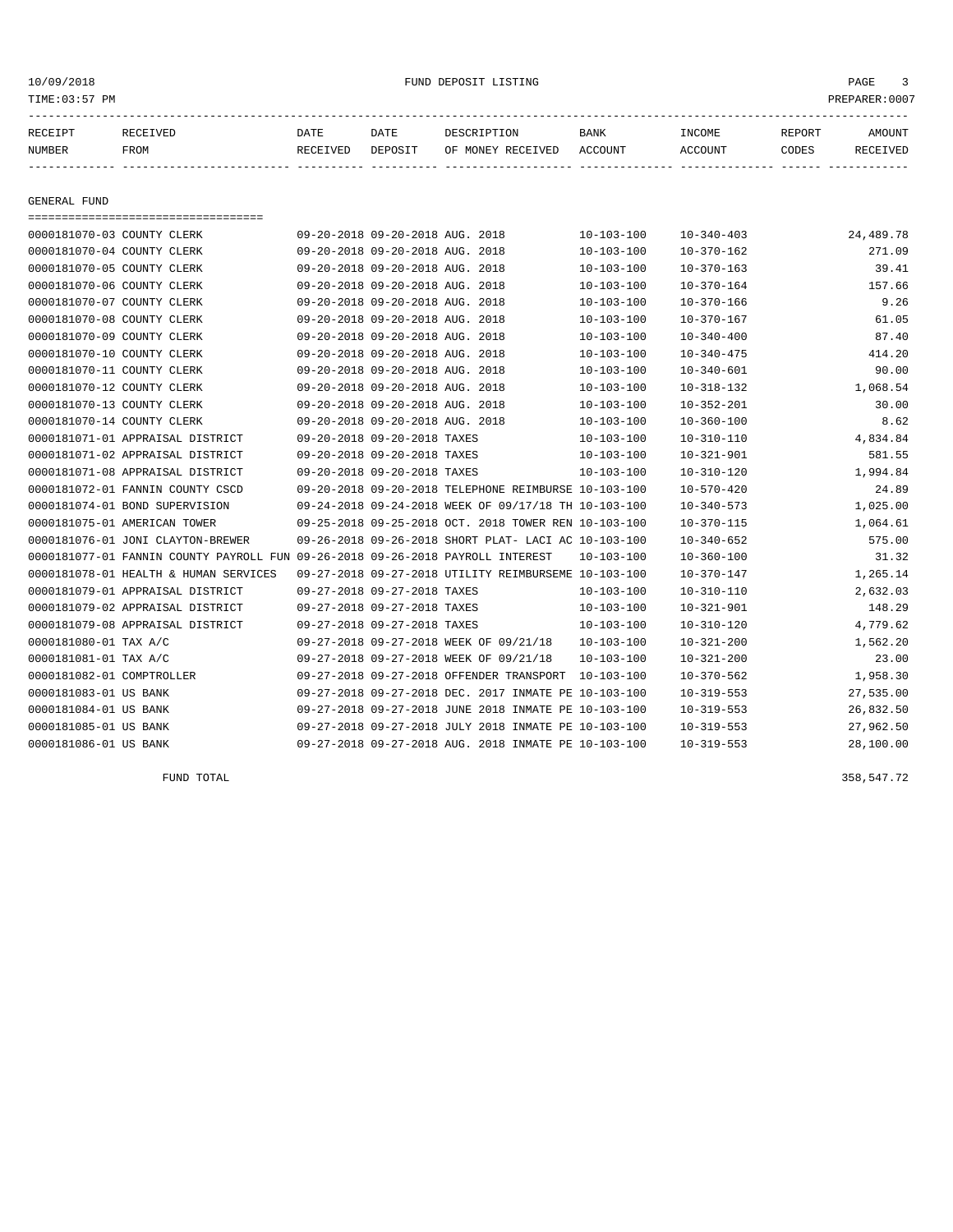10/09/2018 FUND DEPOSIT LISTING PAGE 1

| RECEIPT             | RECEIVED                     | DATE     | DATE    | DESCRIPTION                           | <b>BANK</b> | INCOME           | REPORT | AMOUNT   |
|---------------------|------------------------------|----------|---------|---------------------------------------|-------------|------------------|--------|----------|
| NUMBER              | FROM                         | RECEIVED | DEPOSIT | OF MONEY RECEIVED                     | ACCOUNT     | ACCOUNT          | CODES  | RECEIVED |
|                     |                              |          |         |                                       |             |                  |        |          |
| COURTHOUSE SECURITY |                              |          |         |                                       |             |                  |        |          |
|                     |                              |          |         |                                       |             |                  |        |          |
|                     | 0000181027-13 DISTRICT CLERK |          |         | 09-10-2018 09-10-2018 AUG. 1-31, 2018 | 11-103-100  | $11 - 340 - 650$ |        | 184.23   |

| 0000181029-02 LEGEND BANK  | 09-10-2018 09-10-2018 AUG. 2018 INTEREST 11-103-100 |                  | $11 - 360 - 100$ | 21.12    |
|----------------------------|-----------------------------------------------------|------------------|------------------|----------|
| 0000181052-10 JP PCT. # 1  | 09-18-2018 09-18-2018 JULY 2018                     | $11 - 103 - 100$ | $11 - 340 - 651$ | 224.92   |
| 0000181053-11 JP PCT. # 1  | 09-18-2018 09-18-2018 AUG. 2018                     | $11 - 103 - 100$ | $11 - 340 - 651$ | 135.69   |
| 0000181055-06 JP PCT. # 2  | 09-19-2018 09-19-2018 JULY 2018                     | $11 - 103 - 100$ | $11 - 340 - 651$ | 20.04    |
| 0000181056-06 JP PCT. # 2  | 09-19-2018 09-19-2018 AUG. 2018                     | 11-103-100       | $11 - 340 - 651$ | 9.00     |
| 0000181058-11 JP PCT. # 3  | 09-19-2018 09-19-2018 JULY 2018                     | $11 - 103 - 100$ | $11 - 340 - 651$ | 84.69    |
| 0000181059-10 JP PCT. # 3  | 09-19-2018 09-19-2018 AUG. 2018                     | $11 - 103 - 100$ | $11 - 340 - 651$ | 77.70    |
| 0000181070-15 COUNTY CLERK | 09-20-2018 09-20-2018 AUG. 2018                     | $11 - 103 - 100$ | $11 - 340 - 600$ | 1,025.06 |
|                            |                                                     |                  |                  |          |

FUND TOTAL 1,782.45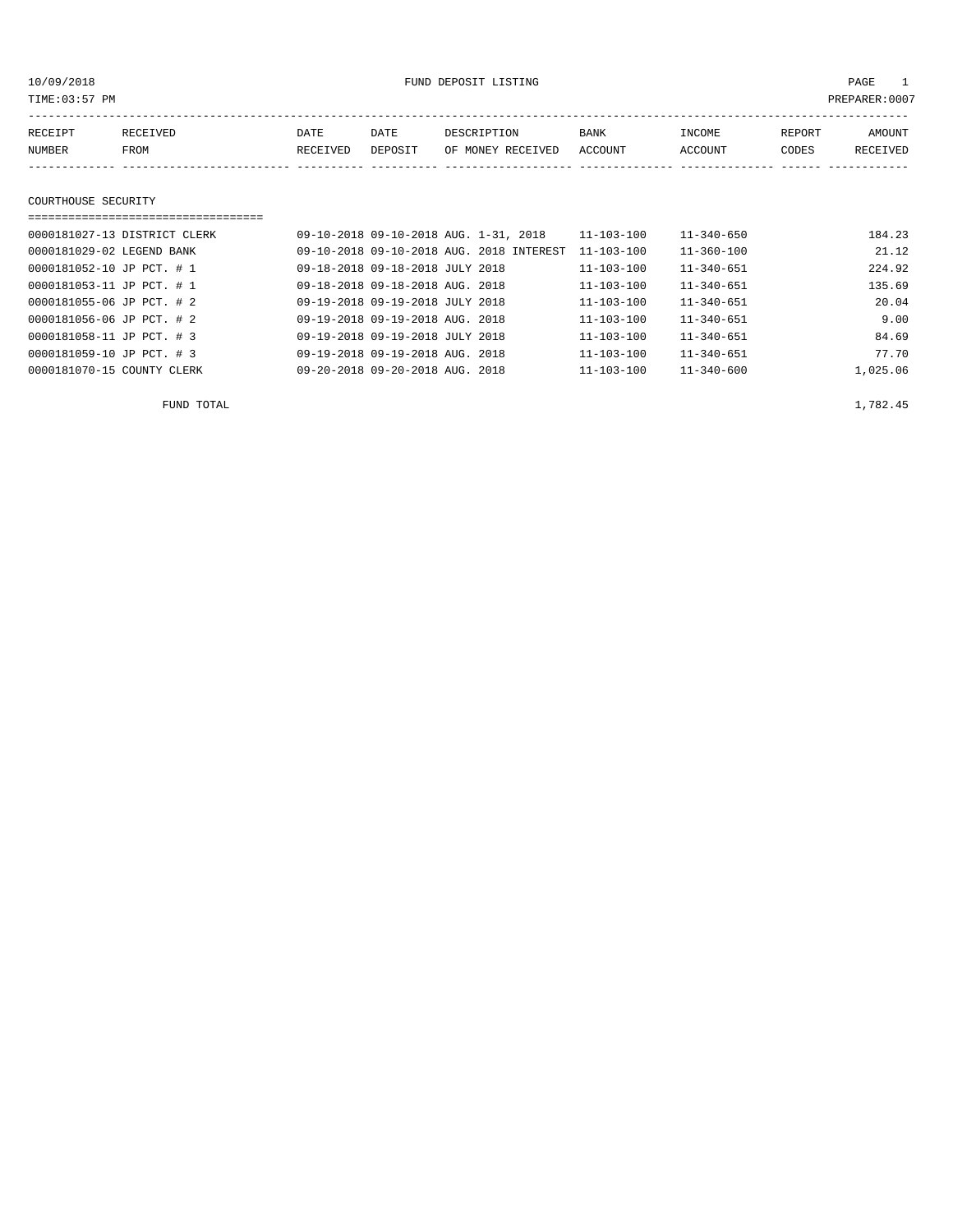| TIME:03:57 PM<br>PREPARER:0007 |                       |          |         |                   |             |         |        |          |  |  |  |  |
|--------------------------------|-----------------------|----------|---------|-------------------|-------------|---------|--------|----------|--|--|--|--|
|                                |                       |          |         |                   |             |         |        |          |  |  |  |  |
| RECEIPT                        | RECEIVED              | DATE     | DATE    | DESCRIPTION       | <b>BANK</b> | INCOME  | REPORT | AMOUNT   |  |  |  |  |
| NUMBER                         | FROM                  | RECEIVED | DEPOSIT | OF MONEY RECEIVED | ACCOUNT     | ACCOUNT | CODES  | RECEIVED |  |  |  |  |
|                                |                       |          |         |                   |             |         |        |          |  |  |  |  |
|                                |                       |          |         |                   |             |         |        |          |  |  |  |  |
|                                | CO.CLK.VITAL STAT.FEE |          |         |                   |             |         |        |          |  |  |  |  |
|                                |                       |          |         |                   |             |         |        |          |  |  |  |  |

| 0000181029-03 LEGEND BANK  | 09-10-2018 09-10-2018 AUG. 2018 INTEREST 12-103-100 |            | 12-360-100 |       |
|----------------------------|-----------------------------------------------------|------------|------------|-------|
| 0000181070-16 COUNTY CLERK | 09-20-2018 09-20-2018 AUG. 2018                     | 12-103-100 | 12-370-134 | 12.00 |

FUND TOTAL 112.92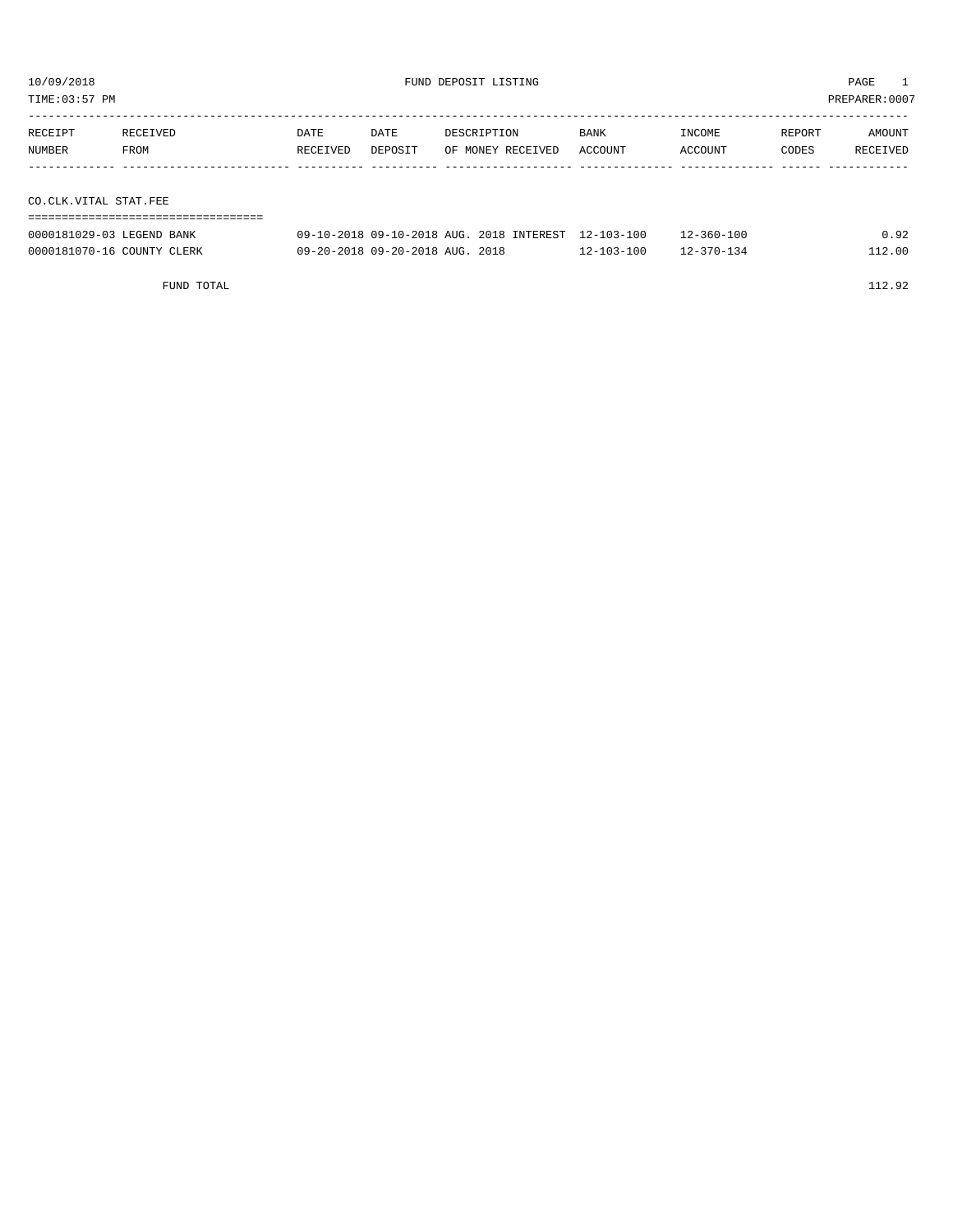TIME:03:57 PM PREPARER:0007

| RECEIPT | RECEIVED              | DATE     | DATE    | DESCRIPTION       | <b>BANK</b> | INCOME  | REPORT | AMOUNT   |  |  |  |
|---------|-----------------------|----------|---------|-------------------|-------------|---------|--------|----------|--|--|--|
| NUMBER  | FROM                  | RECEIVED | DEPOSIT | OF MONEY RECEIVED | ACCOUNT     | ACCOUNT | CODES  | RECEIVED |  |  |  |
|         |                       |          |         |                   |             |         |        |          |  |  |  |
|         |                       |          |         |                   |             |         |        |          |  |  |  |
|         | BAIL BONDS TRUST FUND |          |         |                   |             |         |        |          |  |  |  |

| 0000181033-01 DOC'S BAIL BONDS                                         | 09-12-2018 09-12-2018 BOND FEES | $13 - 103 - 113$ | $13 - 345 - 113$ | 105.00 |  |  |  |  |  |  |  |
|------------------------------------------------------------------------|---------------------------------|------------------|------------------|--------|--|--|--|--|--|--|--|
| 0000181034-01 CARPENTER'S BAIL BONDS                                   | 09-12-2018 09-12-2018 BOND FEES | $13 - 103 - 113$ | $13 - 345 - 113$ | 210.00 |  |  |  |  |  |  |  |
| 0000181035-01 FANNIN COUNTY BAIL BONDS 09-12-2018 09-12-2018 BOND FEES |                                 | $13 - 103 - 113$ | $13 - 345 - 113$ | 180.00 |  |  |  |  |  |  |  |

FUND TOTAL 495.00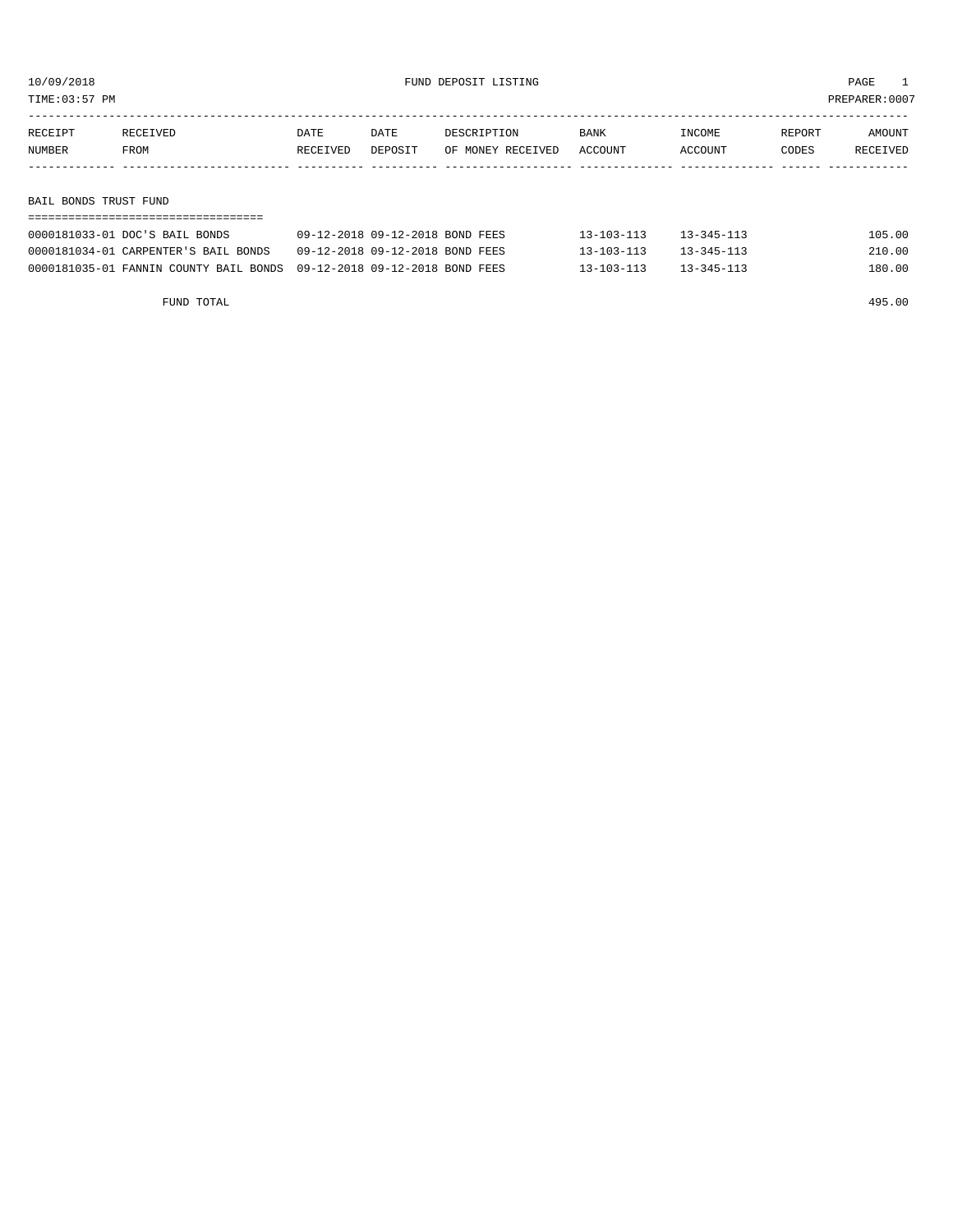| 10/09/2018                |                                   | FUND DEPOSIT LISTING |                                 |                   |                  |                  |        | PAGE          |
|---------------------------|-----------------------------------|----------------------|---------------------------------|-------------------|------------------|------------------|--------|---------------|
| TIME:03:57 PM             |                                   |                      |                                 |                   |                  |                  |        | PREPARER:0007 |
| RECEIPT                   | RECEIVED                          | DATE                 | DATE                            | DESCRIPTION       | BANK             | INCOME           | REPORT | AMOUNT        |
| NUMBER                    | FROM                              | RECEIVED             | DEPOSIT                         | OF MONEY RECEIVED | ACCOUNT          | ACCOUNT          | CODES  | RECEIVED      |
|                           |                                   |                      |                                 |                   |                  |                  |        |               |
| JUSTICE CT.BLDG.SECURITY  |                                   |                      |                                 |                   |                  |                  |        |               |
|                           | ================================= |                      |                                 |                   |                  |                  |        |               |
| 0000181052-11 JP PCT. # 1 |                                   |                      | 09-18-2018 09-18-2018 JULY 2018 |                   | 14-103-100       | $14 - 370 - 455$ |        | 74.98         |
| 0000181053-12 JP PCT. # 1 |                                   |                      | 09-18-2018 09-18-2018 AUG. 2018 |                   | $14 - 103 - 100$ | $14 - 370 - 455$ |        | 45.21         |
| 0000181055-07 JP PCT. # 2 |                                   |                      | 09-19-2018 09-19-2018 JULY 2018 |                   | $14 - 103 - 100$ | $14 - 370 - 456$ |        | 6.68          |
| 0000181056-07 JP PCT. # 2 |                                   |                      | 09-19-2018 09-19-2018 AUG. 2018 |                   | $14 - 103 - 100$ | $14 - 370 - 456$ |        | 3.00          |
| 0000181058-12 JP PCT. # 3 |                                   |                      | 09-19-2018 09-19-2018 JULY 2018 |                   | 14-103-100       | $14 - 370 - 457$ |        | 28.22         |
| 0000181059-11 JP PCT. # 3 |                                   |                      | 09-19-2018 09-19-2018 AUG. 2018 |                   | $14 - 103 - 100$ | $14 - 370 - 457$ |        | 25.89         |
|                           |                                   |                      |                                 |                   |                  |                  |        |               |

FUND TOTAL 183.98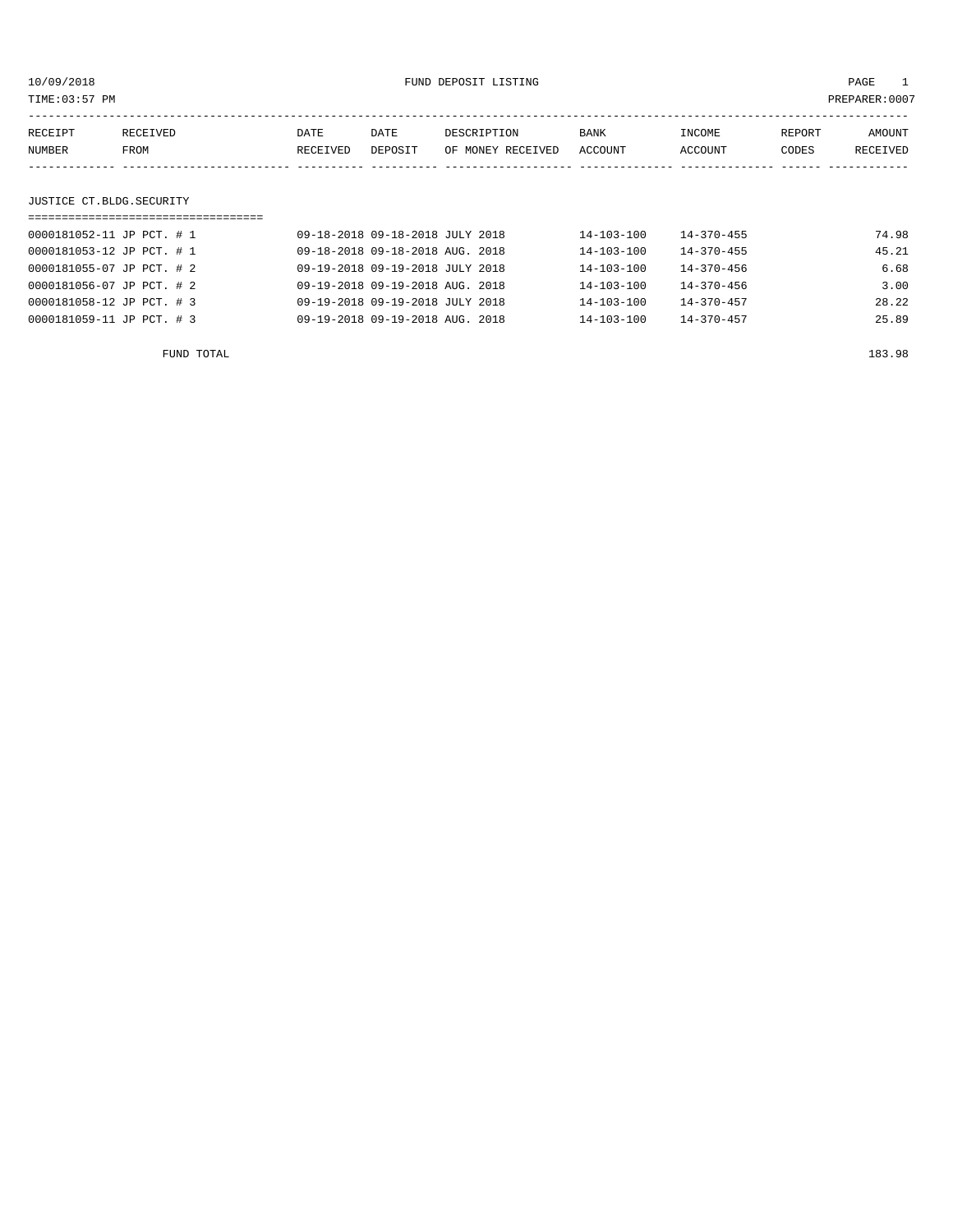TIME:03:57 PM PREPARER:0007 ----------------------------------------------------------------------------------------------------------------------------------- RECEIPT RECEIVED DATE DATE DESCRIPTION BANK INCOME REPORT AMOUNT

| NUMBER                     | FROM | RECEIVED | DEPOSIT                         | OF MONEY RECEIVED | ACCOUNT          | ACCOUNT          | CODES | RECEIVED |
|----------------------------|------|----------|---------------------------------|-------------------|------------------|------------------|-------|----------|
|                            |      |          |                                 |                   |                  |                  |       |          |
|                            |      |          |                                 |                   |                  |                  |       |          |
| PROBATE JUDGES EDUCATION   |      |          |                                 |                   |                  |                  |       |          |
|                            |      |          |                                 |                   |                  |                  |       |          |
| 0000181070-17 COUNTY CLERK |      |          | 09-20-2018 09-20-2018 AUG. 2018 |                   | $17 - 103 - 100$ | $17 - 340 - 131$ |       | 60.22    |
|                            |      |          |                                 |                   |                  |                  |       |          |

FUND TOTAL 60.22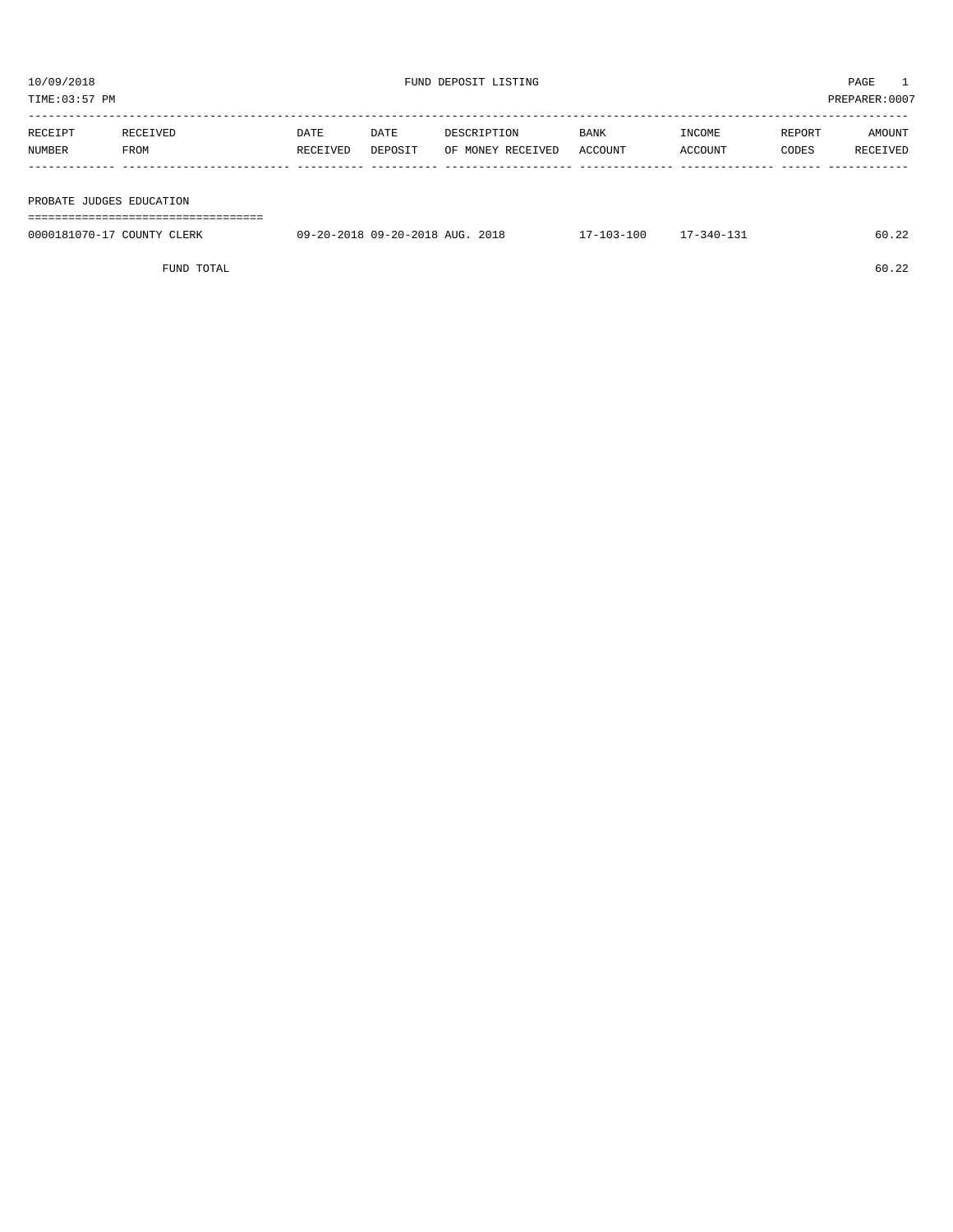| 10/09/2018<br>TIME:03:57 PM                         |                  |                  |                 | FUND DEPOSIT LISTING                                | PAGE<br>PREPARER: 0007 |                   |                 |                    |
|-----------------------------------------------------|------------------|------------------|-----------------|-----------------------------------------------------|------------------------|-------------------|-----------------|--------------------|
| RECEIPT<br>NUMBER                                   | RECEIVED<br>FROM | DATE<br>RECEIVED | DATE<br>DEPOSIT | DESCRIPTION<br>OF MONEY RECEIVED                    | <b>BANK</b><br>ACCOUNT | INCOME<br>ACCOUNT | REPORT<br>CODES | AMOUNT<br>RECEIVED |
| CO.CLERK RECORD MNGMT.<br>0000181029-04 LEGEND BANK |                  |                  |                 | 09-10-2018 09-10-2018 AUG. 2018 INTEREST 18-103-100 |                        | $18 - 360 - 100$  |                 | 12.03              |

| 0000181070-18 COUNTY CLERK | 09-20-2018 09-20-2018 AUG. 2018 | 18-103-100 | $18 - 370 - 133$ | 8,483.08 |
|----------------------------|---------------------------------|------------|------------------|----------|
|                            |                                 |            |                  |          |
| FUND TOTAL                 |                                 |            |                  | 8,495.11 |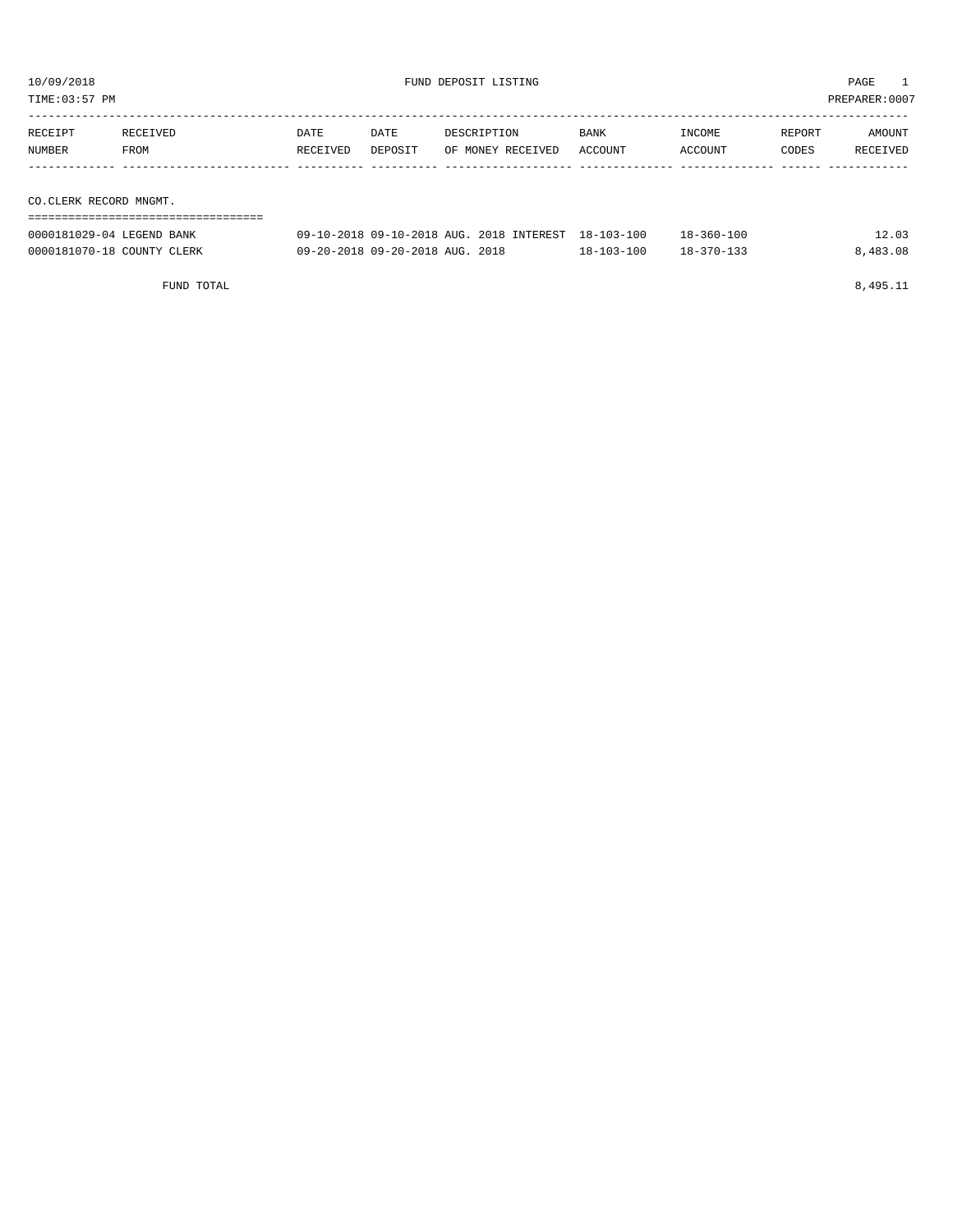| TIME:03:57 PM<br>PREPARER: 0007 |                              |          |                                       |                   |  |            |            |        |          |  |
|---------------------------------|------------------------------|----------|---------------------------------------|-------------------|--|------------|------------|--------|----------|--|
| RECEIPT                         | RECEIVED                     | DATE     | DATE                                  | DESCRIPTION       |  | BANK       | INCOME     | REPORT | AMOUNT   |  |
| NUMBER                          | FROM                         | RECEIVED | DEPOSIT                               | OF MONEY RECEIVED |  | ACCOUNT    | ACCOUNT    | CODES  | RECEIVED |  |
|                                 |                              |          |                                       |                   |  |            |            |        |          |  |
| DIST.CLK.RECORDS MNGMT.         |                              |          |                                       |                   |  |            |            |        |          |  |
|                                 |                              |          |                                       |                   |  |            |            |        |          |  |
|                                 | 0000181027-14 DISTRICT CLERK |          | 09-10-2018 09-10-2018 AUG. 1-31, 2018 |                   |  | 19-103-100 | 19-370-136 |        | 185.98   |  |

0000181029-05 LEGEND BANK 609-10-2018 09-10-2018 AUG. 2018 INTEREST 19-103-100 19-360-100 19-360-100

FUND TOTAL 187.76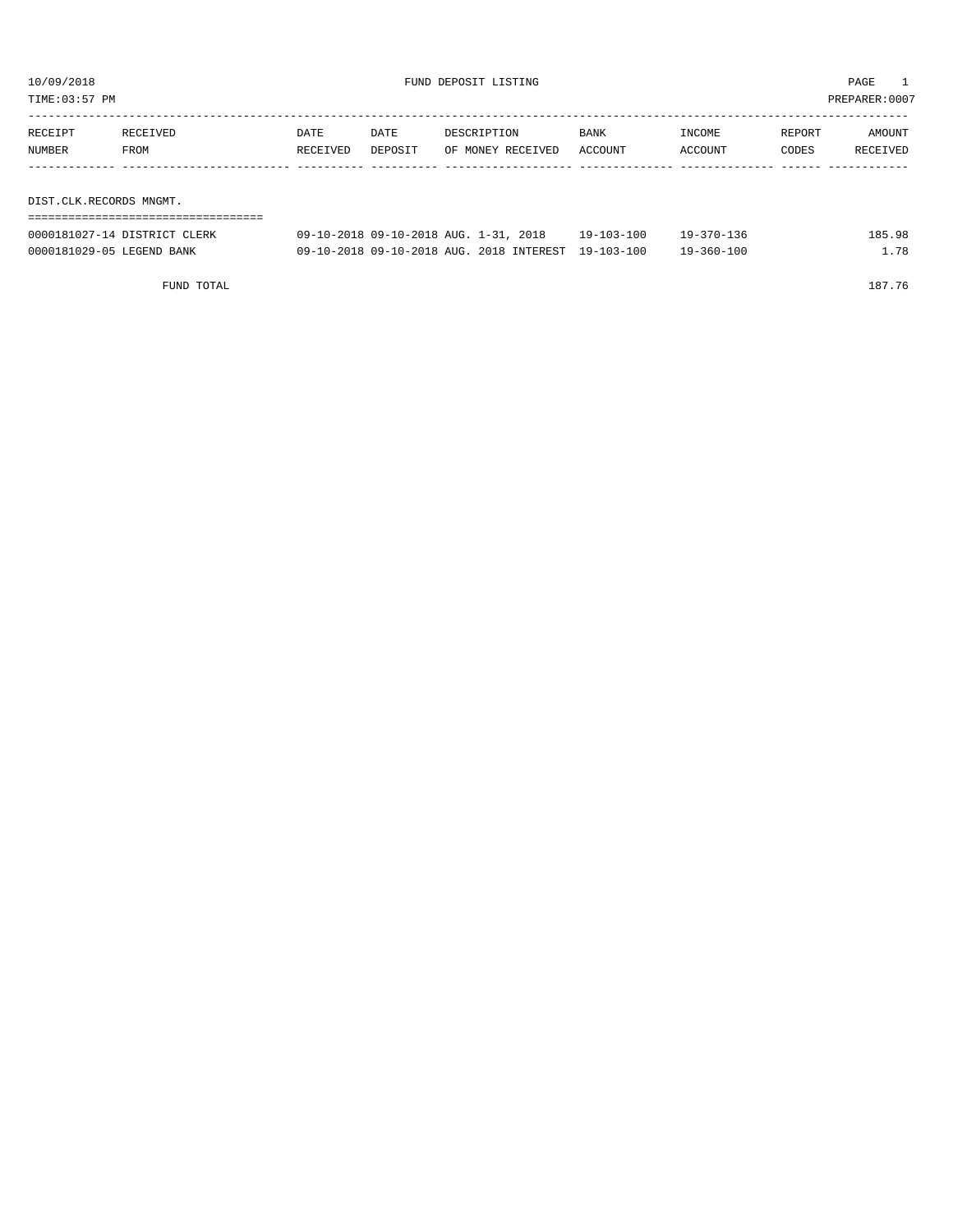| TIME: 03:57 PM            |                              |                  |                                          |                                  |  |                        |                   |                 | PREPARER:0007      |  |
|---------------------------|------------------------------|------------------|------------------------------------------|----------------------------------|--|------------------------|-------------------|-----------------|--------------------|--|
| RECEIPT<br><b>NUMBER</b>  | RECEIVED<br>FROM             | DATE<br>RECEIVED | DATE<br>DEPOSIT                          | DESCRIPTION<br>OF MONEY RECEIVED |  | <b>BANK</b><br>ACCOUNT | INCOME<br>ACCOUNT | REPORT<br>CODES | AMOUNT<br>RECEIVED |  |
|                           |                              |                  |                                          |                                  |  |                        |                   |                 |                    |  |
| COUNTY OFFICES REC.MNGMT. |                              |                  |                                          |                                  |  |                        |                   |                 |                    |  |
|                           |                              |                  |                                          |                                  |  |                        |                   |                 |                    |  |
|                           | 0000181027-15 DISTRICT CLERK |                  | 09-10-2018 09-10-2018 AUG. 1-31, 2018    |                                  |  | 20-103-100             | $20 - 370 - 135$  |                 | 343.41             |  |
| 0000181029-06 LEGEND BANK |                              |                  | 09-10-2018 09-10-2018 AUG. 2018 INTEREST |                                  |  | $20 - 103 - 100$       | $20 - 360 - 100$  |                 | 7.42               |  |

0000181070-19 COUNTY CLERK 09-20-2018 09-20-2018 AUG. 2018 20-103-100 20-370-135 688.46

FUND TOTAL 1,039.29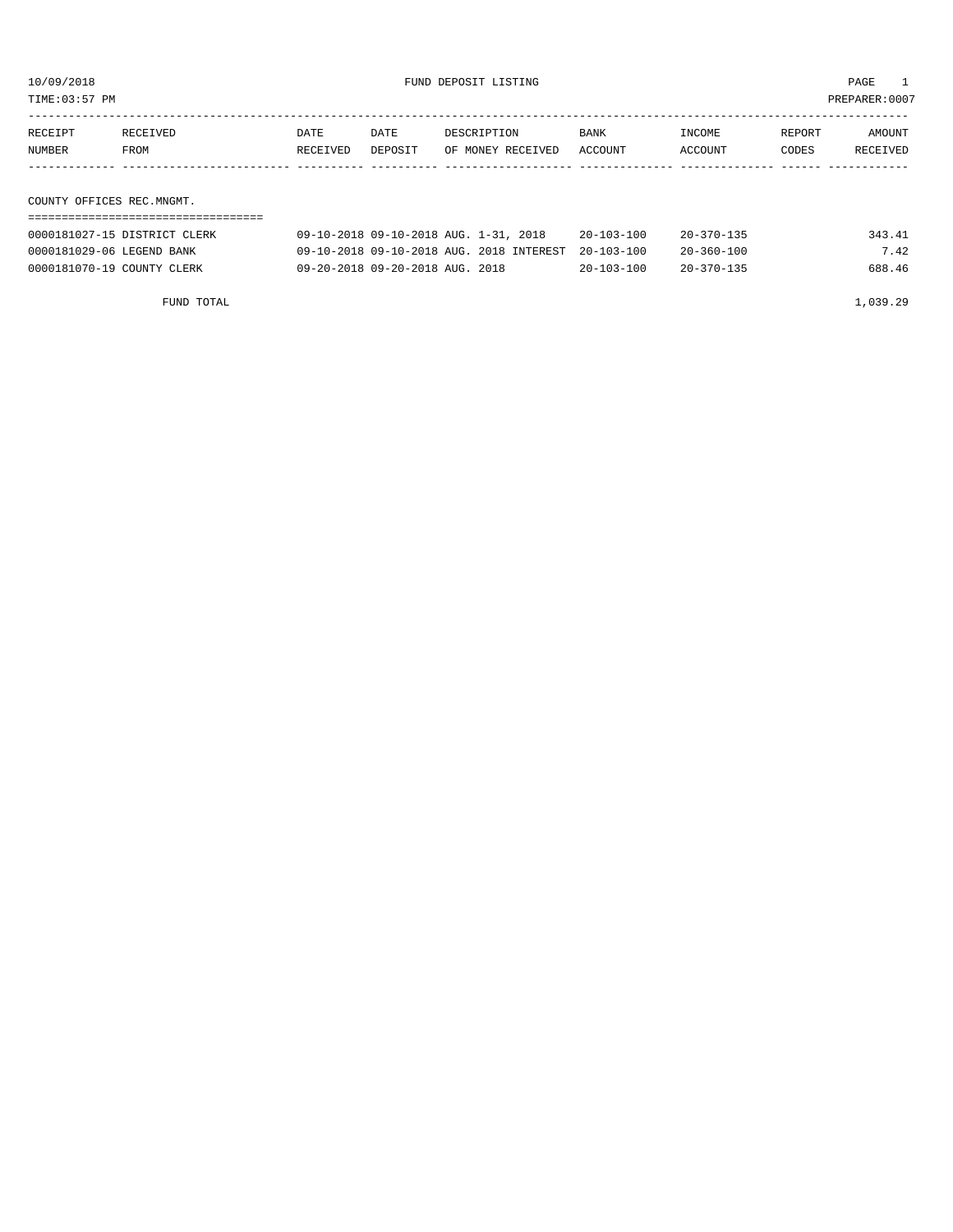## 10/09/2018 FUND DEPOSIT LISTING PAGE 1

| RECEIPT | <b>RECEIVED</b> | DATE     | DATE    | DESCRIPTION       | BANK    | INCOME  | REPORT | <b>AMOUNT</b>   |
|---------|-----------------|----------|---------|-------------------|---------|---------|--------|-----------------|
| NUMBER  | FROM            | RECEIVED | DEPOSIT | OF MONEY RECEIVED | ACCOUNT | ACCOUNT | CODES  | <b>RECEIVED</b> |
|         |                 |          |         |                   |         |         |        |                 |

FANNIN CO. R & B #1 FUND

| ------------------------------------- |                                                      |                  |                  |           |
|---------------------------------------|------------------------------------------------------|------------------|------------------|-----------|
| 0000181001-02 TEXPOOL                 | 09-04-2018 09-04-2018 AUG. 2018 INTEREST 21-103-100  |                  | $21 - 360 - 100$ | 28.86     |
| 0000181011-01 MARGARET FRAILICKS      | 09-05-2018 09-05-2018 CULVERT & ROCK                 | $21 - 103 - 100$ | $21 - 370 - 145$ | 401.60    |
| 0000181012-04 APPRAISAL DISTRICT      | 09-06-2018 09-06-2018 TAXES                          | $21 - 103 - 100$ | $21 - 310 - 110$ | 613.96    |
| 0000181012-10 APPRAISAL DISTRICT      | 09-06-2018 09-06-2018 TAXES                          | $21 - 103 - 100$ | $21 - 310 - 120$ | 95.88     |
| 0000181015-02 TAX A/C                 | 09-06-2018 09-06-2018 WEEK OF 08/24/18               | $21 - 103 - 100$ | $21 - 321 - 300$ | 1,302.28  |
| 0000181016-02 TAX A/C                 | 09-06-2018 09-06-2018 WEEK OF 08/31/18               | $21 - 103 - 100$ | $21 - 321 - 300$ | 1,632.44  |
| 0000181027-18 DISTRICT CLERK          | 09-10-2018 09-10-2018 AUG. 1-31, 2018                | $21 - 103 - 100$ | $21 - 350 - 450$ | 346.56    |
| 0000181029-07 LEGEND BANK             | 09-10-2018 09-10-2018 AUG. 2018 INTEREST             | 21-103-100       | 21-360-100       | 24.00     |
| 0000181036-04 APPRAISAL DISTRICT      | 09-13-2018 09-13-2018 TAXES                          | $21 - 103 - 100$ | $21 - 310 - 110$ | 205.43    |
| 0000181036-10 APPRAISAL DISTRICT      | 09-13-2018 09-13-2018 TAXES                          | $21 - 103 - 100$ | $21 - 310 - 120$ | 79.41     |
| 0000181041-02 TAX A/C                 | 09-13-2018 09-13-2018 WEEK OF 08/31/18               | $21 - 103 - 100$ | $21 - 321 - 300$ | 8.15      |
| 0000181042-02 TAX A/C                 | 09-13-2018 09-13-2018 WEEK OF 09/07/18               | $21 - 103 - 100$ | $21 - 321 - 300$ | 1,300.24  |
| 0000181045-02 COMPTROLLER             | 09-14-2018 09-14-2018 JULY 2018 LOCAL SAL 21-103-100 |                  | $21 - 318 - 160$ | 4, 111.95 |
| 0000181052-13 JP PCT. # 1             | 09-18-2018 09-18-2018 JULY 2018                      | $21 - 103 - 100$ | $21 - 350 - 455$ | 957.31    |
| 0000181053-14 JP PCT. # 1             | 09-18-2018 09-18-2018 AUG. 2018                      | $21 - 103 - 100$ | $21 - 350 - 455$ | 542.68    |
| 0000181055-09 JP PCT. # 2             | 09-19-2018 09-19-2018 JULY 2018                      | $21 - 103 - 100$ | $21 - 350 - 456$ | 313.00    |
| 0000181056-09 JP PCT. # 2             | 09-19-2018 09-19-2018 AUG. 2018                      | $21 - 103 - 100$ | $21 - 350 - 456$ | 61.14     |
| 0000181058-14 JP PCT. # 3             | 09-19-2018 09-19-2018 JULY 2018                      | $21 - 103 - 100$ | $21 - 350 - 457$ | 389.35    |
| 0000181059-13 JP PCT. # 3             | 09-19-2018 09-19-2018 AUG. 2018                      | $21 - 103 - 100$ | $21 - 350 - 457$ | 423.24    |
| 0000181064-02 TAX A/C                 | 09-20-2018 09-20-2018 WEEK OF 09/14/18               | $21 - 103 - 100$ | $21 - 321 - 300$ | 1,171.85  |
| 0000181065-02 TAX A/C                 | 09-20-2018 09-20-2018 WEEK OF 09/07/18               | $21 - 103 - 100$ | $21 - 321 - 300$ | 6.12      |
| 0000181066-02 TAX A/C                 | 09-20-2018 09-20-2018 WEEK OF 09/14/18               | $21 - 103 - 100$ | $21 - 321 - 300$ | 20.38     |
| 0000181070-21 COUNTY CLERK            | 09-20-2018 09-20-2018 AUG. 2018                      | $21 - 103 - 100$ | $21 - 350 - 403$ | 466.07    |
| 0000181071-04 APPRAISAL DISTRICT      | 09-20-2018 09-20-2018 TAXES                          | $21 - 103 - 100$ | $21 - 310 - 110$ | 277.92    |
| 0000181071-10 APPRAISAL DISTRICT      | 09-20-2018 09-20-2018 TAXES                          | $21 - 103 - 100$ | $21 - 310 - 120$ | 114.67    |
| 0000181073-01 CLARK SMITH             | 09-24-2018 09-24-2018 CULVERT                        | $21 - 103 - 100$ | $21 - 370 - 145$ | 502.00    |
| 0000181079-04 APPRAISAL DISTRICT      | 09-27-2018 09-27-2018 TAXES                          | $21 - 103 - 100$ | $21 - 310 - 110$ | 151.30    |
| 0000181079-10 APPRAISAL DISTRICT      | 09-27-2018 09-27-2018 TAXES                          | $21 - 103 - 100$ | $21 - 310 - 120$ | 274.75    |
| 0000181080-02 TAX A/C                 | 09-27-2018 09-27-2018 WEEK OF 09/21/18               | $21 - 103 - 100$ | $21 - 321 - 300$ | 978.24    |

 $FUND$  TOTAL  $16,800.78$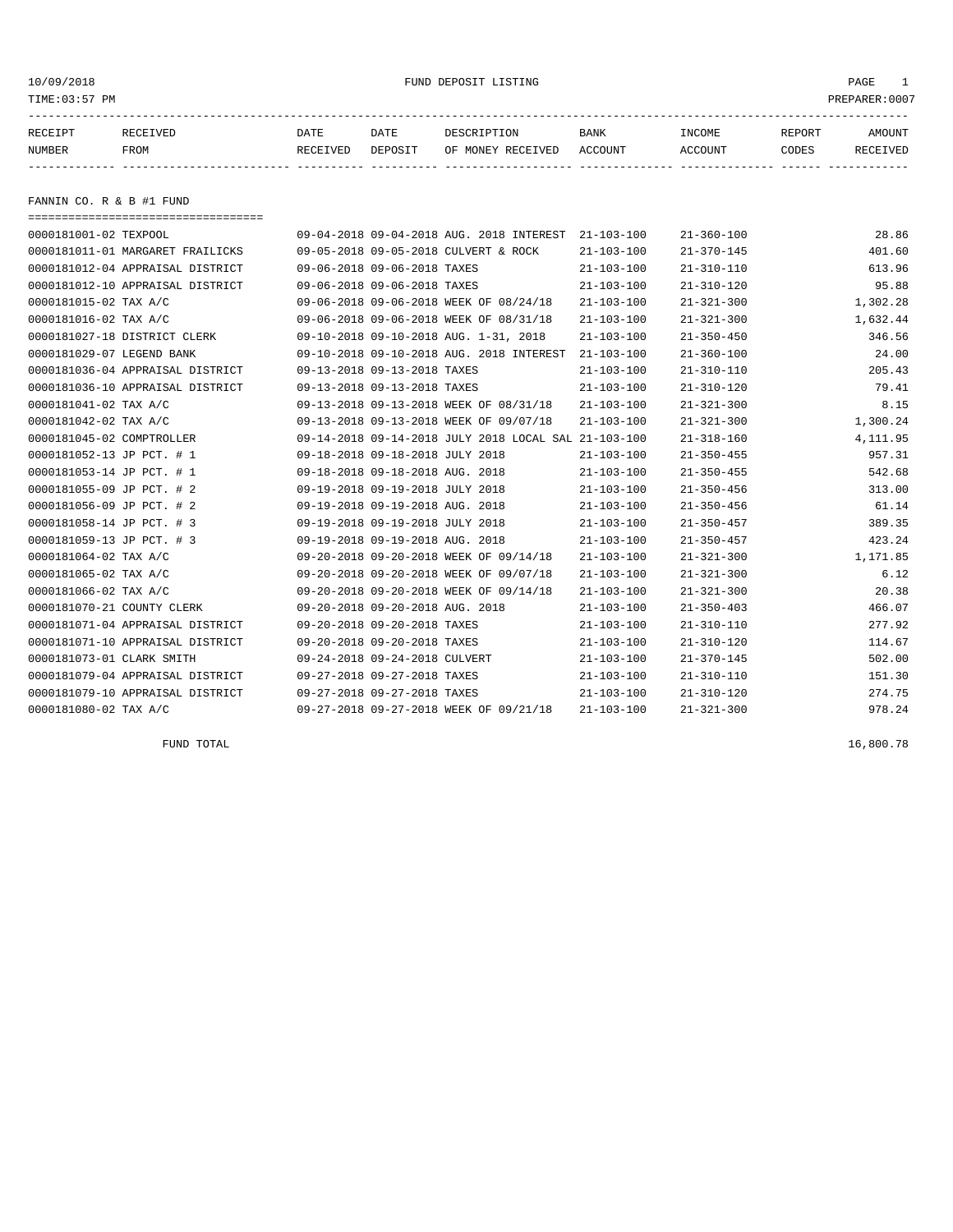## 10/09/2018 FUND DEPOSIT LISTING PAGE 1

| RECEIPT | <b>RECEIVED</b> | DATE     | DATE    | DESCRIPTION          | <b>BANK</b>    | INCOME  | <b>REPORT</b> | AMOUNT          |
|---------|-----------------|----------|---------|----------------------|----------------|---------|---------------|-----------------|
| NUMBER  | FROM            | RECEIVED | DEPOSIT | RECEIVED<br>OF MONEY | <b>ACCOUNT</b> | ACCOUNT | CODES         | <b>RECEIVED</b> |
|         |                 |          |         |                      |                |         |               |                 |

FANNIN CO. R & B #2 FUND

| ------------------------------------- |                                                      |                  |                  |          |
|---------------------------------------|------------------------------------------------------|------------------|------------------|----------|
| 0000181001-03 TEXPOOL                 | 09-04-2018 09-04-2018 AUG. 2018 INTEREST 22-103-100  |                  | $22 - 360 - 100$ | 412.75   |
| 0000181012-05 APPRAISAL DISTRICT      | 09-06-2018 09-06-2018 TAXES                          | $22 - 103 - 100$ | $22 - 310 - 110$ | 715.18   |
| 0000181012-11 APPRAISAL DISTRICT      | 09-06-2018 09-06-2018 TAXES                          | $22 - 103 - 100$ | $22 - 310 - 120$ | 111.69   |
| 0000181015-03 TAX A/C                 | 09-06-2018 09-06-2018 WEEK OF 08/24/18               | $22 - 103 - 100$ | $22 - 321 - 300$ | 1,516.99 |
| 0000181016-03 TAX A/C                 | 09-06-2018 09-06-2018 WEEK OF 08/31/18               | $22 - 103 - 100$ | $22 - 321 - 300$ | 1,901.57 |
| 0000181022-01 BILLY B. SHOOK JR.      | 09-07-2018 09-07-2018 CULVERT                        | $22 - 103 - 100$ | $22 - 370 - 145$ | 280.00   |
| 0000181023-01 NATHAN GRAHAM           | 09-07-2018 09-07-2018 CULVERT                        | $22 - 103 - 100$ | $22 - 370 - 145$ | 252.00   |
| 0000181027-19 DISTRICT CLERK          | 09-10-2018 09-10-2018 AUG. 1-31, 2018                | $22 - 103 - 100$ | $22 - 350 - 450$ | 403.69   |
| 0000181029-08 LEGEND BANK             | 09-10-2018 09-10-2018 AUG. 2018 INTEREST             | $22 - 103 - 100$ | $22 - 360 - 100$ | 27.93    |
| 0000181036-05 APPRAISAL DISTRICT      | 09-13-2018 09-13-2018 TAXES                          | $22 - 103 - 100$ | $22 - 310 - 110$ | 239.30   |
| 0000181036-11 APPRAISAL DISTRICT      | 09-13-2018 09-13-2018 TAXES                          | $22 - 103 - 100$ | $22 - 310 - 120$ | 92.50    |
| 0000181041-03 TAX A/C                 | 09-13-2018 09-13-2018 WEEK OF 08/31/18               | $22 - 103 - 100$ | $22 - 321 - 300$ | 9.50     |
| 0000181042-03 TAX A/C                 | 09-13-2018 09-13-2018 WEEK OF 09/07/18               | $22 - 103 - 100$ | $22 - 321 - 300$ | 1,514.61 |
| 0000181045-03 COMPTROLLER             | 09-14-2018 09-14-2018 JULY 2018 LOCAL SAL 22-103-100 |                  | $22 - 318 - 160$ | 4,789.88 |
| 0000181052-14 JP PCT. # 1             | 09-18-2018 09-18-2018 JULY 2018                      | $22 - 103 - 100$ | $22 - 350 - 455$ | 1,115.14 |
| 0000181053-15 JP PCT. # 1             | 09-18-2018 09-18-2018 AUG. 2018                      | $22 - 103 - 100$ | $22 - 350 - 455$ | 632.15   |
| 0000181055-10 JP PCT. # 2             | 09-19-2018 09-19-2018 JULY 2018                      | $22 - 103 - 100$ | $22 - 350 - 456$ | 364.60   |
| 0000181056-10 JP PCT. # 2             | 09-19-2018 09-19-2018 AUG. 2018                      | $22 - 103 - 100$ | $22 - 350 - 456$ | 71.22    |
| 0000181058-15 JP PCT. # 3             | 09-19-2018 09-19-2018 JULY 2018                      | $22 - 103 - 100$ | $22 - 350 - 457$ | 453.54   |
| 0000181059-14 JP PCT. # 3             | 09-19-2018 09-19-2018 AUG. 2018                      | $22 - 103 - 100$ | $22 - 350 - 457$ | 493.02   |
| 0000181064-03 TAX A/C                 | 09-20-2018 09-20-2018 WEEK OF 09/14/18               | $22 - 103 - 100$ | $22 - 321 - 300$ | 1,365.05 |
| 0000181065-03 TAX A/C                 | 09-20-2018 09-20-2018 WEEK OF 09/07/18               | $22 - 103 - 100$ | $22 - 321 - 300$ | 7.12     |
| 0000181066-03 TAX A/C                 | 09-20-2018 09-20-2018 WEEK OF 09/14/18               | $22 - 103 - 100$ | $22 - 321 - 300$ | 23.74    |
| 0000181070-22 COUNTY CLERK            | 09-20-2018 09-20-2018 AUG. 2018                      | $22 - 103 - 100$ | $22 - 350 - 403$ | 542.91   |
| 0000181071-05 APPRAISAL DISTRICT      | 09-20-2018 09-20-2018 TAXES                          | $22 - 103 - 100$ | $22 - 310 - 110$ | 323.74   |
| 0000181071-11 APPRAISAL DISTRICT      | 09-20-2018 09-20-2018 TAXES                          | $22 - 103 - 100$ | $22 - 310 - 120$ | 133.57   |
| 0000181079-05 APPRAISAL DISTRICT      | 09-27-2018 09-27-2018 TAXES                          | $22 - 103 - 100$ | $22 - 310 - 110$ | 176.24   |
| 0000181079-11 APPRAISAL DISTRICT      | 09-27-2018 09-27-2018 TAXES                          | $22 - 103 - 100$ | $22 - 310 - 120$ | 320.04   |
| 0000181080-03 TAX A/C                 | 09-27-2018 09-27-2018 WEEK OF 09/21/18               | $22 - 103 - 100$ | $22 - 321 - 300$ | 1,139.52 |

FUND TOTAL  $19,429.19$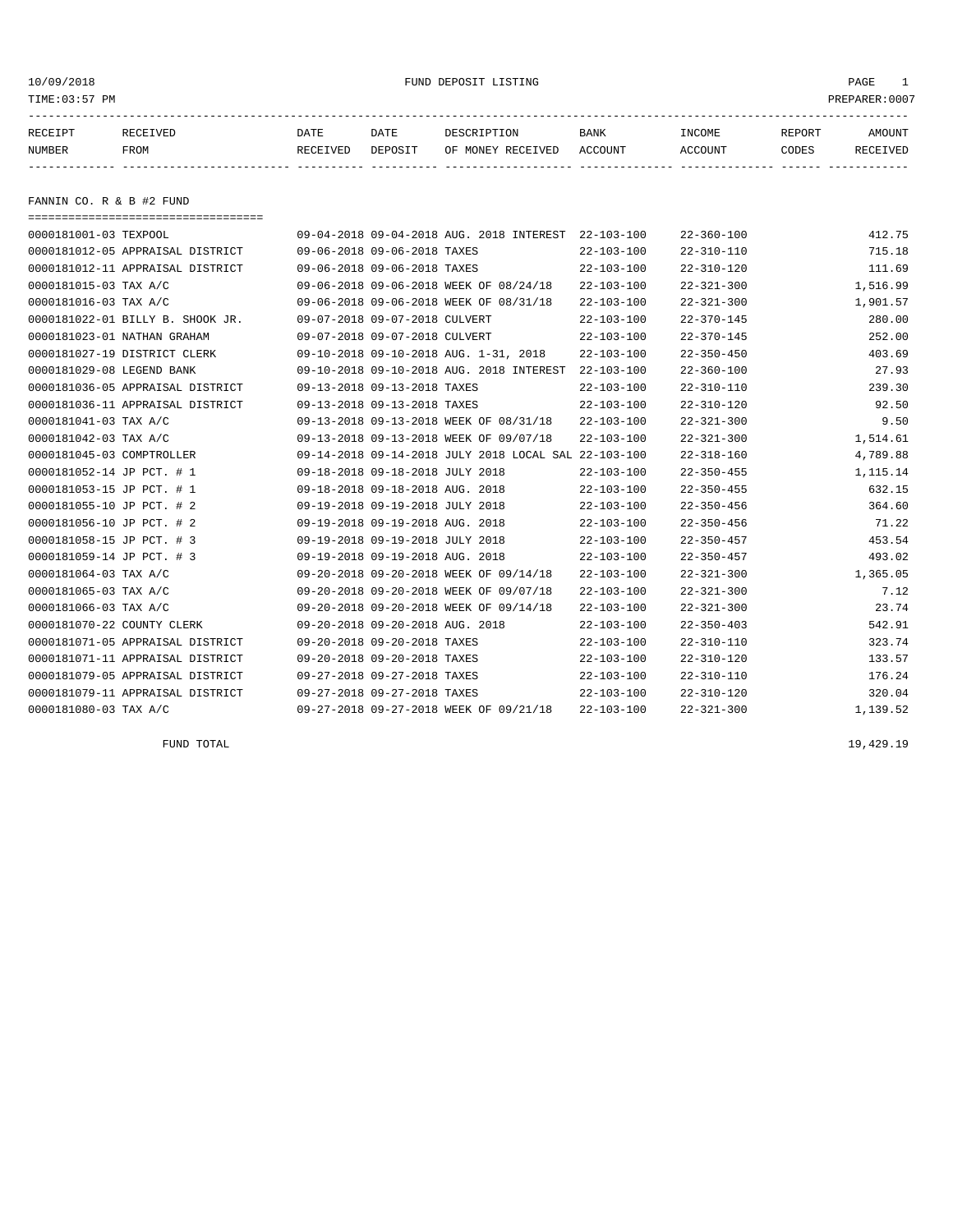10/09/2018 FUND DEPOSIT LISTING PAGE 1

| RECEIPT | <b>RECEIVED</b> | DATE     | DATE    | DESCRIPTION          | <b>BANK</b>    | INCOME  | <b>REPORT</b> | AMOUNT          |
|---------|-----------------|----------|---------|----------------------|----------------|---------|---------------|-----------------|
| NUMBER  | FROM            | RECEIVED | DEPOSIT | RECEIVED<br>OF MONEY | <b>ACCOUNT</b> | ACCOUNT | CODES         | <b>RECEIVED</b> |
|         |                 |          |         |                      |                |         |               |                 |

FANNIN CO. R & B #3 FUND

| ====================================== |                                 |                                                      |                  |                  |           |
|----------------------------------------|---------------------------------|------------------------------------------------------|------------------|------------------|-----------|
| 0000181001-04 TEXPOOL                  |                                 | 09-04-2018 09-04-2018 AUG. 2018 INTEREST 23-103-100  |                  | $23 - 360 - 100$ | 378.33    |
| 0000181002-01 LORELL RUSSELL           | 09-04-2018 09-04-2018 CULVERT   |                                                      | $23 - 103 - 100$ | $23 - 370 - 145$ | 351.60    |
| 0000181008-01 ERNIE TAYLOR JR.         | 09-05-2018 09-05-2018 CULVERT   |                                                      | $23 - 103 - 100$ | $23 - 370 - 145$ | 350.00    |
| 0000181012-06 APPRAISAL DISTRICT       | 09-06-2018 09-06-2018 TAXES     |                                                      | $23 - 103 - 100$ | $23 - 310 - 110$ | 1,072.78  |
| 0000181012-12 APPRAISAL DISTRICT       | 09-06-2018 09-06-2018 TAXES     |                                                      | $23 - 103 - 100$ | $23 - 310 - 120$ | 167.53    |
| 0000181015-04 TAX A/C                  |                                 | 09-06-2018 09-06-2018 WEEK OF 08/24/18               | $23 - 103 - 100$ | $23 - 321 - 300$ | 2, 275.48 |
| 0000181016-04 TAX A/C                  |                                 | 09-06-2018 09-06-2018 WEEK OF 08/31/18               | $23 - 103 - 100$ | $23 - 321 - 300$ | 2,852.36  |
| 0000181027-20 DISTRICT CLERK           |                                 | 09-10-2018 09-10-2018 AUG. 1-31, 2018                | $23 - 103 - 100$ | $23 - 350 - 450$ | 605.53    |
| 0000181029-09 LEGEND BANK              |                                 | 09-10-2018 09-10-2018 AUG. 2018 INTEREST             | 23-103-100       | $23 - 360 - 100$ | 77.60     |
| 0000181036-06 APPRAISAL DISTRICT       | 09-13-2018 09-13-2018 TAXES     |                                                      | $23 - 103 - 100$ | $23 - 310 - 110$ | 358.95    |
| 0000181036-12 APPRAISAL DISTRICT       | 09-13-2018 09-13-2018 TAXES     |                                                      | $23 - 103 - 100$ | $23 - 310 - 120$ | 138.75    |
| 0000181041-04 TAX A/C                  |                                 | 09-13-2018 09-13-2018 WEEK OF 08/31/18               | $23 - 103 - 100$ | $23 - 321 - 300$ | 14.24     |
| 0000181042-04 TAX A/C                  |                                 | 09-13-2018 09-13-2018 WEEK OF 09/07/18               | $23 - 103 - 100$ | $23 - 321 - 300$ | 2,271.92  |
| 0000181043-01 CITY OF HONEY GROVE      | 09-13-2018 09-13-2018 FUEL      |                                                      | $23 - 103 - 100$ | $23 - 370 - 145$ | 107.53    |
| 0000181045-04 COMPTROLLER              |                                 | 09-14-2018 09-14-2018 JULY 2018 LOCAL SAL 23-103-100 |                  | $23 - 318 - 160$ | 7,184.82  |
| 0000181052-15 JP PCT. # 1              | 09-18-2018 09-18-2018 JULY 2018 |                                                      | $23 - 103 - 100$ | $23 - 350 - 455$ | 1,672.71  |
| 0000181053-16 JP PCT. # 1              | 09-18-2018 09-18-2018 AUG. 2018 |                                                      | $23 - 103 - 100$ | $23 - 350 - 455$ | 948.22    |
| 0000181055-11 JP PCT. # 2              | 09-19-2018 09-19-2018 JULY 2018 |                                                      | $23 - 103 - 100$ | $23 - 350 - 456$ | 546.89    |
| 0000181056-11 JP PCT. # 2              | 09-19-2018 09-19-2018 AUG. 2018 |                                                      | $23 - 103 - 100$ | $23 - 350 - 456$ | 106.83    |
| 0000181058-16 JP PCT. # 3              | 09-19-2018 09-19-2018 JULY 2018 |                                                      | $23 - 103 - 100$ | $23 - 350 - 457$ | 680.31    |
| 0000181059-15 JP PCT. # 3              | 09-19-2018 09-19-2018 AUG. 2018 |                                                      | $23 - 103 - 100$ | $23 - 350 - 457$ | 739.53    |
| 0000181064-04 TAX A/C                  |                                 | 09-20-2018 09-20-2018 WEEK OF 09/14/18               | $23 - 103 - 100$ | $23 - 321 - 300$ | 2,047.57  |
| 0000181065-04 TAX A/C                  |                                 | 09-20-2018 09-20-2018 WEEK OF 09/07/18               | $23 - 103 - 100$ | $23 - 321 - 300$ | 10.68     |
| 0000181066-04 TAX A/C                  |                                 | 09-20-2018 09-20-2018 WEEK OF 09/14/18               | $23 - 103 - 100$ | $23 - 321 - 300$ | 35.61     |
| 0000181070-23 COUNTY CLERK             | 09-20-2018 09-20-2018 AUG. 2018 |                                                      | $23 - 103 - 100$ | $23 - 350 - 403$ | 814.35    |
| 0000181071-06 APPRAISAL DISTRICT       | 09-20-2018 09-20-2018 TAXES     |                                                      | $23 - 103 - 100$ | $23 - 310 - 110$ | 485.61    |
| 0000181071-12 APPRAISAL DISTRICT       | 09-20-2018 09-20-2018 TAXES     |                                                      | $23 - 103 - 100$ | $23 - 310 - 120$ | 200.36    |
| 0000181079-06 APPRAISAL DISTRICT       | 09-27-2018 09-27-2018 TAXES     |                                                      | $23 - 103 - 100$ | $23 - 310 - 110$ | 264.36    |
| 0000181079-12 APPRAISAL DISTRICT       | 09-27-2018 09-27-2018 TAXES     |                                                      | $23 - 103 - 100$ | $23 - 310 - 120$ | 480.06    |
| 0000181080-04 TAX A/C                  |                                 | 09-27-2018 09-27-2018 WEEK OF 09/21/18               | $23 - 103 - 100$ | $23 - 321 - 300$ | 1,709.28  |

FUND TOTAL 28,949.79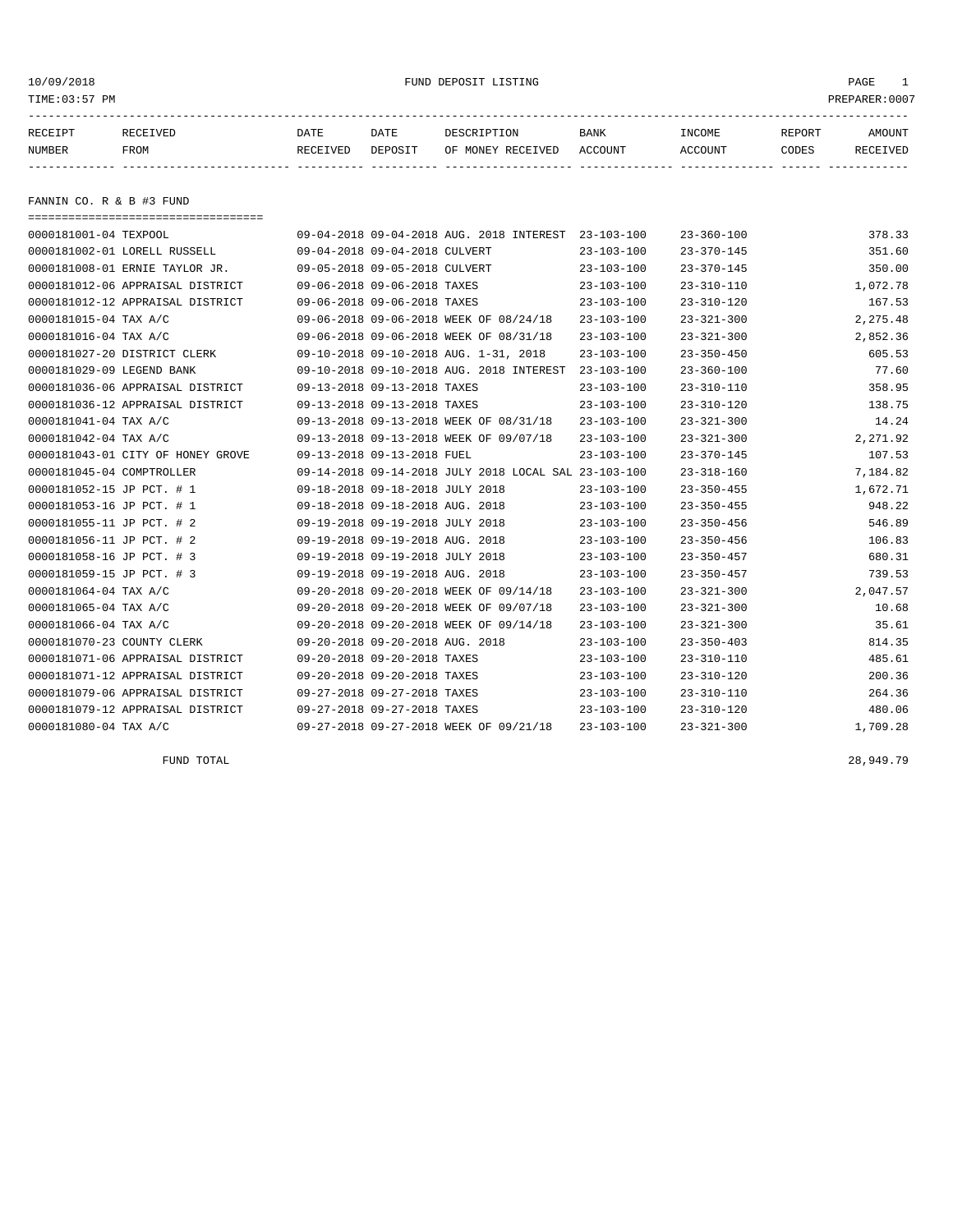## 10/09/2018 FUND DEPOSIT LISTING PAGE 1

| RECEIPT | RECEIVED | DATE     | DATE    | DESCRIPTION       | <b>BANK</b> | <b>TNCOME</b> | REPORT | AMOUNT   |
|---------|----------|----------|---------|-------------------|-------------|---------------|--------|----------|
| NUMBER  | FROM     | RECEIVED | DEPOSIT | OF MONEY RECEIVED | ACCOUNT     | ACCOUNT       | CODES  | RECEIVED |
|         |          |          |         |                   |             |               |        |          |

FANNIN CO. R & B #4 FUND

| ======================================                                       |                                 |                                                      |                  |                  |          |
|------------------------------------------------------------------------------|---------------------------------|------------------------------------------------------|------------------|------------------|----------|
| 0000181001-05 TEXPOOL                                                        |                                 | 09-04-2018 09-04-2018 AUG. 2018 INTEREST 24-103-100  |                  | $24 - 360 - 100$ | 331.34   |
| 0000181012-07 APPRAISAL DISTRICT                                             | 09-06-2018 09-06-2018 TAXES     |                                                      | $24 - 103 - 100$ | $24 - 310 - 110$ | 610.65   |
| 0000181012-13 APPRAISAL DISTRICT                                             | 09-06-2018 09-06-2018 TAXES     |                                                      | $24 - 103 - 100$ | $24 - 310 - 120$ | 95.36    |
| 0000181015-05 TAX A/C                                                        |                                 | 09-06-2018 09-06-2018 WEEK OF 08/24/18               | $24 - 103 - 100$ | $24 - 321 - 300$ | 1,295.25 |
| 0000181016-05 TAX A/C                                                        |                                 | 09-06-2018 09-06-2018 WEEK OF 08/31/18               | $24 - 103 - 100$ | $24 - 321 - 300$ | 1,623.63 |
| 0000181025-01 WALLACE LAND & CATTLE LLC 09-10-2018 09-10-2018 CULVERT & ROCK |                                 |                                                      | $24 - 103 - 100$ | $24 - 370 - 145$ | 354.00   |
| 0000181027-21 DISTRICT CLERK                                                 |                                 | 09-10-2018 09-10-2018 AUG. 1-31, 2018                | $24 - 103 - 100$ | $24 - 350 - 450$ | 344.69   |
| 0000181029-10 LEGEND BANK                                                    |                                 | 09-10-2018 09-10-2018 AUG. 2018 INTEREST             | $24 - 103 - 100$ | $24 - 360 - 100$ | 20.75    |
| 0000181036-07 APPRAISAL DISTRICT                                             | 09-13-2018 09-13-2018 TAXES     |                                                      | $24 - 103 - 100$ | $24 - 310 - 110$ | 204.33   |
| 0000181036-13 APPRAISAL DISTRICT                                             | 09-13-2018 09-13-2018 TAXES     |                                                      | $24 - 103 - 100$ | $24 - 310 - 120$ | 78.98    |
| 0000181041-05 TAX A/C                                                        |                                 | 09-13-2018 09-13-2018 WEEK OF 08/31/18               | $24 - 103 - 100$ | $24 - 321 - 300$ | 8.11     |
| 0000181042-05 TAX A/C                                                        |                                 | 09-13-2018 09-13-2018 WEEK OF 09/07/18               | $24 - 103 - 100$ | $24 - 321 - 300$ | 1,293.23 |
| 0000181045-05 COMPTROLLER                                                    |                                 | 09-14-2018 09-14-2018 JULY 2018 LOCAL SAL 24-103-100 |                  | $24 - 318 - 160$ | 4,089.76 |
| 0000181052-16 JP PCT. # 1                                                    | 09-18-2018 09-18-2018 JULY 2018 |                                                      | $24 - 103 - 100$ | $24 - 350 - 455$ | 952.14   |
| 0000181053-17 JP PCT. # 1                                                    | 09-18-2018 09-18-2018 AUG. 2018 |                                                      | $24 - 103 - 100$ | $24 - 350 - 455$ | 539.75   |
| 0000181055-12 JP PCT. # 2                                                    | 09-19-2018 09-19-2018 JULY 2018 |                                                      | $24 - 103 - 100$ | $24 - 350 - 456$ | 311.31   |
| 0000181056-12 JP PCT. # 2                                                    | 09-19-2018 09-19-2018 AUG. 2018 |                                                      | $24 - 103 - 100$ | $24 - 350 - 456$ | 60.81    |
| 0000181058-17 JP PCT. # 3                                                    | 09-19-2018 09-19-2018 JULY 2018 |                                                      | $24 - 103 - 100$ | $24 - 350 - 457$ | 387.25   |
| 0000181059-16 JP PCT. # 3                                                    | 09-19-2018 09-19-2018 AUG. 2018 |                                                      | $24 - 103 - 100$ | $24 - 350 - 457$ | 420.96   |
| 0000181064-05 TAX A/C                                                        |                                 | 09-20-2018 09-20-2018 WEEK OF 09/14/18               | $24 - 103 - 100$ | $24 - 321 - 300$ | 1,165.53 |
| 0000181065-05 TAX A/C                                                        |                                 | 09-20-2018 09-20-2018 WEEK OF 09/07/18               | $24 - 103 - 100$ | $24 - 321 - 300$ | 6.08     |
| 0000181066-05 TAX A/C                                                        |                                 | 09-20-2018 09-20-2018 WEEK OF 09/14/18               | $24 - 103 - 100$ | $24 - 321 - 300$ | 20.27    |
| 0000181070-24 COUNTY CLERK                                                   | 09-20-2018 09-20-2018 AUG. 2018 |                                                      | $24 - 103 - 100$ | $24 - 350 - 403$ | 463.55   |
| 0000181071-07 APPRAISAL DISTRICT                                             | 09-20-2018 09-20-2018 TAXES     |                                                      | $24 - 103 - 100$ | $24 - 310 - 110$ | 276.41   |
| 0000181071-13 APPRAISAL DISTRICT                                             | 09-20-2018 09-20-2018 TAXES     |                                                      | $24 - 103 - 100$ | $24 - 310 - 120$ | 114.06   |
| 0000181079-07 APPRAISAL DISTRICT                                             | 09-27-2018 09-27-2018 TAXES     |                                                      | $24 - 103 - 100$ | $24 - 310 - 110$ | 150.48   |
| 0000181079-13 APPRAISAL DISTRICT                                             | 09-27-2018 09-27-2018 TAXES     |                                                      | $24 - 103 - 100$ | $24 - 310 - 120$ | 273.26   |
| 0000181080-05 TAX A/C                                                        |                                 | 09-27-2018 09-27-2018 WEEK OF 09/21/18               | $24 - 103 - 100$ | $24 - 321 - 300$ | 972.96   |
| 0000181090-01 WAYNE CROSSLAND                                                | 09-28-2018 09-28-2018 ROCK      |                                                      | $24 - 103 - 100$ | $24 - 370 - 145$ | 75.00    |

FUND TOTAL 16,539.90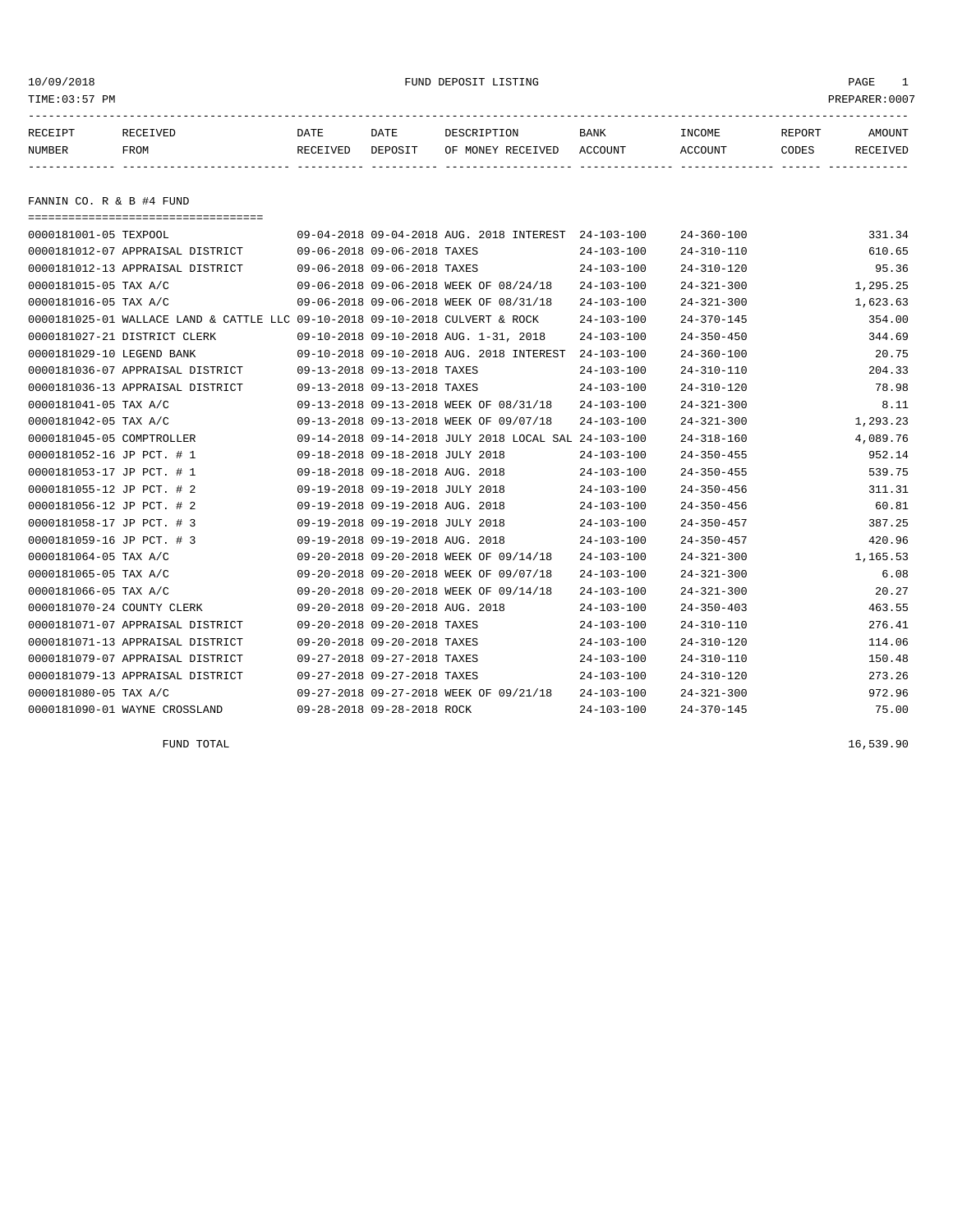| TIME: 03:57 PM |                           |          |         |                   |         |         |        | PREPARER: 0007 |  |
|----------------|---------------------------|----------|---------|-------------------|---------|---------|--------|----------------|--|
|                |                           |          |         |                   |         |         |        |                |  |
| RECEIPT        | RECEIVED                  | DATE     | DATE    | DESCRIPTION       | BANK    | INCOME  | REPORT | AMOUNT         |  |
| NUMBER         | FROM                      | RECEIVED | DEPOSIT | OF MONEY RECEIVED | ACCOUNT | ACCOUNT | CODES  | RECEIVED       |  |
|                |                           |          |         |                   |         |         |        |                |  |
|                | J.P.#1 JUST.CT.TECHNOLOGY |          |         |                   |         |         |        |                |  |
|                |                           |          |         |                   |         |         |        |                |  |

| 0000181029-11 LEGEND BANK | 09-10-2018 09-10-2018 AUG. 2018 INTEREST 26-103-100 |                  | $26 - 360 - 100$ | 7.79   |
|---------------------------|-----------------------------------------------------|------------------|------------------|--------|
| 0000181052-12 JP PCT. # 1 | 09-18-2018 09-18-2018 JULY 2018                     | $26 - 103 - 100$ | 26-370-455       | 299.89 |
| 0000181053-13 JP PCT. # 1 | 09-18-2018 09-18-2018 AUG. 2018                     | $26 - 103 - 100$ | $26 - 370 - 455$ | 180.92 |

FUND TOTAL 488.60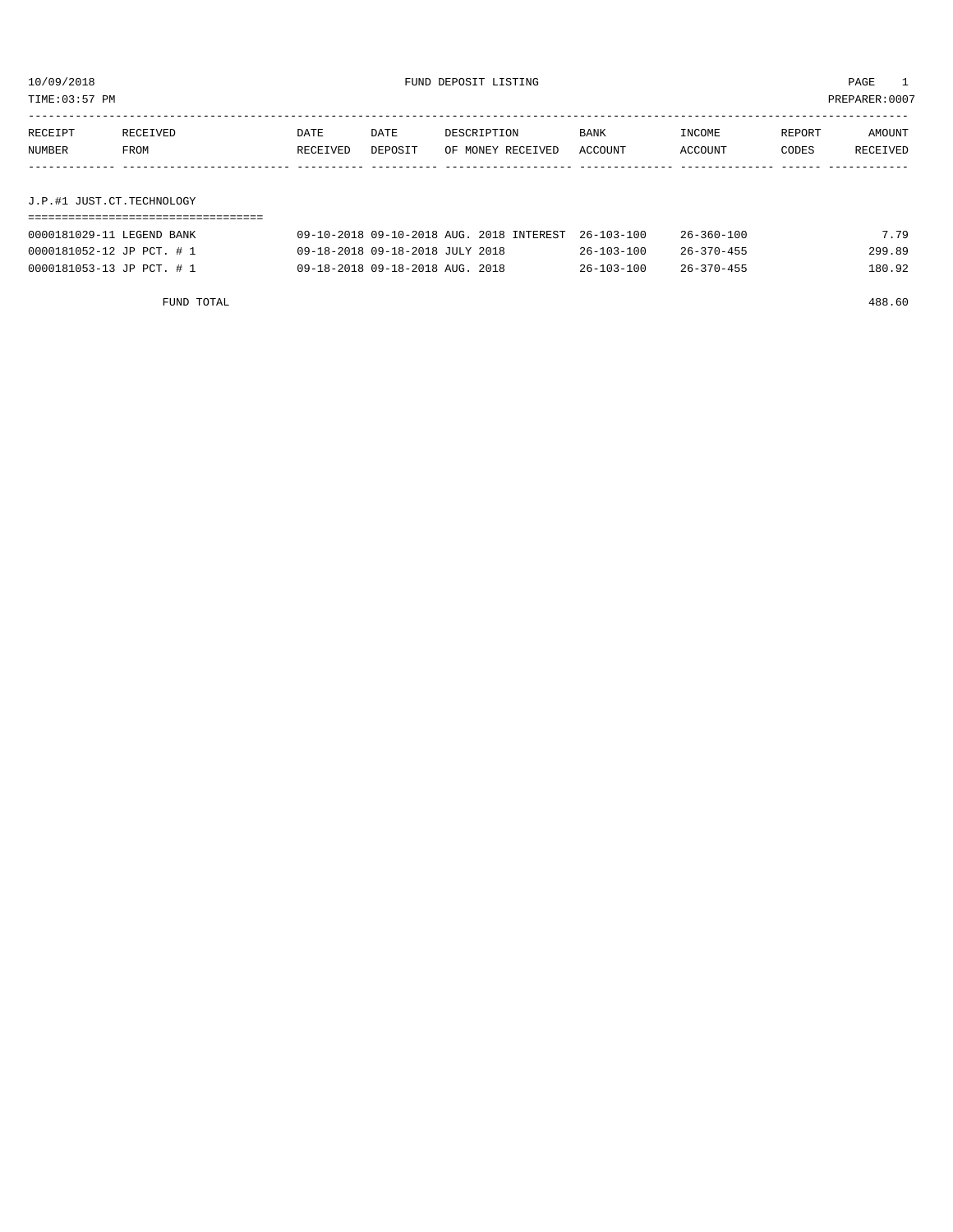| TIME:03:57 PM |          |             |         |                   |             |         |        | PREPARER: 0007  |
|---------------|----------|-------------|---------|-------------------|-------------|---------|--------|-----------------|
| RECEIPT       | RECEIVED | <b>DATE</b> | DATE    | DESCRIPTION       | <b>BANK</b> | INCOME  | REPORT | <b>AMOUNT</b>   |
| NUMBER        | FROM     | RECEIVED    | DEPOSIT | OF MONEY RECEIVED | ACCOUNT     | ACCOUNT | CODES  | <b>RECEIVED</b> |

J.P.#2 JUST.CT.TECHNOLOGY

| 0000181029-12 LEGEND BANK | 09-10-2018 09-10-2018 AUG. 2018 INTEREST 27-103-100 |            | 27-360-100 | 1.71  |
|---------------------------|-----------------------------------------------------|------------|------------|-------|
| 0000181055-08 JP PCT. # 2 | 09-19-2018 09-19-2018 JULY 2018                     | 27-103-100 | 27–370–456 | 26.73 |
| 0000181056-08 JP PCT. # 2 | 09-19-2018 09-19-2018 AUG. 2018                     | 27-103-100 | 27–370–456 | 12.00 |

FUND TOTAL 40.44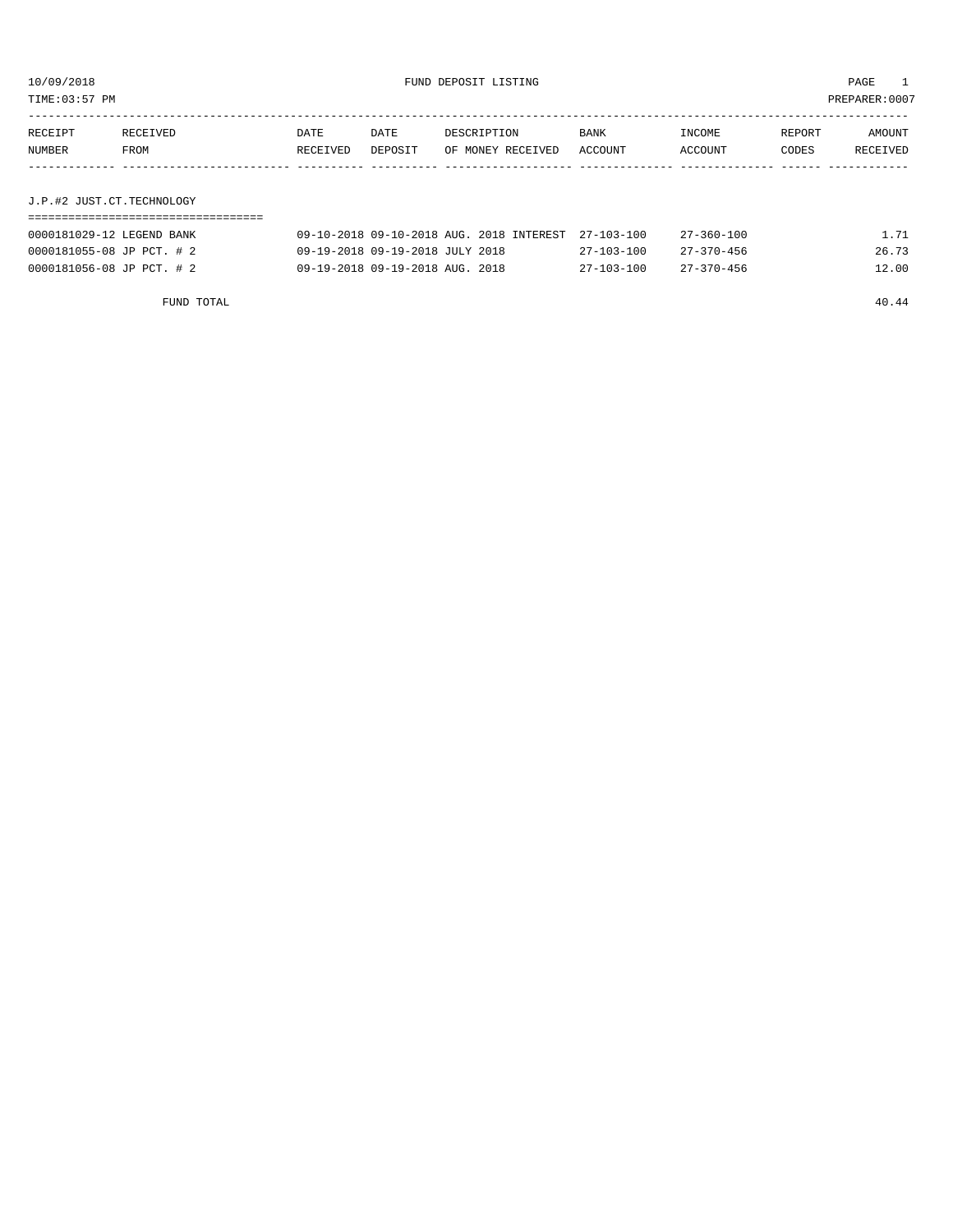| TIME: 03:57 PM |                           |          |         |                   |         |         |        | PREPARER: 0007 |  |
|----------------|---------------------------|----------|---------|-------------------|---------|---------|--------|----------------|--|
|                |                           |          |         |                   |         |         |        |                |  |
| RECEIPT        | RECEIVED                  | DATE     | DATE    | DESCRIPTION       | BANK    | INCOME  | REPORT | AMOUNT         |  |
| NUMBER         | FROM                      | RECEIVED | DEPOSIT | OF MONEY RECEIVED | ACCOUNT | ACCOUNT | CODES  | RECEIVED       |  |
|                |                           |          |         |                   |         |         |        |                |  |
|                | J.P.#3 JUST.CT.TECHNOLOGY |          |         |                   |         |         |        |                |  |
|                |                           |          |         |                   |         |         |        |                |  |

| 0000181029-13 LEGEND BANK | 09-10-2018 09-10-2018 AUG. 2018 INTEREST 28-103-100 |                  | $28 - 360 - 100$ | 0.85   |
|---------------------------|-----------------------------------------------------|------------------|------------------|--------|
| 0000181058-13 JP PCT. # 3 | 09-19-2018 09-19-2018 JULY 2018                     | $28 - 103 - 100$ | $28 - 370 - 456$ | 112.96 |
| 0000181059-12 JP PCT. # 3 | 09-19-2018 09-19-2018 AUG. 2018                     | $28 - 103 - 100$ | $28 - 370 - 456$ | 103.58 |

FUND TOTAL 217.39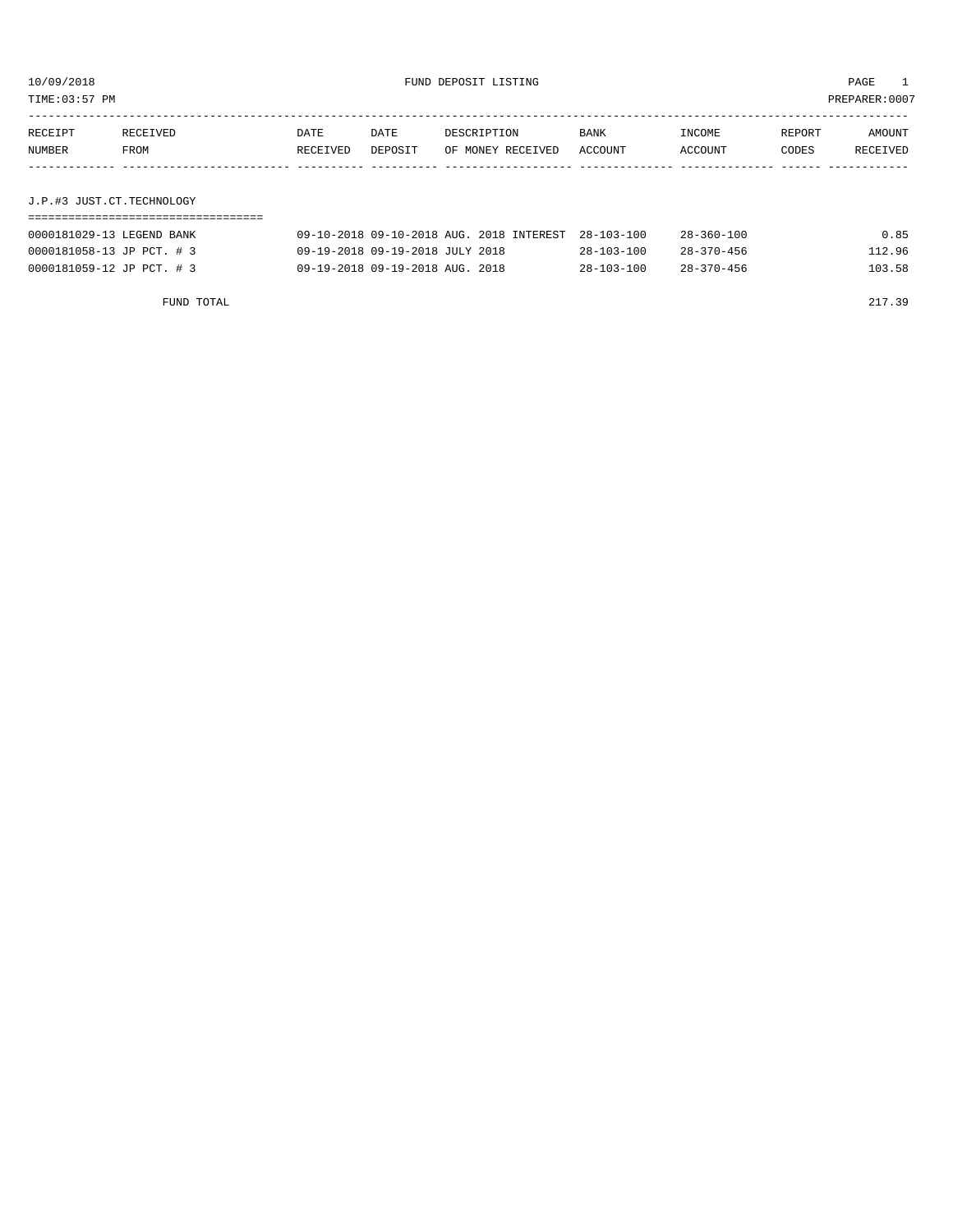| TIME:03:57 PM     |                             |                  |                 |                                  |                        |                   |                 | PREPARER:0007      |  |  |
|-------------------|-----------------------------|------------------|-----------------|----------------------------------|------------------------|-------------------|-----------------|--------------------|--|--|
| RECEIPT<br>NUMBER | RECEIVED<br>FROM            | DATE<br>RECEIVED | DATE<br>DEPOSIT | DESCRIPTION<br>OF MONEY RECEIVED | <b>BANK</b><br>ACCOUNT | INCOME<br>ACCOUNT | REPORT<br>CODES | AMOUNT<br>RECEIVED |  |  |
|                   |                             |                  |                 |                                  |                        |                   |                 |                    |  |  |
|                   | DISTRICT CT.RECORDS ARCHIVE |                  |                 |                                  |                        |                   |                 |                    |  |  |
|                   |                             |                  |                 |                                  |                        |                   |                 |                    |  |  |

| 0000181027-16 DISTRICT CLERK | 09-10-2018 09-10-2018 AUG. 1                        | 2018<br>$1 - 31$ . | $34 - 103 - 100$ | $34 - 370 - 450$ | 33.63 |
|------------------------------|-----------------------------------------------------|--------------------|------------------|------------------|-------|
| 0000181029-14 LEGEND BANK    | 09-10-2018 09-10-2018 AUG. 2018 INTEREST 34-103-100 |                    |                  | 34-360-100       |       |

FUND TOTAL 338.11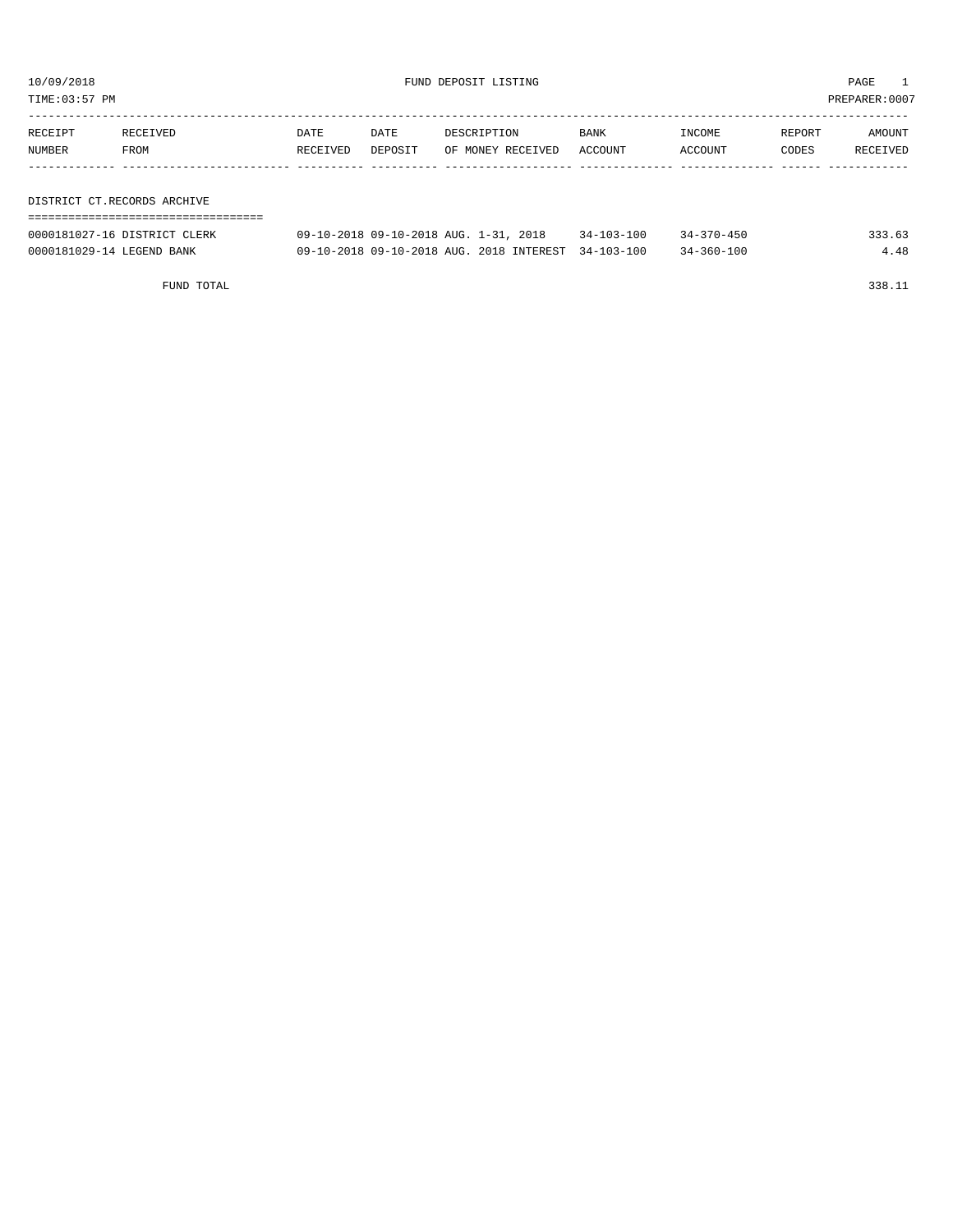TIME:03:57 PM PREPARER:0007

| RECEIPT          | RECEIVED | DATE     | DATE    | DESCRIPTION       | <b>BANK</b> | INCOME  | REPORT | AMOUNT   |
|------------------|----------|----------|---------|-------------------|-------------|---------|--------|----------|
| NUMBER           | FROM     | RECEIVED | DEPOSIT | OF MONEY RECEIVED | ACCOUNT     | ACCOUNT | CODES  | RECEIVED |
|                  |          |          |         |                   |             |         |        |          |
|                  |          |          |         |                   |             |         |        |          |
| LAW LIBRARY FUND |          |          |         |                   |             |         |        |          |

| 0000181027-17 DISTRICT CLERK | 09-10-2018 09-10-2018 AUG. 1-31, 2018               | $35 - 103 - 100$ | $35 - 340 - 450$ | 841.86 |
|------------------------------|-----------------------------------------------------|------------------|------------------|--------|
| 0000181029-15 LEGEND BANK    | 09-10-2018 09-10-2018 AUG. 2018 INTEREST 35-103-100 |                  | $35 - 360 - 100$ | 26.15  |
| 0000181070-20 COUNTY CLERK   | 09-20-2018 09-20-2018 AUG. 2018                     | $35 - 103 - 100$ | $35 - 340 - 403$ | 632.54 |

FUND TOTAL 1,500.55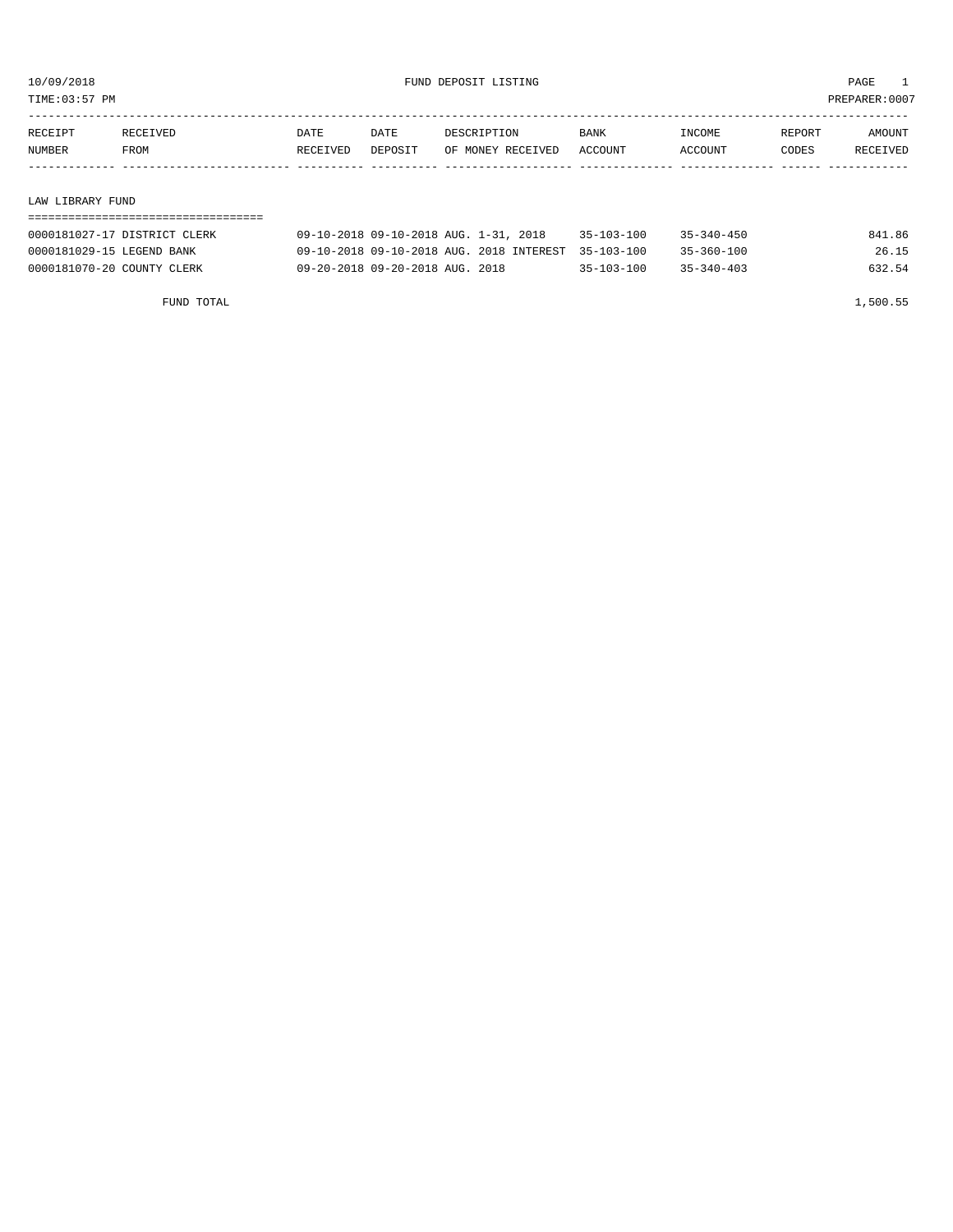10/09/2018 FUND DEPOSIT LISTING PAGE 1

| RECEIPT | RECEIVED | <b>DATE</b> | DATE    | DESCRIPTION       | <b>BANK</b> | INCOME  | REPORT | <b>AMOUNT</b> |
|---------|----------|-------------|---------|-------------------|-------------|---------|--------|---------------|
| NUMBER  | FROM     | RECEIVED    | DEPOSIT | OF MONEY RECEIVED | ACCOUNT     | ACCOUNT | CODES  | RECEIVED      |
|         |          |             |         |                   |             |         |        |               |
|         |          |             |         |                   |             |         |        |               |

## D.A. FEE ACCOUNT FUND

| ===================================   |                                                      |                  |                  |        |
|---------------------------------------|------------------------------------------------------|------------------|------------------|--------|
| 0000181009-01 DISTRICT ATTORNEY TRUST | 09-05-2018 09-05-2018 CHECK FEES                     | $36 - 103 - 136$ | $36 - 340 - 475$ | 386.05 |
| 0000181029-23 LEGEND BANK             | 09-10-2018 09-10-2018 AUG. 2018 INTEREST             | $36 - 103 - 136$ | $36 - 360 - 100$ | 0.90   |
| 0000181029-24 LEGEND BANK             | 09-10-2018 09-10-2018 AUG. 2018 INTEREST             | $36 - 103 - 236$ | $36 - 360 - 236$ | 1.94   |
| 0000181046-01 FANNIN COUNTY CSCD      | 09-14-2018 09-14-2018 BLOOD DRAWS                    | $36 - 103 - 136$ | $36 - 370 - 130$ | 52.00  |
| 0000181089-01 COUNTY CLERK            | 09-28-2018 09-28-2018 BLOOD DRAW- 49042              | $36 - 103 - 136$ | $36 - 370 - 130$ | 10.00  |
| 0000181089-02 COUNTY CLERK            | $09 - 28 - 2018$ $09 - 28 - 2018$ BLOOD DRAW - 49212 | $36 - 103 - 136$ | $36 - 370 - 130$ | 40.00  |
|                                       |                                                      |                  |                  |        |

FUND TOTAL 490.89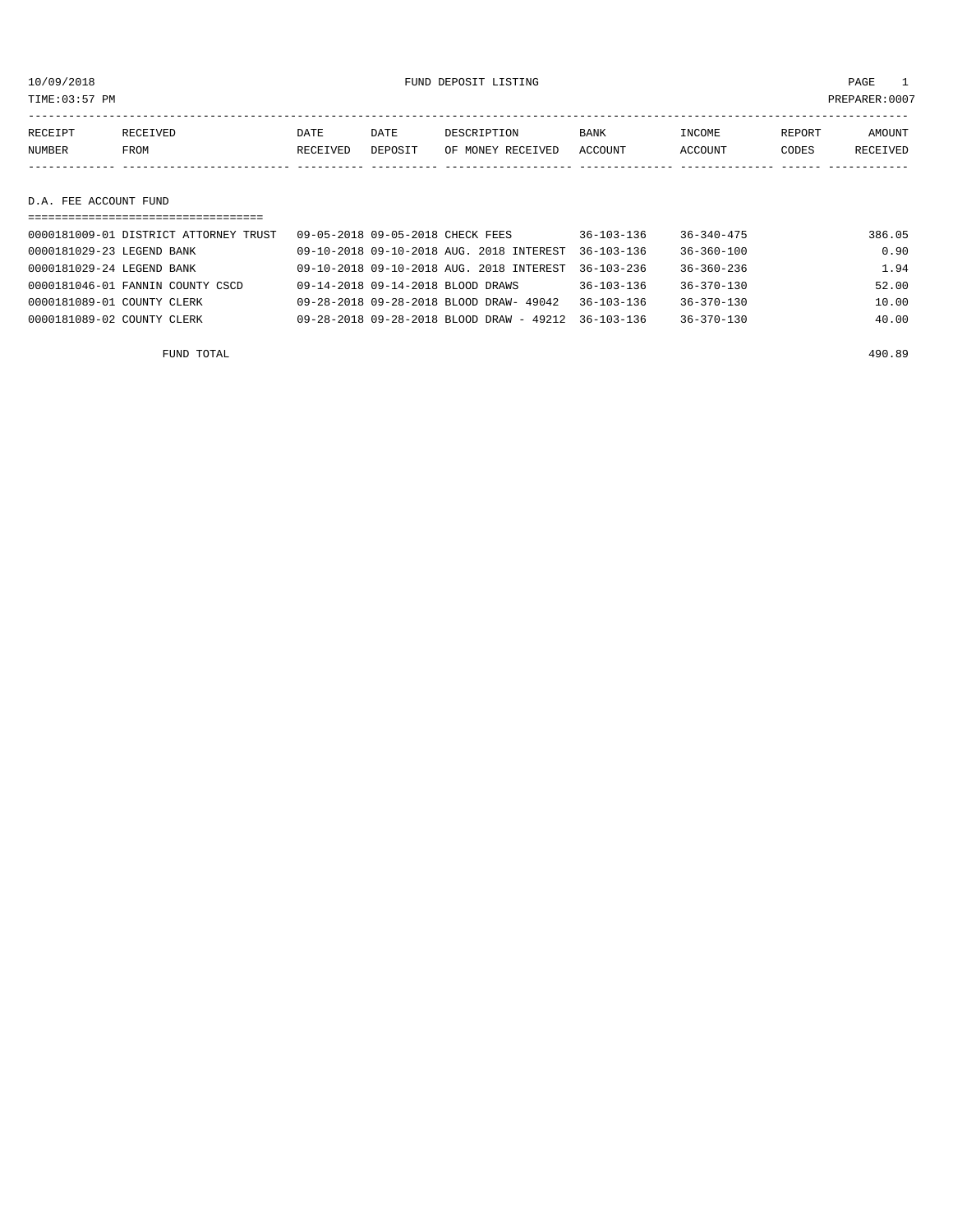| 10/09/2018<br>TIME:03:57 PM |                  |                  |                 | FUND DEPOSIT LISTING             |                 |                   |                 | PAGE<br>PREPARER: 0007 |
|-----------------------------|------------------|------------------|-----------------|----------------------------------|-----------------|-------------------|-----------------|------------------------|
| RECEIPT<br>NUMBER           | RECEIVED<br>FROM | DATE<br>RECEIVED | DATE<br>DEPOSIT | DESCRIPTION<br>OF MONEY RECEIVED | BANK<br>ACCOUNT | INCOME<br>ACCOUNT | REPORT<br>CODES | AMOUNT<br>RECEIVED     |
| CONTRABAND SEIZURE          |                  |                  |                 |                                  |                 |                   |                 |                        |

===================================

| 0000181029-25 LEGEND BANK | 09-10-2018 09-10-2018 AUG. 2018 INTEREST 37-103-137 |  | $37 - 360 - 100$ |  |
|---------------------------|-----------------------------------------------------|--|------------------|--|
|                           |                                                     |  |                  |  |

FUND TOTAL  $0.24$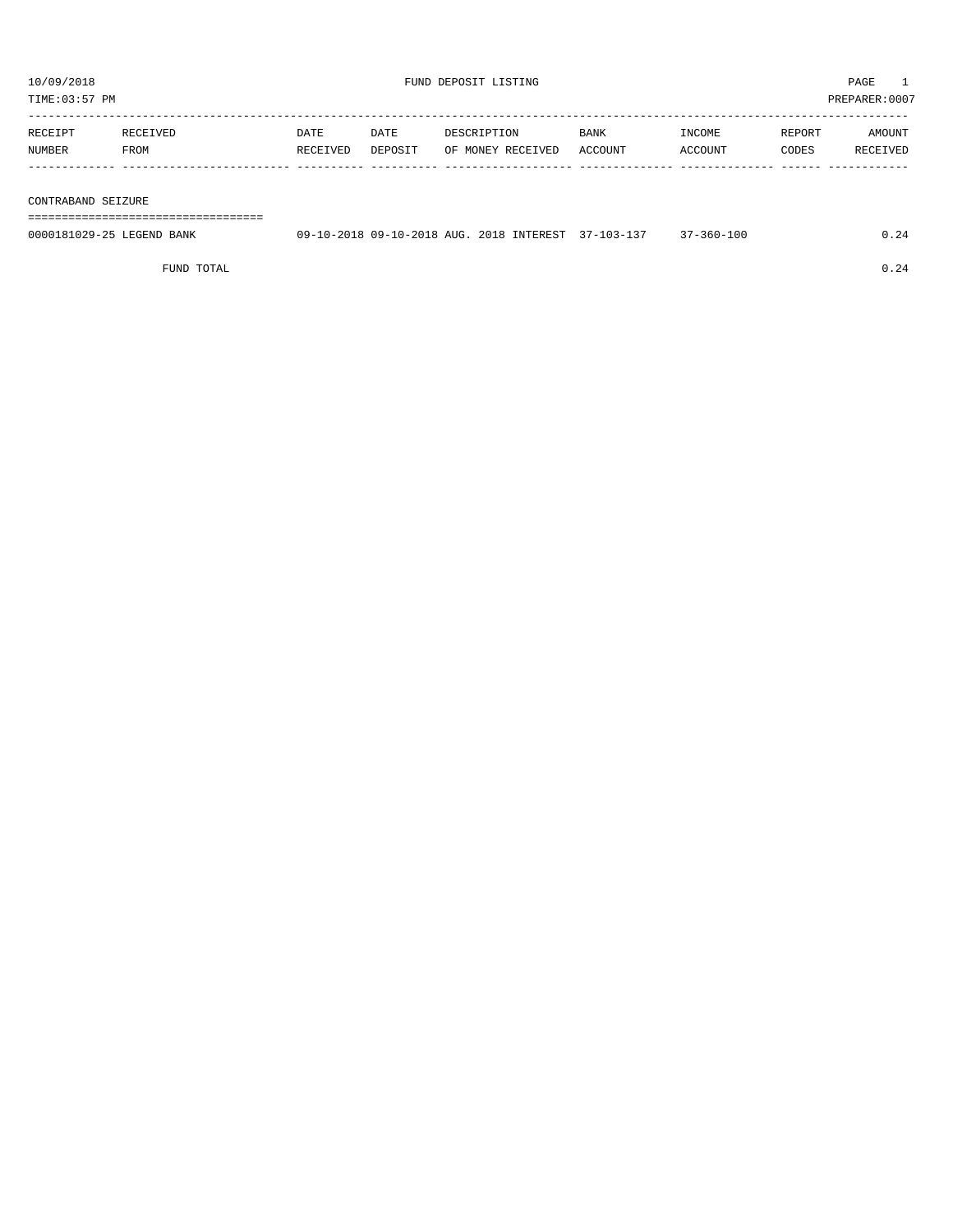TIME:03:57 PM PREPARER:0007

| RECEIVED | <b>DATE</b> | DATE     | DESCRIPTION | BANK              | INCOME  | REPORT  | AMOUNT   |
|----------|-------------|----------|-------------|-------------------|---------|---------|----------|
| FROM     |             |          |             |                   |         | CODES   | RECEIVED |
|          |             |          |             |                   |         |         |          |
|          |             |          |             |                   |         |         |          |
|          |             | RECEIVED | DEPOSIT     | OF MONEY RECEIVED | ACCOUNT | ACCOUNT |          |

IHC CO-OP GIN

| ------------------------------------- |                                          |               |            |                  |          |
|---------------------------------------|------------------------------------------|---------------|------------|------------------|----------|
| 0000181001-06 TEXPOOL                 | $09 - 04 - 2018$ $09 - 04 - 2018$ AUG. 2 | 2018 INTEREST | 38-103-100 | $38 - 360 - 100$ | つら<br>30 |

| 0000181029-16 LEGEND BANK |  | 09-10-2018 09-10-2018 AUG. 2018 INTEREST 38-103-100 |  |  | $38 - 360 - 100$ | 0.06 |
|---------------------------|--|-----------------------------------------------------|--|--|------------------|------|
|---------------------------|--|-----------------------------------------------------|--|--|------------------|------|

FUND TOTAL 30.31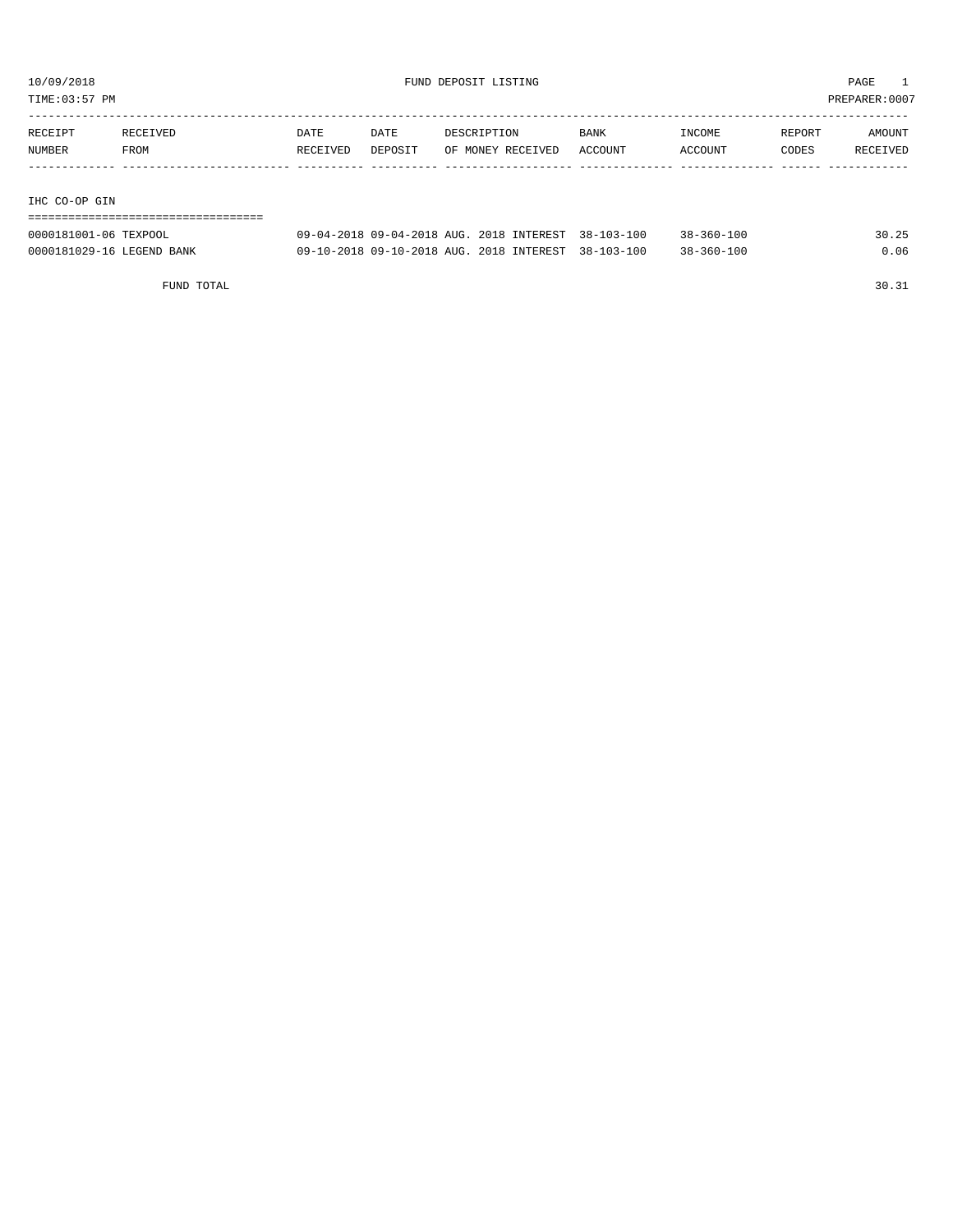TIME:03:57 PM PREPARER:0007

| RECEIPT | RECEIVED | <b>DATE</b> | DATE    | DESCRIPTION       | <b>BANK</b> | INCOME  | REPORT | AMOUNT   |
|---------|----------|-------------|---------|-------------------|-------------|---------|--------|----------|
| NUMBER  | FROM     | RECEIVED    | DEPOSIT | OF MONEY RECEIVED | ACCOUNT     | ACCOUNT | CODES  | RECEIVED |
|         |          |             |         |                   |             |         |        |          |
|         |          |             |         |                   |             |         |        |          |

IHC B.R. COOPER

| 0000181001-07 TEXPOOL     | 09-04-2018 09-04-2018 AUG. 2018 INTEREST 39-103-100 | $39 - 360 - 100$ | 10.08 |
|---------------------------|-----------------------------------------------------|------------------|-------|
| 0000181029-17 LEGEND BANK | 09-10-2018 09-10-2018 AUG. 2018 INTEREST 39-103-100 | $39 - 360 - 100$ | 2.21  |

FUND TOTAL 12.29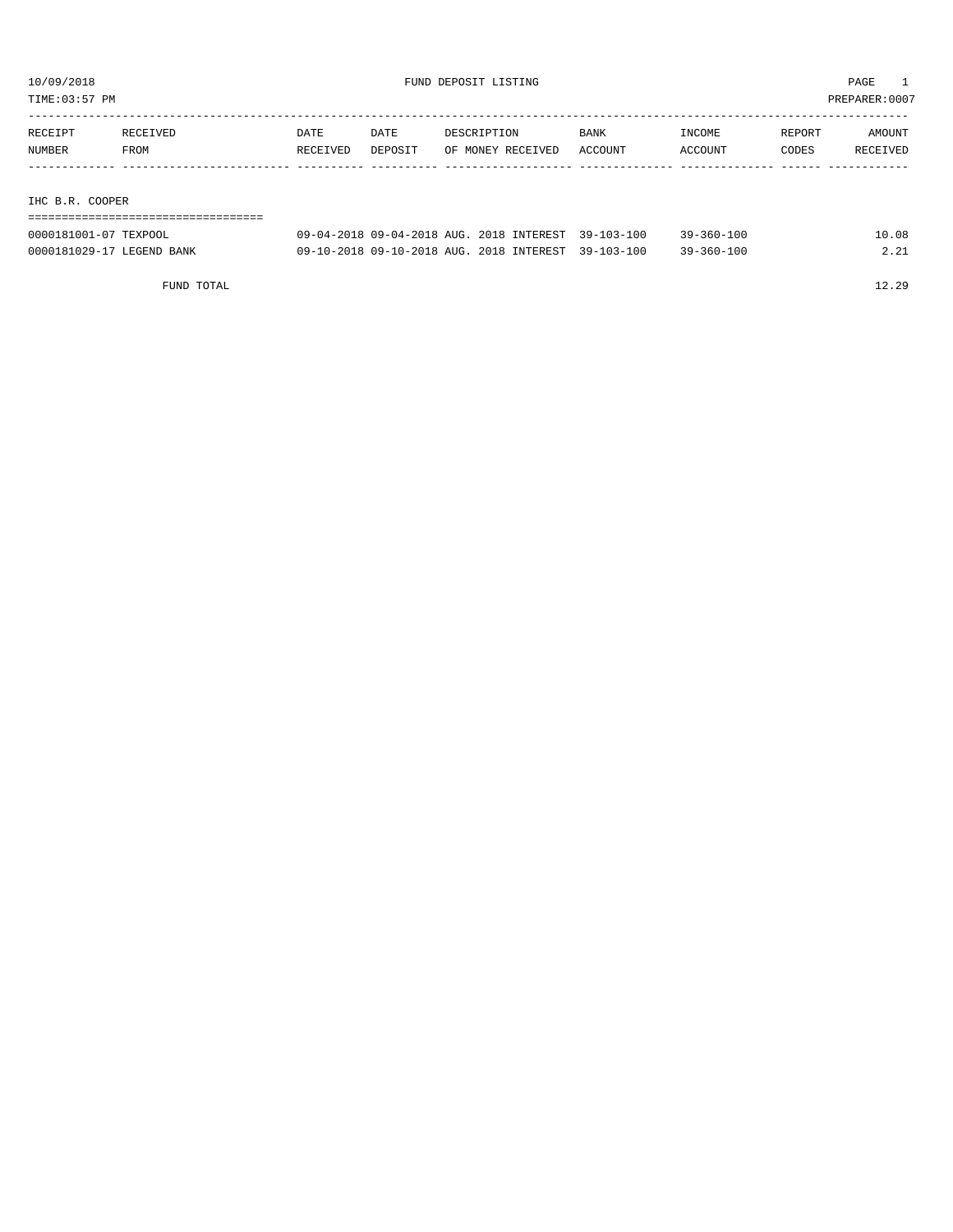TIME:03:57 PM PREPARER:0007

| RECEIPT | RECEIVED | DATE     | DATE    | DESCRIPTION       | <b>BANK</b> | INCOME  | REPORT | AMOUNT   |
|---------|----------|----------|---------|-------------------|-------------|---------|--------|----------|
| NUMBER  | FROM     | RECEIVED | DEPOSIT | OF MONEY RECEIVED | ACCOUNT     | ACCOUNT | CODES  | RECEIVED |
|         |          |          |         |                   |             |         |        |          |

### CHAPTER 19 FUNDS

| 0000181054-01 SECRETARY OF STATE | 09-18-2018 09-18-2018 CHAPTER 19 | $45 - 103 - 100$ | $45 - 330 - 403$ | 275.58 |
|----------------------------------|----------------------------------|------------------|------------------|--------|
| 0000181087-01 SECRETARY OF STATE | 09-28-2018 09-28-2018 CHAPTER 19 | $45 - 103 - 100$ | $45 - 330 - 403$ | 404.76 |
| 0000181088-01 SECRETARY OF STATE | 09-28-2018 09-28-2018 CHAPTER 19 | $45 - 103 - 100$ | $45 - 330 - 403$ | 733.70 |

FUND TOTAL  $1,414.04$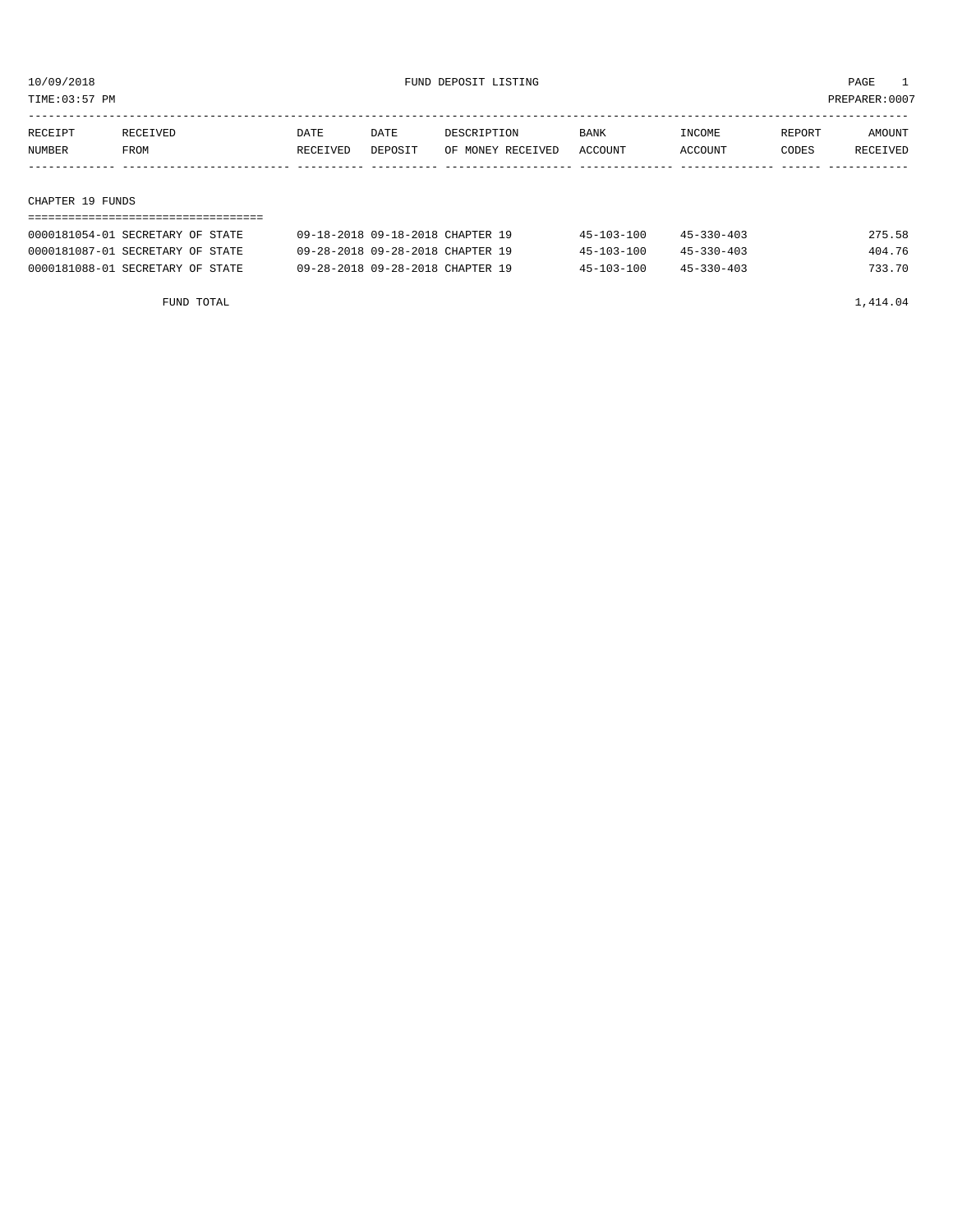TIME:03:57 PM PREPARER:0007 ----------------------------------------------------------------------------------------------------------------------------------- RECEIPT RECEIVED DATE DATE DESCRIPTION BANK INCOME REPORT AMOUNT NUMBER FROM RECEIVED DEPOSIT OF MONEY RECEIVED ACCOUNT ACCOUNT CODES RECEIVED ------------- ------------------------- ---------- ---------- ------------------- -------------- -------------- ------ ------------ CO.CLERK CO.& DIST.CT. TECHNOLOGY =================================== 0000181070-25 COUNTY CLERK 09-20-2018 09-20-2018 AUG. 2018 51-103-100 51-370-440 60.15

| RECEIPT<br>NUMBER | RECEIVED<br>FROM                  | DATE<br>RECEIVED | DATE<br>DEPOSIT                 | DESCRIPTION<br>OF MONEY RECEIVED | BANK<br>ACCOUNT  | INCOME<br>ACCOUNT | REPORT<br>CODES | AMOUNT<br>RECEIVED |
|-------------------|-----------------------------------|------------------|---------------------------------|----------------------------------|------------------|-------------------|-----------------|--------------------|
|                   |                                   |                  |                                 |                                  |                  |                   |                 |                    |
|                   | CO.CLERK CO.& DIST.CT. TECHNOLOGY |                  |                                 |                                  |                  |                   |                 |                    |
|                   | 0000181070-25 COUNTY CLERK        |                  | 09-20-2018 09-20-2018 AUG. 2018 |                                  | $51 - 103 - 100$ | $51 - 370 - 440$  |                 | 60.15              |
|                   | FUND TOTAL                        |                  |                                 |                                  |                  |                   |                 | 60.15              |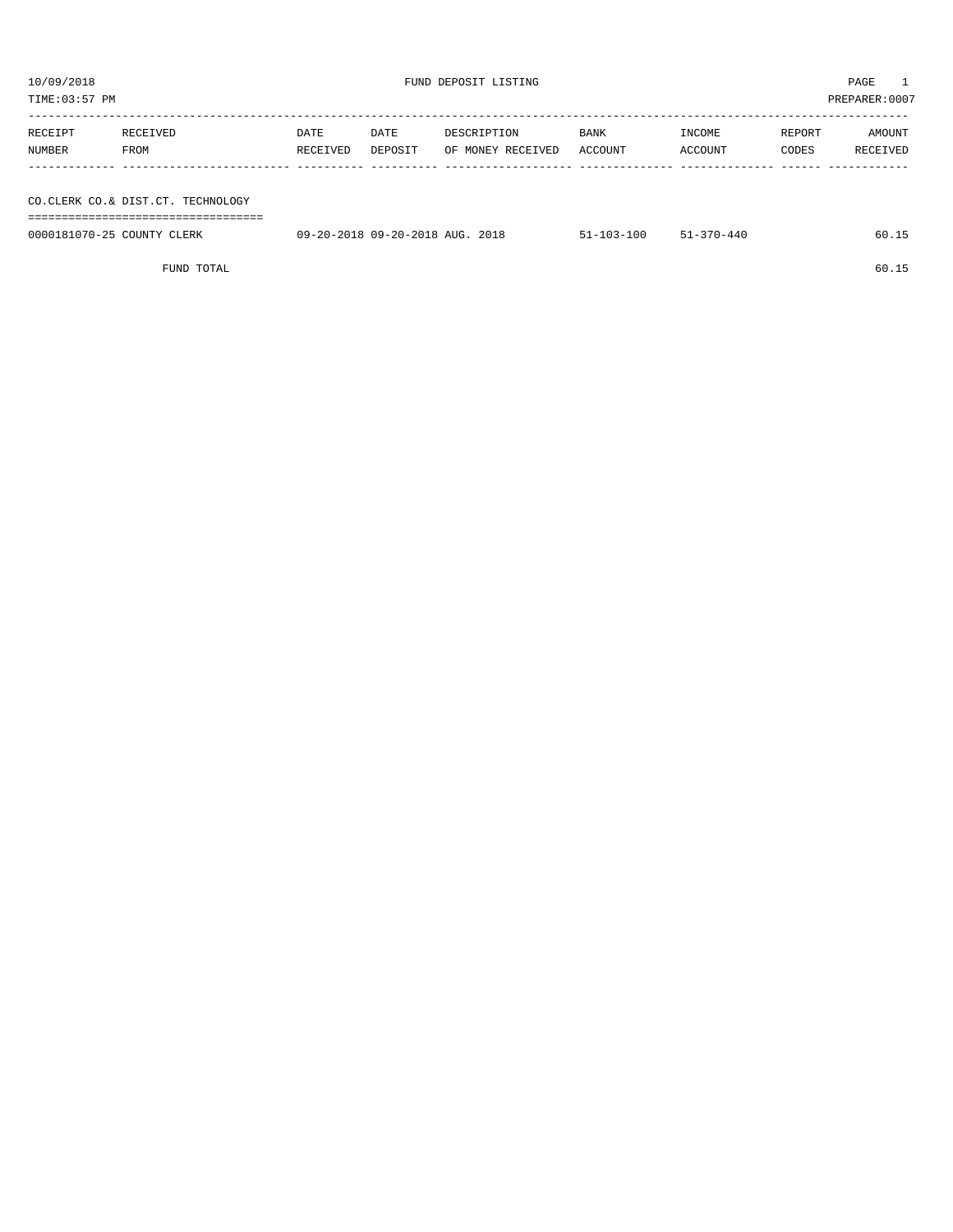| TIME: 03:57 PM            |                                     |          |         |                                          |                  |                  |        | PREPARER: 0007 |
|---------------------------|-------------------------------------|----------|---------|------------------------------------------|------------------|------------------|--------|----------------|
|                           |                                     |          |         |                                          |                  |                  |        |                |
| RECEIPT                   | RECEIVED                            | DATE     | DATE    | DESCRIPTION                              | <b>BANK</b>      | INCOME           | REPORT | AMOUNT         |
| NUMBER                    | FROM                                | RECEIVED | DEPOSIT | OF MONEY RECEIVED                        | ACCOUNT          | ACCOUNT          | CODES  | RECEIVED       |
|                           |                                     |          |         |                                          |                  |                  |        |                |
|                           |                                     |          |         |                                          |                  |                  |        |                |
|                           | CO. CLK. COURT RECORDS PRESERVATION |          |         |                                          |                  |                  |        |                |
|                           |                                     |          |         |                                          |                  |                  |        |                |
| 0000181029-18 LEGEND BANK |                                     |          |         | 09-10-2018 09-10-2018 AUG. 2018 INTEREST | $52 - 103 - 100$ | $52 - 360 - 100$ |        | 2.33           |

| 0000181070-26 COUNTY CLERK |            | 09-20-2018 09-20-2018 AUG. 2018 | $52 - 103 - 100$ | $52 - 370 - 133$ | 200.00 |
|----------------------------|------------|---------------------------------|------------------|------------------|--------|
|                            |            |                                 |                  |                  |        |
|                            | FUND TOTAL |                                 |                  |                  | 202.33 |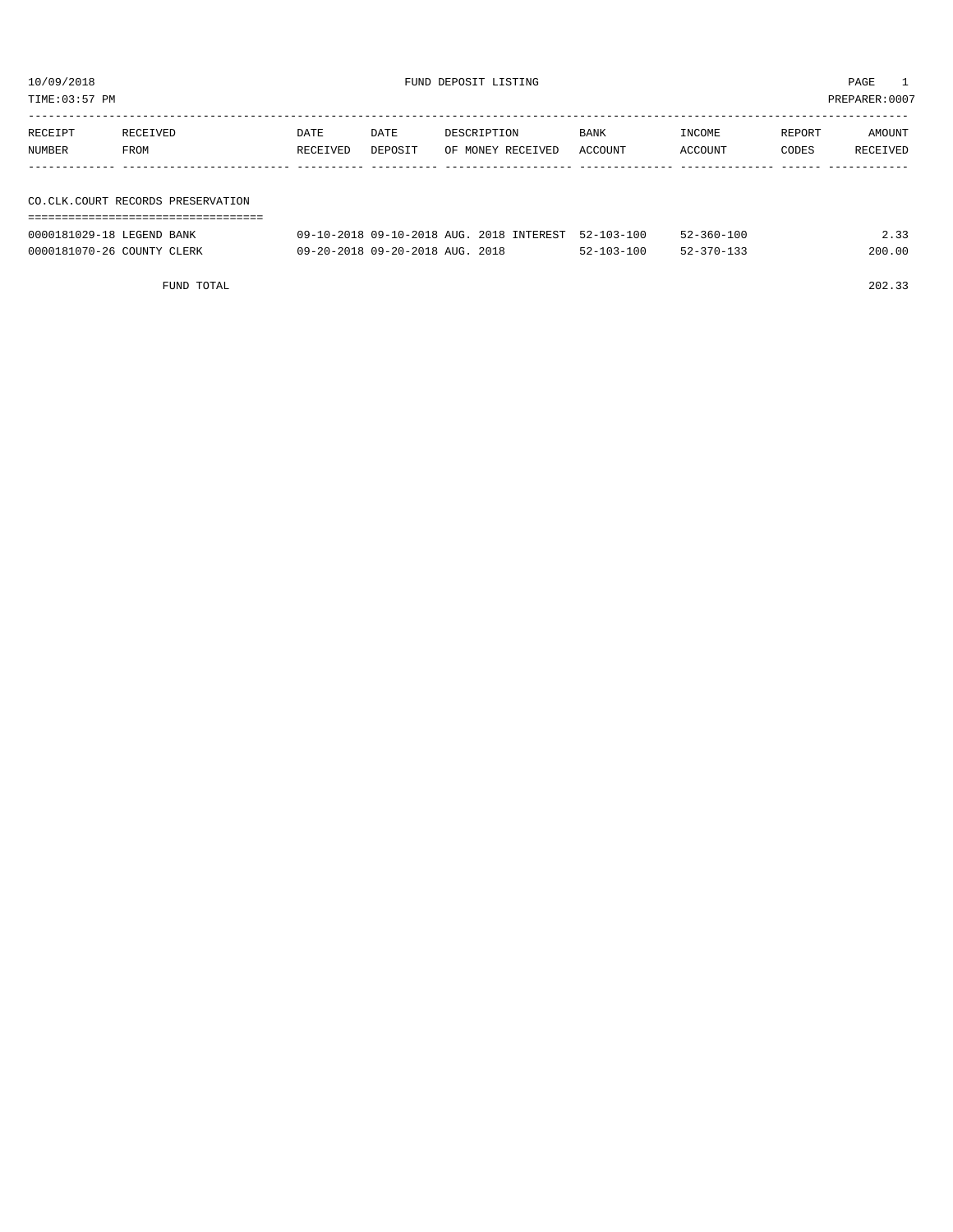TIME:03:57 PM PREPARER:0007 ----------------------------------------------------------------------------------------------------------------------------------- RECEIPT RECEIVED DATE DATE DESCRIPTION BANK INCOME REPORT AMOUNT NUMBER FROM RECEIVED DEPOSIT OF MONEY RECEIVED ACCOUNT ACCOUNT CODES RECEIVED ------------- ------------------------- ---------- ---------- ------------------- -------------- -------------- ------ ------------

CO.CLERK RECORDS ARCHIVE

===================================

| 0000181070-27 COUNTY CLERK | 09-20-2018 09-20-2018 AUG. 2018<br>. | $53 - 103 - 100$ | $53 - 370 - 133$ | .760.00 |
|----------------------------|--------------------------------------|------------------|------------------|---------|
|                            |                                      |                  |                  |         |

FUND TOTAL 8,760.00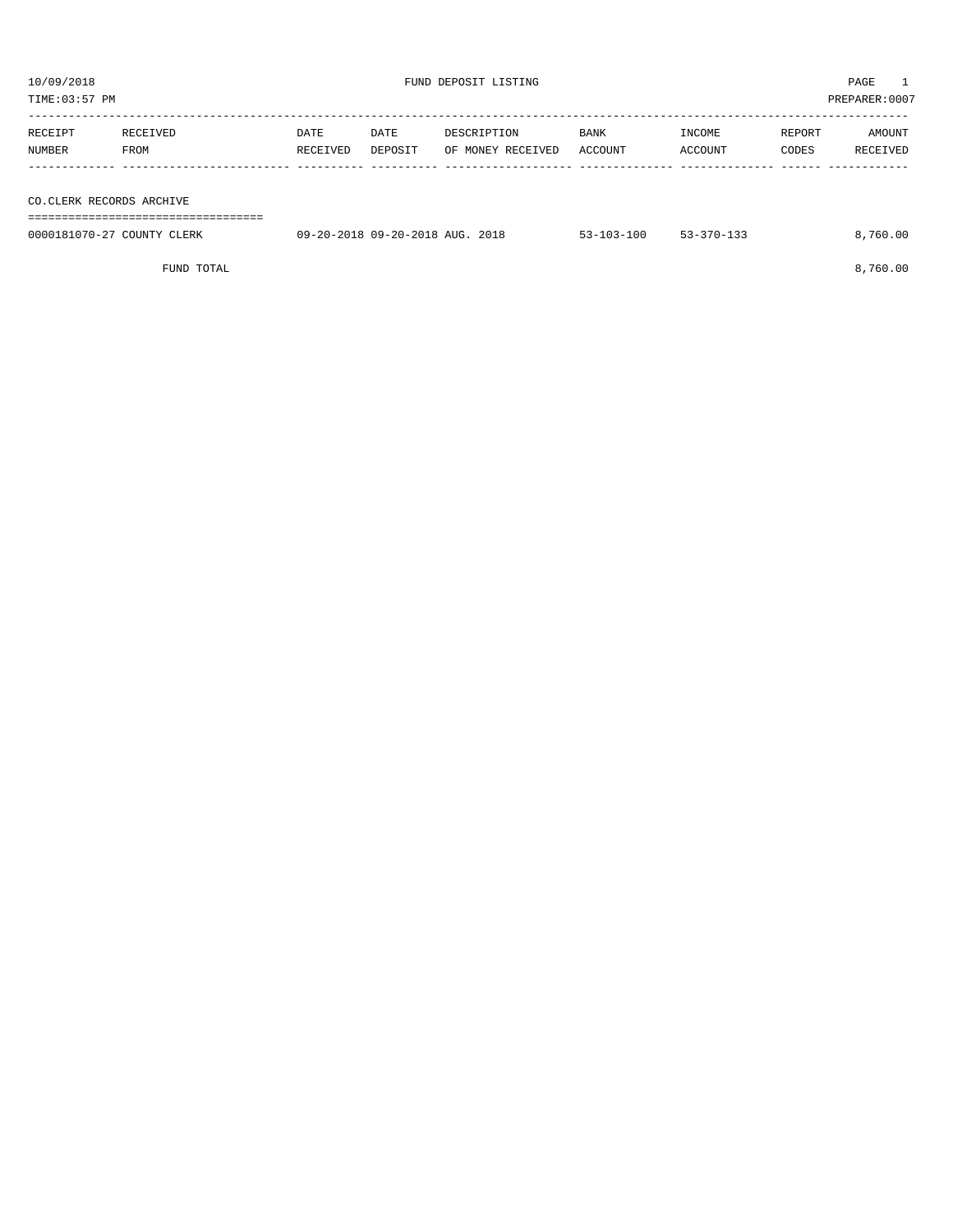TIME:03:57 PM PREPARER:0007

| RECEIPT | RECEIVED                       | DATE     | DATE    | DESCRIPTION       | BANK    | INCOME  | REPORT | AMOUNT   |  |
|---------|--------------------------------|----------|---------|-------------------|---------|---------|--------|----------|--|
| NUMBER  | FROM                           | RECEIVED | DEPOSIT | OF MONEY RECEIVED | ACCOUNT | ACCOUNT | CODES  | RECEIVED |  |
|         |                                |          |         |                   |         |         |        |          |  |
|         |                                |          |         |                   |         |         |        |          |  |
|         | F.C. LAW ENFORCEMENT EDUCATION |          |         |                   |         |         |        |          |  |

| -------------------------------------  |                                                       |                   |            |                 |        |
|----------------------------------------|-------------------------------------------------------|-------------------|------------|-----------------|--------|
| 0000181029-26<br><b>BANK</b><br>.EGEND | AUG.<br>09-10-2018<br>$\cap$ $\Omega$ $-$<br>-10-2018 | 201.R<br>TNTFPFCT | 55-103-155 | 10 C<br>55–360– | $\sim$ |

FUND TOTAL 0.02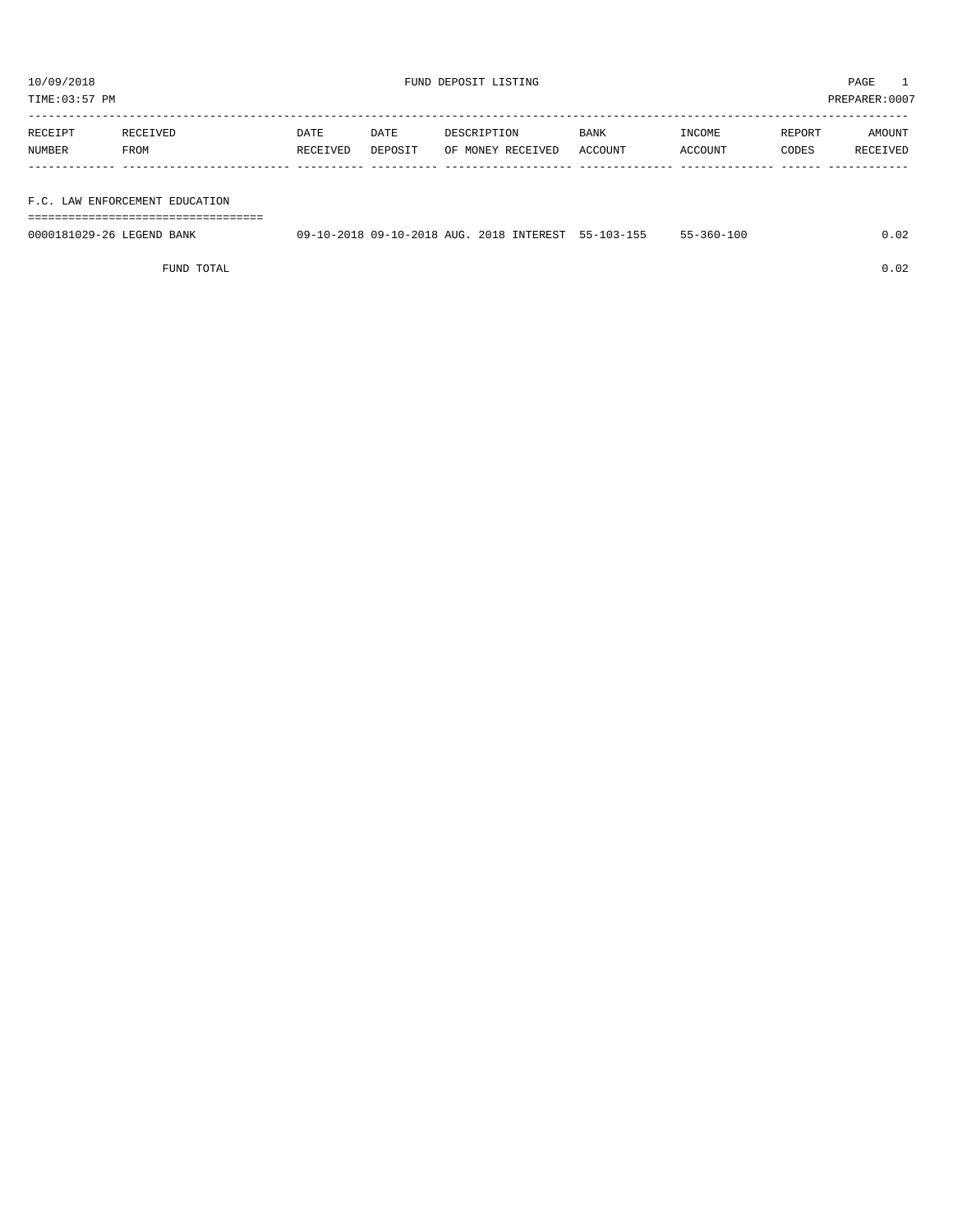TIME:03:57 PM PREPARER:0007

| RECEIPT | RECEIVED               | DATE     | DATE    | DESCRIPTION       | <b>BANK</b> | INCOME  | REPORT | AMOUNT   |
|---------|------------------------|----------|---------|-------------------|-------------|---------|--------|----------|
| NUMBER  | FROM                   | RECEIVED | DEPOSIT | OF MONEY RECEIVED | ACCOUNT     | ACCOUNT | CODES  | RECEIVED |
|         |                        |          |         |                   |             |         |        |          |
|         |                        |          |         |                   |             |         |        |          |
|         | F C SHERIFF FORFEITURE |          |         |                   |             |         |        |          |

| 0000181029-27 LEGEND BANK | 09-10-2018 09-10-2018 AUG. 2018 INTEREST 56-103-156 |  | $56 - 360 - 100$ | 6.23 |
|---------------------------|-----------------------------------------------------|--|------------------|------|
| 0000181029-28 LEGEND BANK | 09-10-2018 09-10-2018 AUG. 2018 INTEREST 56-103-159 |  | $56 - 360 - 100$ | 2.19 |

FUND TOTAL 8.42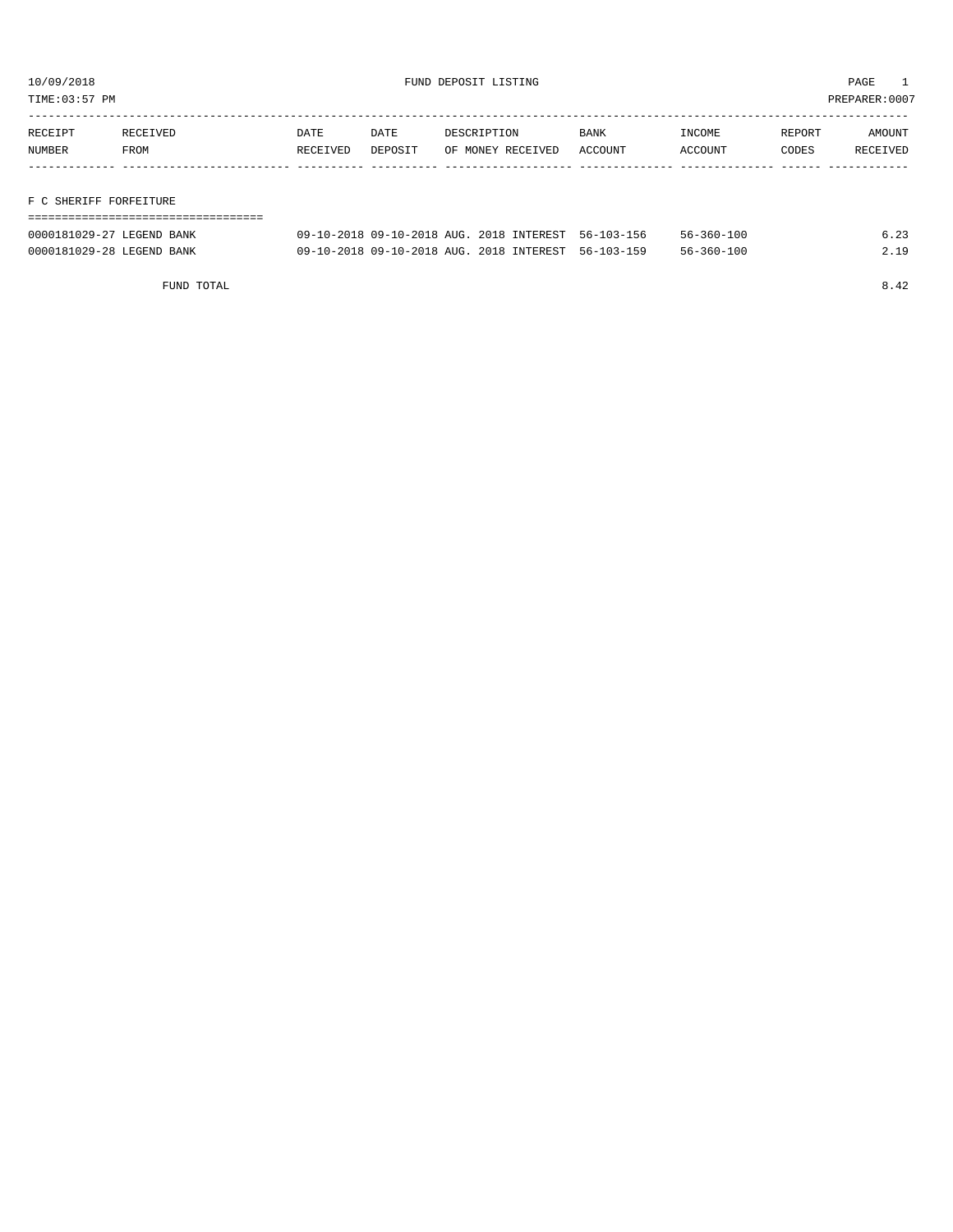| TIME:03:57 PM | PREPARER: 0007 |
|---------------|----------------|
|               |                |

| RECEIPT       | RECEIVED           | DATE     | DATE    | DESCRIPTION       | <b>BANK</b> | INCOME  | REPORT | AMOUNT   |
|---------------|--------------------|----------|---------|-------------------|-------------|---------|--------|----------|
| <b>NUMBER</b> | FROM               | RECEIVED | DEPOSIT | OF MONEY RECEIVED | ACCOUNT     | ACCOUNT | CODES  | RECEIVED |
|               |                    |          |         |                   |             |         |        |          |
|               |                    |          |         |                   |             |         |        |          |
|               | DRUG COURT PROGRAM |          |         |                   |             |         |        |          |

| 150.44 |
|--------|
| 5.64   |
| 165.93 |
|        |

FUND TOTAL 322.01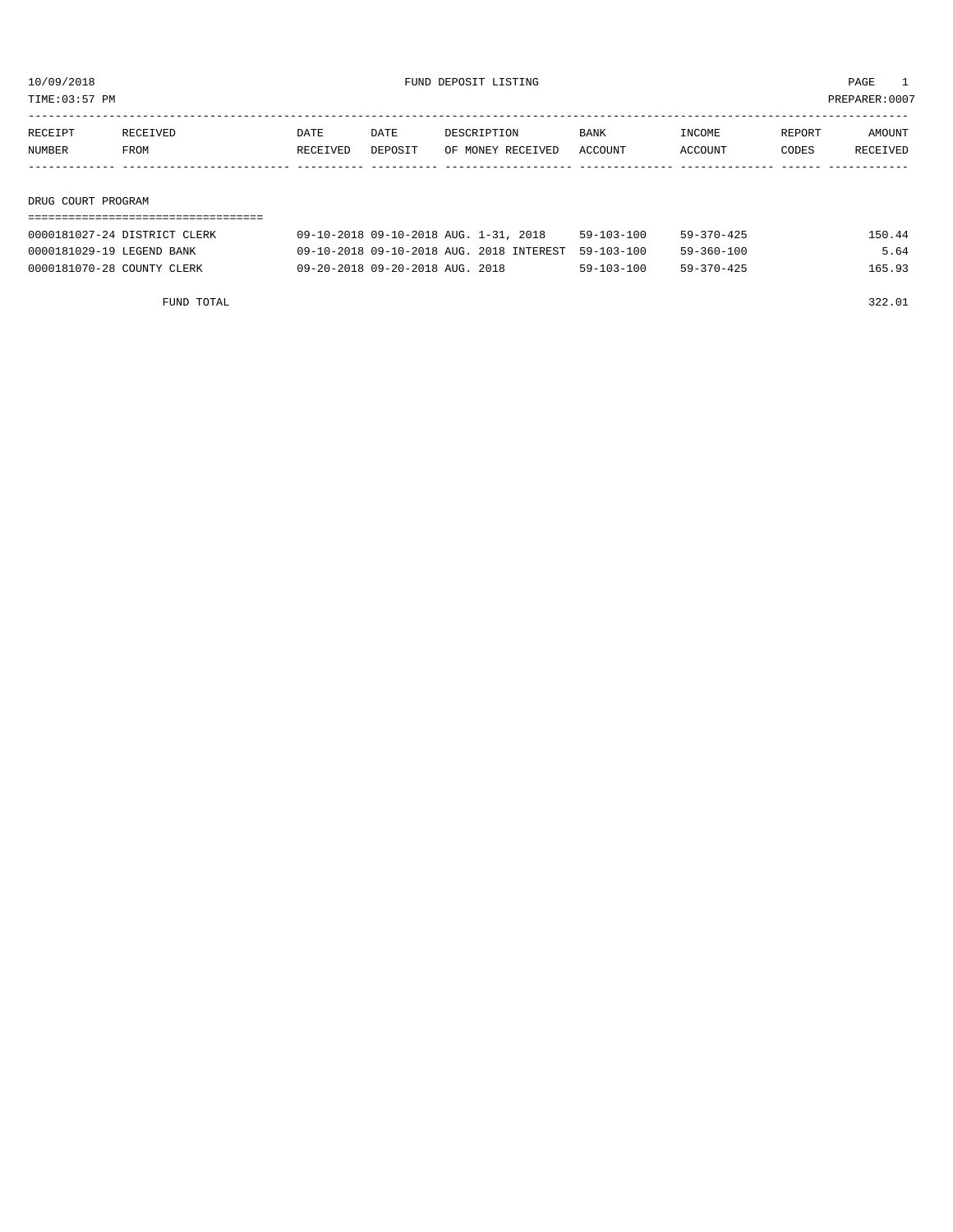| TIME: 03:57 PM |              |                                  |          |                             |                   |                  |                  | PREPARER: 0007 |                 |
|----------------|--------------|----------------------------------|----------|-----------------------------|-------------------|------------------|------------------|----------------|-----------------|
|                | RECEIPT      | RECEIVED                         | DATE     | DATE                        | DESCRIPTION       | <b>BANK</b>      | INCOME           | REPORT         | AMOUNT          |
|                | NUMBER       | FROM                             | RECEIVED | DEPOSIT                     | OF MONEY RECEIVED | ACCOUNT          | ACCOUNT          | CODES          | <b>RECEIVED</b> |
|                |              |                                  |          |                             |                   |                  |                  |                |                 |
|                |              |                                  |          |                             |                   |                  |                  |                |                 |
|                | SINKING FUND |                                  |          |                             |                   |                  |                  |                |                 |
|                |              |                                  |          |                             |                   |                  |                  |                |                 |
|                |              | 0000181012-03 APPRAISAL DISTRICT |          | 09-06-2018 09-06-2018 TAXES |                   | $60 - 103 - 100$ | $60 - 310 - 110$ |                | 579.55          |
|                |              | 0000181012-09 APPRAISAL DISTRICT |          | 09-06-2018 09-06-2018 TAXES |                   | $60 - 103 - 100$ | $60 - 310 - 120$ |                | 10.92           |
|                |              | 0000181036-03 APPRAISAL DISTRICT |          | 09-13-2018 09-13-2018 TAXES |                   | $60 - 103 - 100$ | $60 - 310 - 110$ |                | 194.60          |
|                |              | 0000181036-09 APPRAISAL DISTRICT |          | 09-13-2018 09-13-2018 TAXES |                   | $60 - 103 - 100$ | $60 - 310 - 120$ |                | 5.56            |

0000181071-03 APPRAISAL DISTRICT 09-20-2018 09-20-2018 TAXES 60-103-100 60-310-110 262.74 0000181071-09 APPRAISAL DISTRICT 09-20-2018 09-20-2018 TAXES 60-103-100 60-310-120 21.30 0000181079-03 APPRAISAL DISTRICT 09-27-2018 09-27-2018 TAXES 60-103-100 60-310-110 143.36 0000181079-09 APPRAISAL DISTRICT  $09-27-2018$  09-27-2018 TAXES  $60-103-100$   $60-310-120$ 

FUND TOTAL  $1,269.29$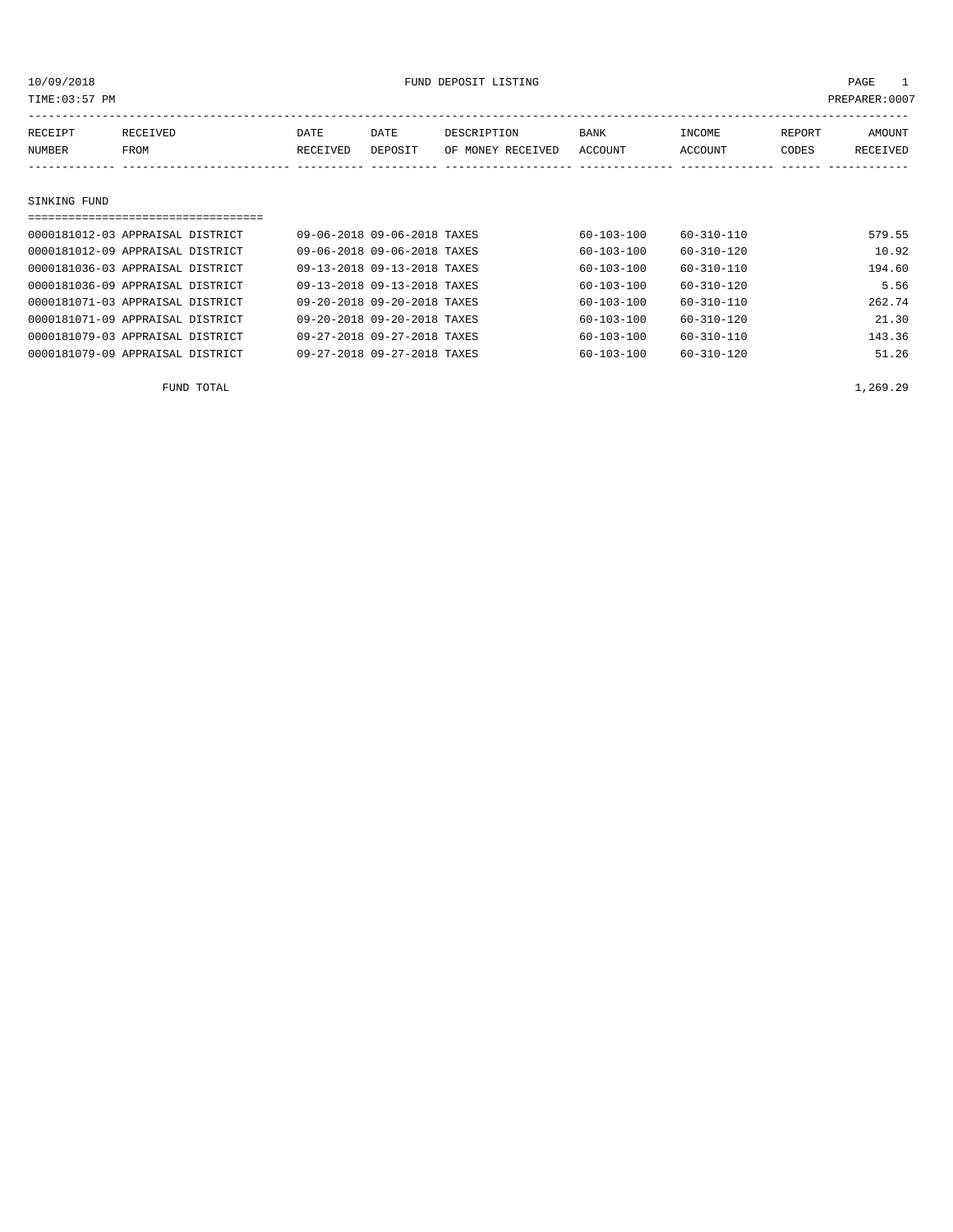FUND TOTAL 37.96

| 10/09/2018    |                                                                              | FUND DEPOSIT LISTING |         |                                       |                  |            |        | $\mathbf{1}$<br>PAGE |  |  |
|---------------|------------------------------------------------------------------------------|----------------------|---------|---------------------------------------|------------------|------------|--------|----------------------|--|--|
| TIME:03:57 PM |                                                                              |                      |         |                                       |                  |            |        | PREPARER:0007        |  |  |
| RECEIPT       | RECEIVED                                                                     | DATE                 | DATE    | DESCRIPTION                           | BANK             | INCOME     | REPORT | AMOUNT               |  |  |
| NUMBER        | FROM                                                                         | RECEIVED             | DEPOSIT | OF MONEY RECEIVED                     | ACCOUNT          | ACCOUNT    | CODES  | RECEIVED             |  |  |
|               |                                                                              |                      |         |                                       |                  |            |        |                      |  |  |
|               | DIST.CLK.CO.&DIST.CT.TECH.-COMB.FUN<br>===================================== |                      |         |                                       |                  |            |        |                      |  |  |
|               | 0000181027-22 DISTRICT CLERK                                                 |                      |         | 09-10-2018 09-10-2018 AUG. 1-31, 2018 | $61 - 103 - 100$ | 61-370-440 |        | 37.96                |  |  |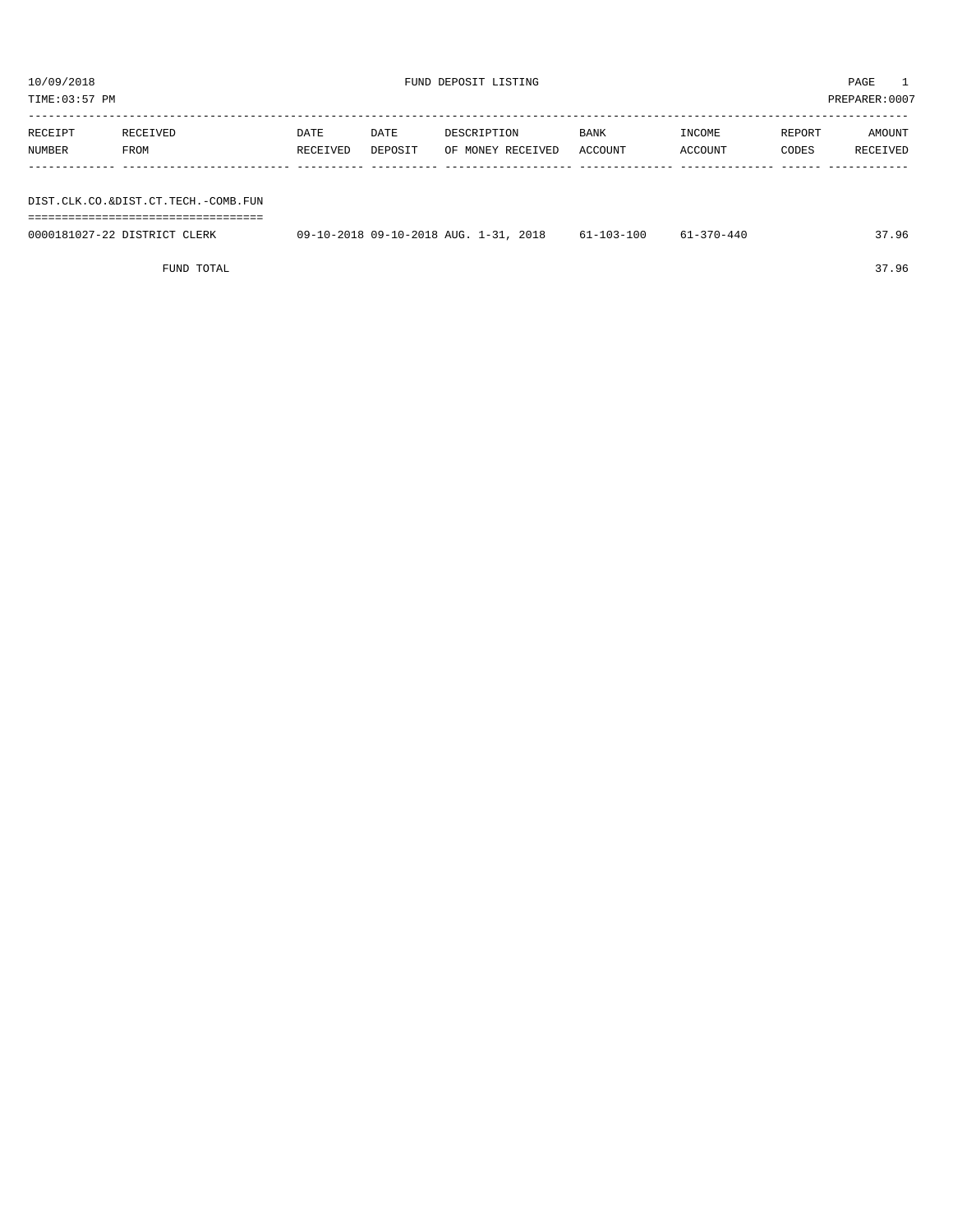| TIME:03:57 PM             |                                     |                  |                 |                                                                                   |                                |                                      |                 | PREPARER:0007      |
|---------------------------|-------------------------------------|------------------|-----------------|-----------------------------------------------------------------------------------|--------------------------------|--------------------------------------|-----------------|--------------------|
| RECEIPT<br>NUMBER         | RECEIVED<br>FROM                    | DATE<br>RECEIVED | DATE<br>DEPOSIT | DESCRIPTION<br>OF MONEY RECEIVED                                                  | <b>BANK</b><br>ACCOUNT         | INCOME<br>ACCOUNT                    | REPORT<br>CODES | AMOUNT<br>RECEIVED |
|                           | DIST.CLK.COURT RECORDS PRESERVATION |                  |                 |                                                                                   |                                |                                      |                 |                    |
| 0000181029-20 LEGEND BANK | 0000181027-23 DISTRICT CLERK        |                  |                 | 09-10-2018 09-10-2018 AUG. 1-31, 2018<br>09-10-2018 09-10-2018 AUG. 2018 INTEREST | 62-103-100<br>$62 - 103 - 100$ | $62 - 370 - 133$<br>$62 - 360 - 100$ |                 | 254.64<br>5.03     |

FUND TOTAL 259.67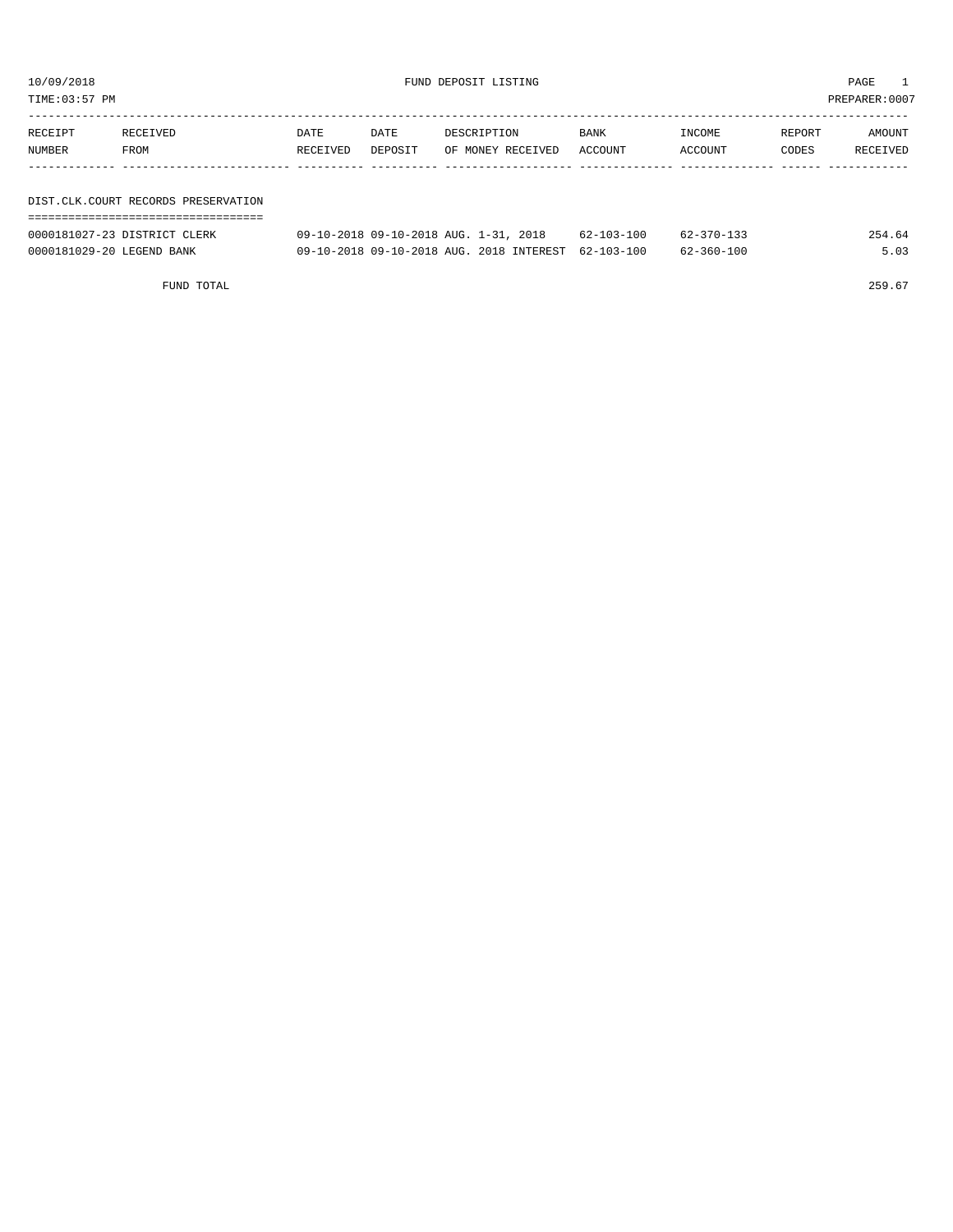| TIME: 03:57 PM            |                                 |          |         |             |                   |                                                     |            |        | PREPARER:0007 |
|---------------------------|---------------------------------|----------|---------|-------------|-------------------|-----------------------------------------------------|------------|--------|---------------|
| RECEIPT                   | RECEIVED                        | DATE     | DATE    | DESCRIPTION |                   | <b>BANK</b>                                         | INCOME     | REPORT | AMOUNT        |
| NUMBER                    | FROM                            | RECEIVED | DEPOSIT |             | OF MONEY RECEIVED | ACCOUNT                                             | ACCOUNT    | CODES  | RECEIVED      |
|                           |                                 |          |         |             |                   |                                                     |            |        |               |
|                           | 2017 GO BONDS-CONSTRUCTION FUND |          |         |             |                   |                                                     |            |        |               |
| 0000181029-31 LEGEND BANK |                                 |          |         |             |                   | 09-10-2018 09-10-2018 AUG. 2018 INTEREST 66-103-166 | 66-360-166 |        | 5,322.92      |

FUND TOTAL  $5,322.92$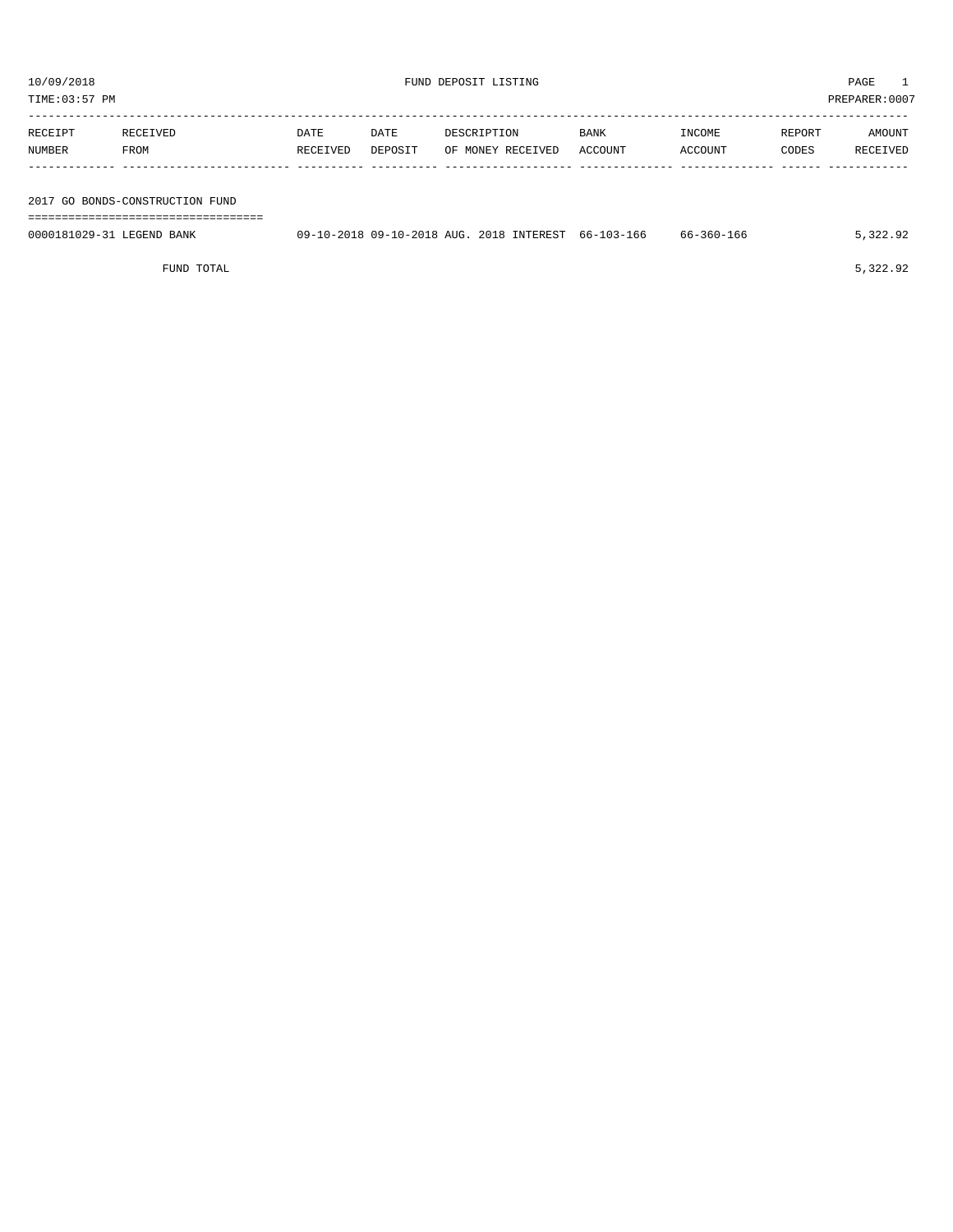TIME:03:57 PM PREPARER:0007

| RECEIPT           | RECEIVED | DATE     | DATE    | DESCRIPTION       | <b>BANK</b> | INCOME  | REPORT | AMOUNT   |
|-------------------|----------|----------|---------|-------------------|-------------|---------|--------|----------|
| NUMBER            | FROM     | RECEIVED | DEPOSIT | OF MONEY RECEIVED | ACCOUNT     | ACCOUNT | CODES  | RECEIVED |
|                   |          |          |         |                   |             |         |        |          |
|                   |          |          |         |                   |             |         |        |          |
| RIGHT OF WAY FUND |          |          |         |                   |             |         |        |          |

| 0000181001-08 TEXPOOL     | 09-04-2018 09-04-2018 AUG. 2018 INTEREST 70-103-100 |  | $70 - 360 - 100$ | 133.62 |
|---------------------------|-----------------------------------------------------|--|------------------|--------|
| 0000181029-21 LEGEND BANK | 09-10-2018 09-10-2018 AUG. 2018 INTEREST 70-103-100 |  | $70 - 360 - 100$ | 2.70   |

FUND TOTAL 136.32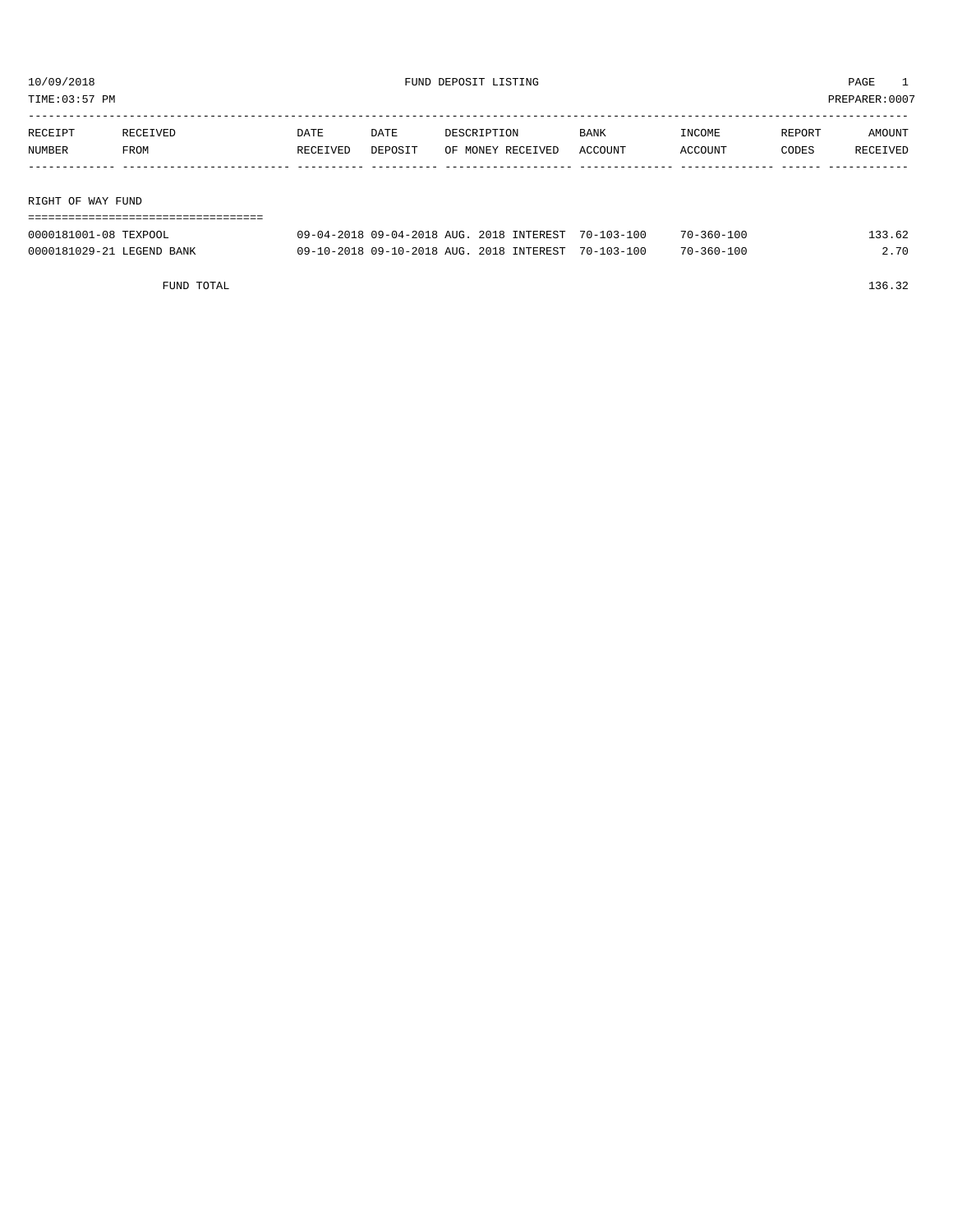| TIME:03:57 PM |                                     |          |         |                                                      |         |                  | PREPARER:0007 |            |
|---------------|-------------------------------------|----------|---------|------------------------------------------------------|---------|------------------|---------------|------------|
|               |                                     |          |         |                                                      |         |                  |               |            |
| RECEIPT       | RECEIVED                            | DATE     | DATE    | DESCRIPTION                                          | BANK    | INCOME           | REPORT        | AMOUNT     |
| NUMBER        | FROM                                | RECEIVED | DEPOSIT | OF MONEY RECEIVED                                    | ACCOUNT | ACCOUNT          | CODES         | RECEIVED   |
|               |                                     |          |         |                                                      |         |                  |               |            |
|               |                                     |          |         |                                                      |         |                  |               |            |
|               | INVESTIGATOR CRIMES AGAINST CHILDRE |          |         |                                                      |         |                  |               |            |
|               |                                     |          |         |                                                      |         |                  |               |            |
|               | 0000181050-01 GOVERNOR- FISCAL      |          |         | 09-17-2018 09-17-2018 SPECIAL INVESTIGATO 72-103-100 |         | $72 - 330 - 560$ |               | 3, 231, 42 |

FUND TOTAL  $3,231.42$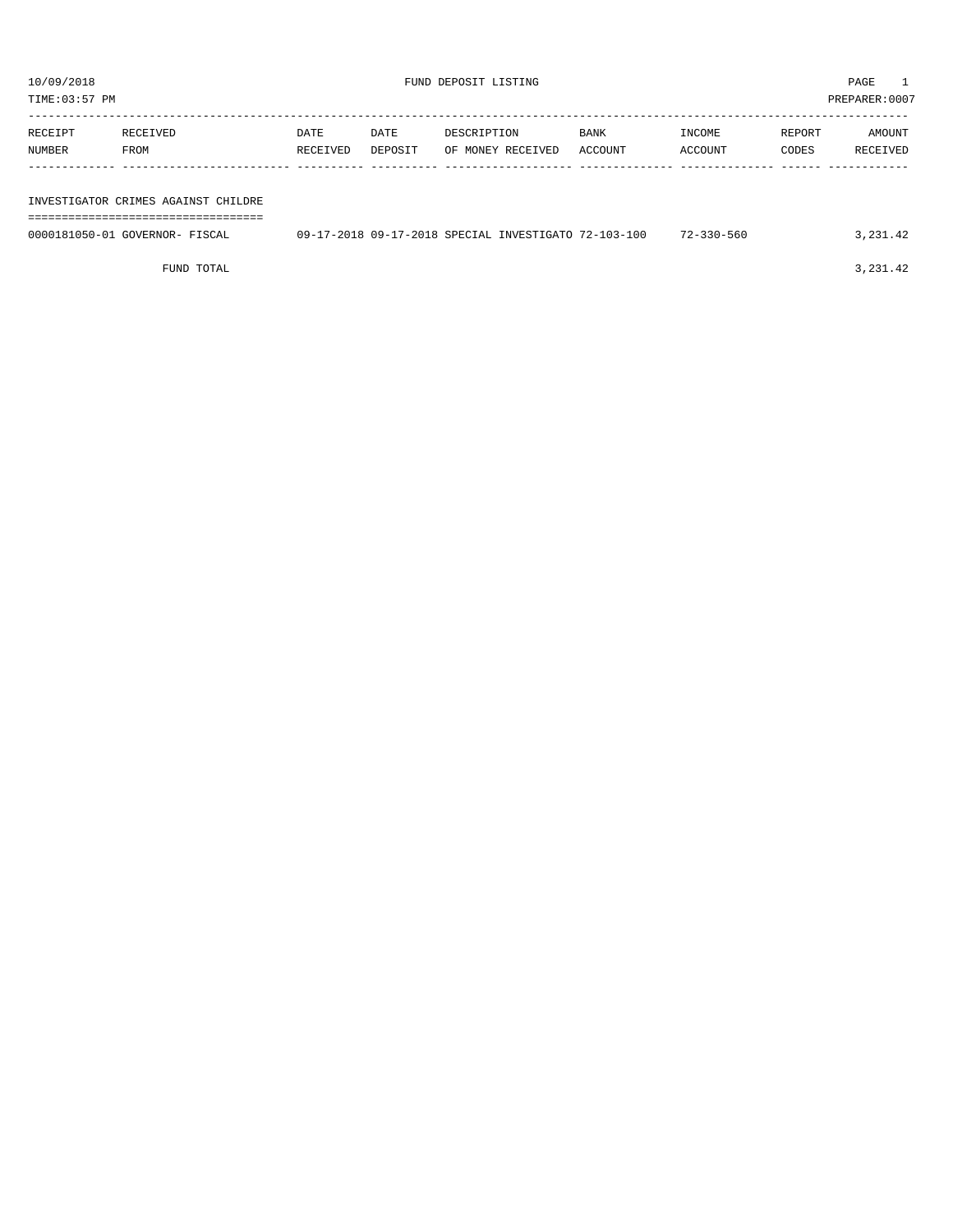10/09/2018 FUND DEPOSIT LISTING PAGE 1

| RECEIPT | <b>RECEIVED</b> | DATE            | DATE    | DESCRIPTION       | <b>BANK</b> | INCOME  | REPORT | AMOUNT          |
|---------|-----------------|-----------------|---------|-------------------|-------------|---------|--------|-----------------|
| NUMBER  | FROM            | <b>RECEIVED</b> | DEPOSIT | OF MONEY RECEIVED | ACCOUNT     | ACCOUNT | CODES  | <b>RECEIVED</b> |
|         |                 |                 |         |                   |             |         |        |                 |

JUVENILE PROBATION

===================================

| 0000181018-01 JUVENILE PROBATION | 09-06-2018 09-06-2018 PID-2233- PROBATION 87-103-187 |  |            | $87 - 340 - 575$ | 60.00  |
|----------------------------------|------------------------------------------------------|--|------------|------------------|--------|
| 0000181019-01 JUVENILE PROBATION | 09-06-2018 09-06-2018 PID-2116- JOINT RES 87-103-187 |  |            | $87 - 340 - 576$ | 200.00 |
| 0000181020-01 JUVENILE PROBATION | 09-06-2018 09-06-2018 PID- 2221- DEFERRED 87-103-187 |  |            | $87 - 340 - 575$ | 40.00  |
| 0000181038-01 JUVENILE PROBATION | 09-13-2018 09-13-2018 PID-2231 - RESTITUT 87-103-187 |  |            | $87 - 340 - 576$ | 23.00  |
| 0000181039-01 JUVENILE PROBATION | 09-13-2018 09-13-2018 PTD-2235- DEFERRED             |  | 87-103-187 | $87 - 340 - 575$ | 15.00  |
| 0000181039-02 JUVENILE PROBATION | 09-13-2018 09-13-2018 PID-2235- RESTITUTI 87-103-187 |  |            | $87 - 340 - 576$ | 20.00  |
| 0000181047-01 JUVENILE PROBATION | 09-14-2018 09-14-2018 PID-2177 PROBATION             |  | 87-103-187 | $87 - 340 - 575$ | 10.00  |
| 0000181048-01 JUVENILE PROBATION | 09-14-2018 09-14-2018 PID-2233 PROBATION             |  | 87-103-187 | $87 - 340 - 575$ | 70.00  |
| 0000181060-01 JUVENILE PROBATION | 09-19-2018 09-19-2018 PID-2230 RESTITUTIO 87-103-187 |  |            | $87 - 340 - 576$ | 20.00  |
| 0000181061-01 JUVENILE PROBATION | 09-19-2018 09-19-2018 PID-2229 RESTITUTIO 87-103-187 |  |            | $87 - 340 - 576$ | 20.00  |
|                                  |                                                      |  |            |                  |        |

FUND TOTAL 478.00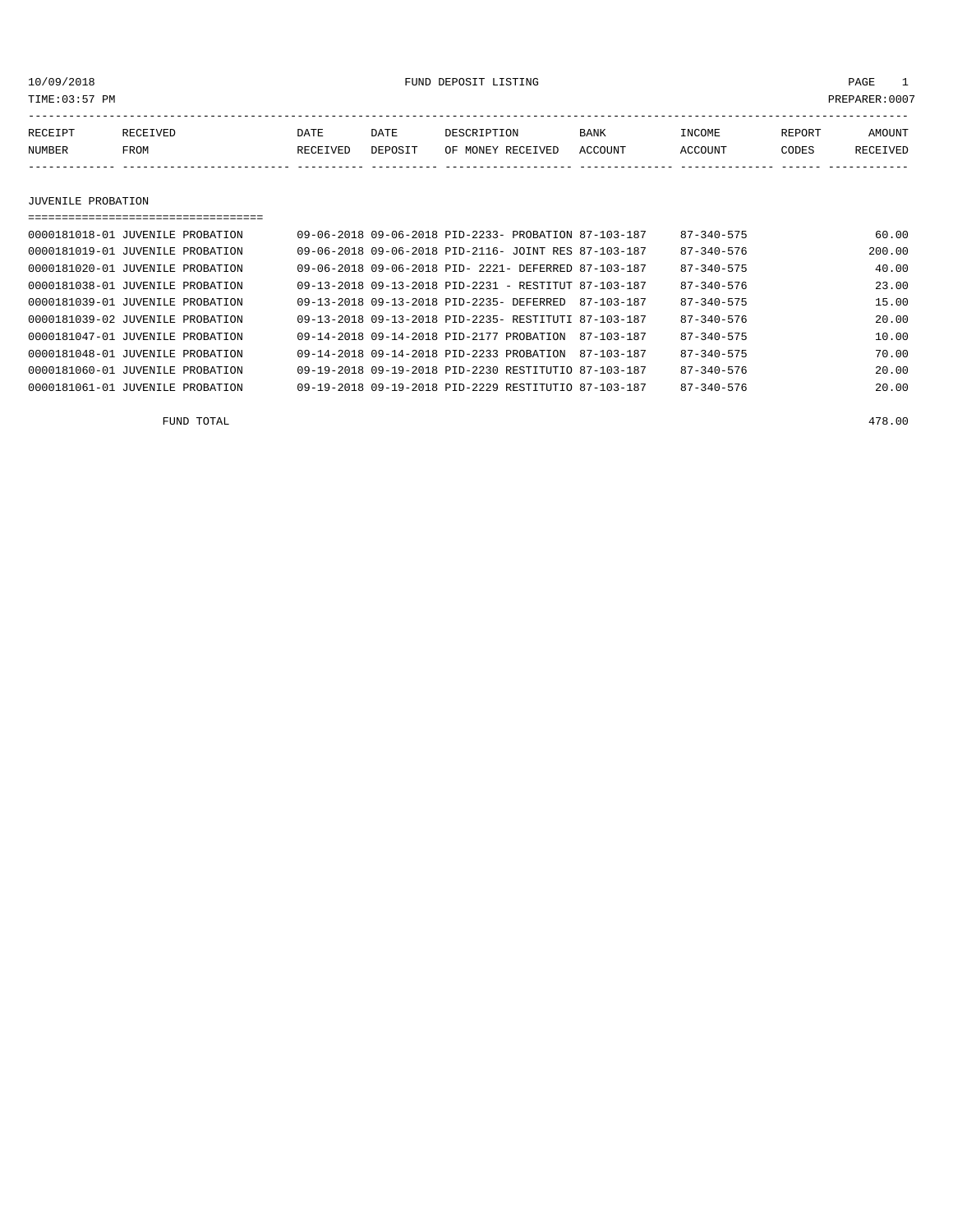TIME:03:57 PM PREPARER:0007

| RECEIPT | RECEIVED | DATE     | DATE    | DESCRIPTION               | BANK | INCOME  | REPORT | AMOUNT   |
|---------|----------|----------|---------|---------------------------|------|---------|--------|----------|
| NUMBER  | FROM     | RECEIVED | DEPOSIT | OF MONEY RECEIVED ACCOUNT |      | ACCOUNT | CODES  | RECEIVED |
|         |          |          |         |                           |      |         |        |          |
|         |          |          |         |                           |      |         |        |          |

TEXAS JUVENILE JUSTICE DEPT.

===================================

| 0000181029-29 LEGEND BANK | 09-10-2018 09-10-2018 AUG. 2018 INTEREST 89-103-992 |  | 89-360-189 | 9.97 |
|---------------------------|-----------------------------------------------------|--|------------|------|
|                           |                                                     |  |            |      |

FUND TOTAL 9.97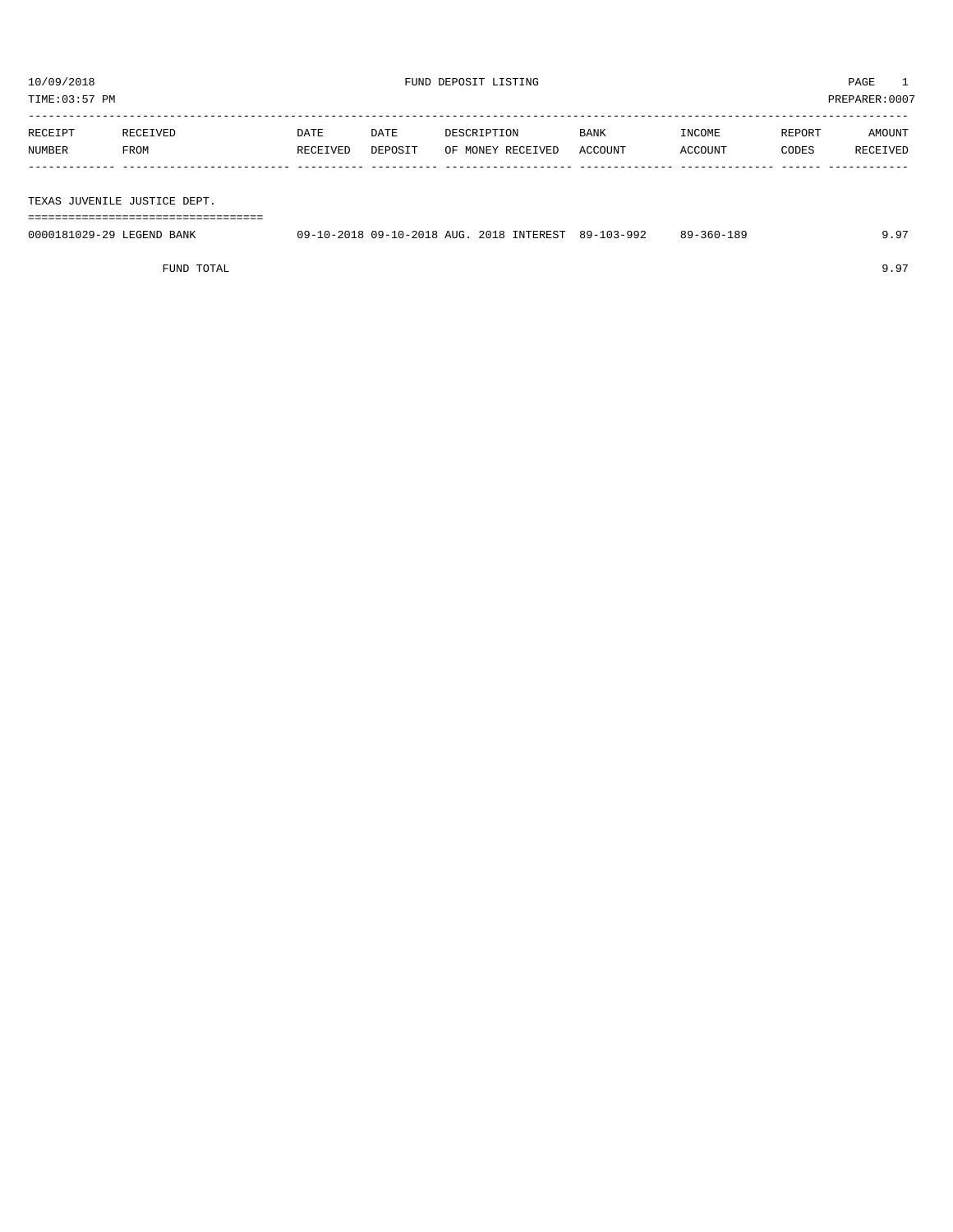TIME:03:57 PM PREPARER:0007

| RECEIPT | RECEIVED    | DATE     | DATE    | DESCRIPTION       | <b>BANK</b> | INCOME  | REPORT | AMOUNT   |
|---------|-------------|----------|---------|-------------------|-------------|---------|--------|----------|
| NUMBER  | <b>FROM</b> | RECEIVED | DEPOSIT | OF MONEY RECEIVED | ACCOUNT     | ACCOUNT | CODES  | RECEIVED |
|         |             |          |         |                   |             |         |        |          |
|         |             |          |         |                   |             |         |        |          |

### STATZER FUND

| 0000181001-09 TEXPOOL     | 09-04-2018 09-04-2018 AUG. 2018 INTEREST 92-103-100 |  | $92 - 360 - 100$ | 65.17 |
|---------------------------|-----------------------------------------------------|--|------------------|-------|
| 0000181029-22 LEGEND BANK | 09-10-2018 09-10-2018 AUG. 2018 INTEREST 92-103-100 |  | $92 - 360 - 100$ | 0.73  |

FUND TOTAL 65.90